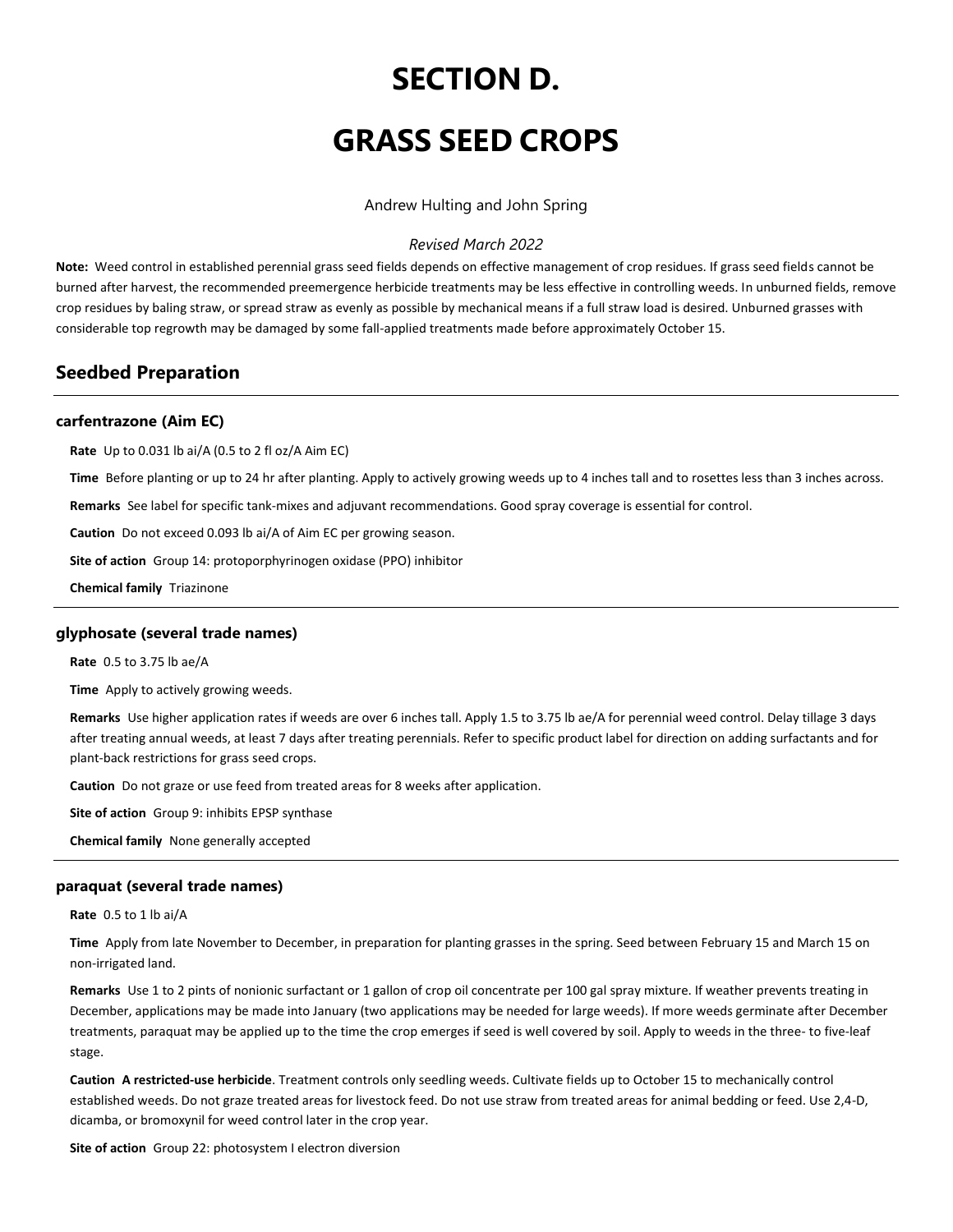#### **pyraflufen (several trade names)**

**Rate** 0.001 to 0.006 lb ai/A

**Time** Apply to seedling weeds that are less than 4 inches tall or less than 3 inches in diameter if in the rosette stage 30 days before planting grass seed crops. The higher rate will be needed for difficult-to-control species such as kochia or field bindweed.

**Remarks** May be tank mixed with synthetic auxin herbicides and glyphosate to broaden the weed control spectrum. Always apply with a crop oil concentrate or nonionic surfactant for optimum activity.

**Caution** Do not exceed three applications of product during the preplant burndown period. Separate applications by 30 days. Do not graze treated areas.

**Site of action** Group 14: protoporphyrinogen oxidase (PPO) inhibitor

**Chemical family** Phenylpyrazole

## **saflufenacil (Sharpen)**

**Rate** 0.022 to 0.045 lb ai/A (1 to 2 fl oz/A Sharpen)

**Time** Apply preplant, preplant incorporated, or preemergence for burndown and residual broadleaf weed control while establishing cool-season grasses in the fall or spring.

**Remarks** A methylated seed oil plus ammonium sulfate or urea ammonium nitrate is required for burndown activity. See label for more information on adjuvants and tank-mixes.

**Caution** Do not exceed 6 fl oz/A per year. Sharpen may cause transitory injury to cool-season grasses under certain conditions.

**Site of action** Group 14: protoporphyrinogen oxidase (PPO) inhibitor

**Chemical family P**yrimidinedione

# **Activated Carbon Band Planting System**

## **activated carbon**

*Oregon and Washington only*

**Rate** 25 lb/A in a 1-inch band (equal to a 300 lb/A broadcast application)

**Time** At planting.

**Remarks** Apply to smooth, crop residue-free seedbeds. A spray unit on a 12-inch drill applying a slurry band 1 inch wide directly over the seeded row works well. Use proper agitation to keep the carbon in suspension. Mix activated carbon with water at 0.5 lb/gal. Follow carbon application with herbicide application (see entries immediately below).

#### **diuron (several trade names)**

*Oregon and Washington only*

**Rate** 2 to 2.4 lb ai/A (2.5 to 3 lb/A of an 80DF formulation)

**Time** Apply after planting but before rain or irrigation.

**Remarks** Oregon and Washington registrations. Not registered in Idaho. Broadcast immediately after planting and banding with activated carbon. Use lower rate in sandy soils. At least 1 inch of moisture is required within 2 weeks after applying diuron to activate herbicide and move it into the soil profile. Diuron is not strongly photodegraded, but losses can be significant if diuron remains on the soil surface for several weeks without significant moisture during hot and dry planting conditions.

**Caution** Do not use this system in grass seed rotations that will be replanted to any crop within 2 years because these rotational crops may be injured. Diuron will not control volunteer winter cereals, wild oat, or downy brome.

**Site of action** Group 7: photosystem II inhibitor

**Chemical family** Substituted urea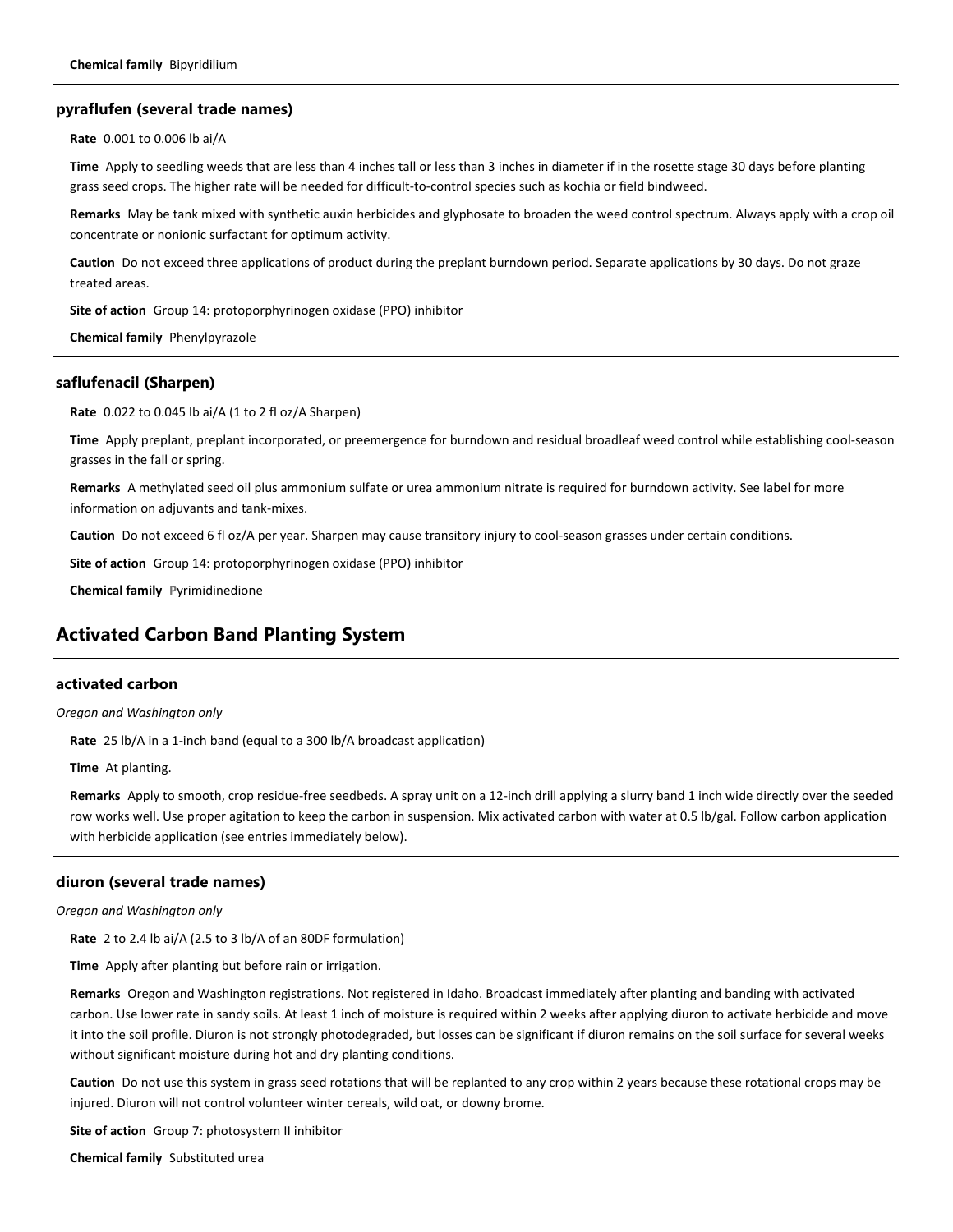## **pronamide (Kerb SC)**

*Oregon only*

**Rate** 0.125 to 0.25 lb ai/A (5.0 to 10.0 oz/A Kerb SC)

**Time** Apply in a tank-mix with a reduced rate of diuron after the carbon band seeding operation. Application must be made before the seeded crop emerges, and before rain dissipates the carbon band.

**Remarks** Apply only to fields with well-prepared, firmly packed seedbeds. An adequate carbon band that will absorb the applied herbicide must be present at time of treatment.

**Caution A restricted-use herbicide**. Do not apply pronamide to sandy or gravely areas in the field. Grower assumes all risks of crop injury or stand loss under unforeseen, adverse environmental conditions, if seedbeds are poorly prepared, or if carbon bands are inadequate at treatment. Do not graze treated fields within 180 days of application; see label for other restrictions and precautions.

**Site of action** Group 3: microtubule assembly inhibitor

**Chemical family** Benzamide

## **rimsulfuron (Matrix SG)**

*Oregon and Washington only*

**Rate** 0.047 lb ai/A (3.0 oz/A of Matrix SG)

**Time** Apply after planting but before rain or irrigation.

**Remarks** Oregon and Washington registrations. Not registered in Idaho. Broadcast immediately (within 5 days) after planting and banding with activated carbon.

**Caution** See Matrix SG for use precautions and use restrictions. Do not apply to established grass seed stands or unacceptable crop injury will result.

**Site of action** Group 2: acetolactate synthase (ALS) inhibitor

**Chemical family** Sulfonylurea

#### **indaziflam (Alion Herbicide)**

**Rate** 0.0125 lb ai/A (1.0 oz/A of Alion)

**Time** Apply after planting but before rain or irrigation.

**Remarks** Broadcast immediately after planting and banding with activated carbon. Apply only to a well-prepared and firmly packed seedbed.

**Caution** See Alion label for use precautions and use restrictions. Use Alion only once (either at carbon-planting or once in an established stand) to minimize risk of herbicide carryover to subsequent rotational crops.

**Site of action** Group 29: inhibition of cellulose biosynthesis

**Chemical family F**luoroalkyltriazine

#### **EPTC ( Eptam 7 EC Selective Herbicide)**

**Rate** 3.01 to 4.38 lb ai/A (3.5 to 5.0 pints/A of Eptam)

**Time** There are two ways to utilize Eptam in a carbon-seeding system. Apply after planting but immediately before rain or irrigation OR apply broadcast preplant 3 to 4 weeks prior to carbon-seeding of grasses. Broadcast preplant application may be mechanically incorporated to reduce losses from volatilization.

**Remarks** Rainfall or irrigation in the amount of 0.25 to 0.5 inches within 7 days of application is needed to activate the herbicide. Apply only to a well-prepared and firmly packed seedbed when applying immediately following carbon-seeding.

**Caution** See Eptam label for use precautions and use restrictions. Use Eptam only once during the growing season.

**Site of action** Group 8: inhibitor of lipid synthesis; not ACCase inhibition

**Chemical family** Thiocarbamate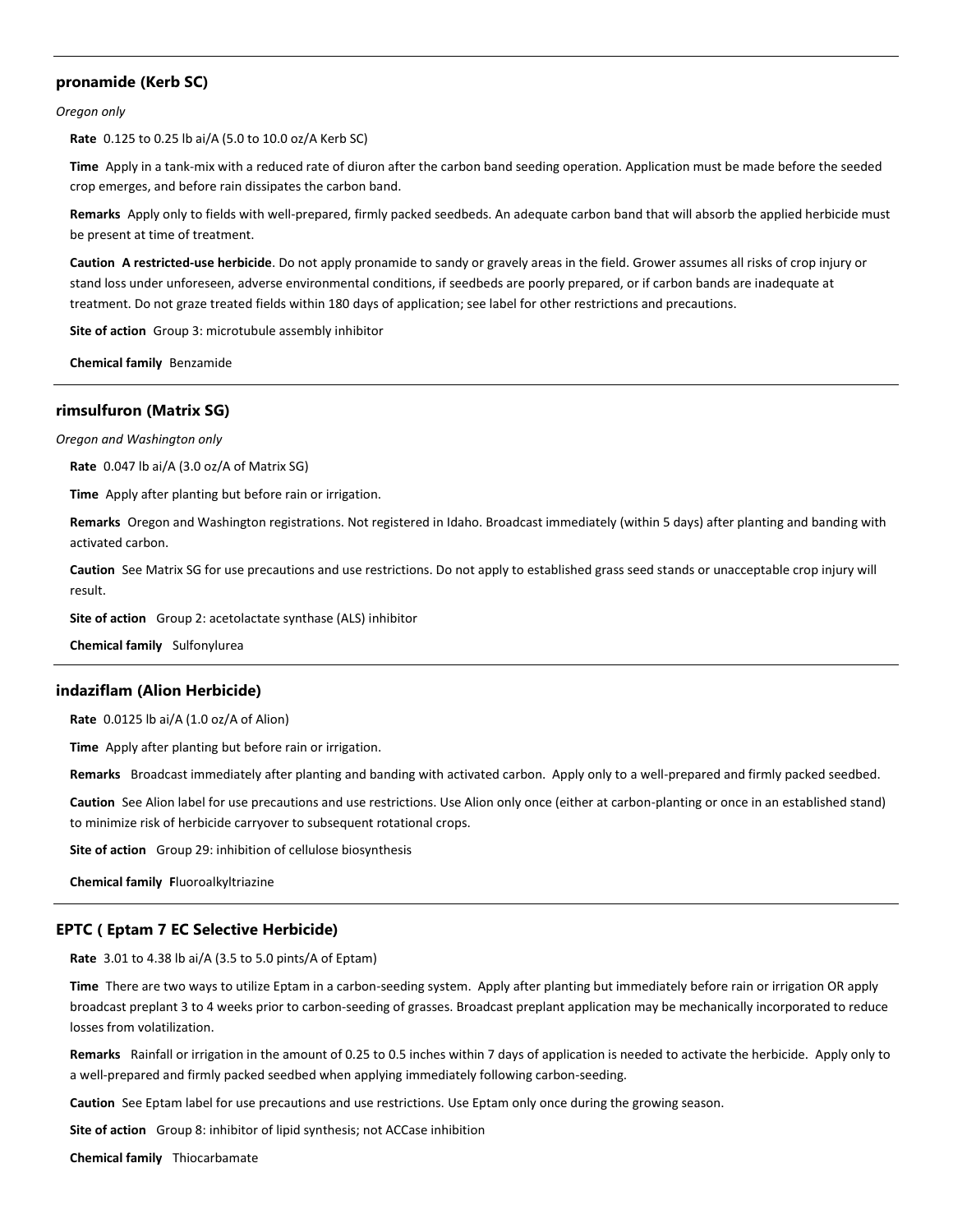## **pyroxasulfone + flumioxazin ( Fierce EZ Herbicide)**

**Rate** 0.032 lb ai/A of flumioxazin + 0.040 lb ai/A of pyroxasulfone (3.0 oz/A of Fierce EZ)

**Time** Broadcast immediately after planting and banding with activated carbon. Apply only to a well-prepared and firmly packed seedbed.

**Remarks** Rainfall or irrigation in the amount of 0.5 inches within 7 to 14 days of application is needed to activate the herbicide. Apply only to a well-prepared and firmly packed seedbed.

**Caution** See Fierce EZ label for use precautions and use restrictions. Use Fierce EZ only once during the growing season.

**Site of action** (flumioxazin) Group 14: protoporphyrinogen oxidase (PPO) inhibitor, (pyroxasulfone) Group 15: inhibits very long chain fatty acid synthesis

**Chemical family** (flumioxazin) Dicarboximide; (pyroxasulfone) Isoxazoline

# **New and Established Crops**

## **Broadleaf Weed Control**

## **2,4-D amine, 2,4-D ester, 2,4-D choline (several trade names)**

**Rate** 0.36 to 0.75 lb ae/A. Follow individual labels.

**Time** Eastern Oregon: apply after new grass has established five leaves in non-irrigated grass or two leaves in irrigated grass but before boot stage. Western Oregon: apply 2,4-D at 0.5 lb ae/A to fall-seeded stands after the two-leaf stage of grass growth. Established stands: apply spring or fall before boot stage. Idaho and Washington seedling grasses: apply 0.36 to 0.47 lb ae/A of most esters or amines after the five-leaf stage.

**Remarks** For use on newly established grass seed and established stands. Formulations vary widely in concentration and volatility. Amine and ester formulations are the traditional options, where ester formulations are slightly more active but have considerably higher volatility and risk for off-target vapor movement than amine formulations. Newer choline formulations have little to no volatility and risk for off-target vapor movement. Use choline or amine formulations near sensitive crops and during warmer temperatures. All formulations are susceptible to droplet drift, so use coarse droplets and other good spraying practices to prevent drift with all formulations.

**Caution** See individual labels for grazing restrictions. Do not allow drift. Do not use an oil carrier. If used with nitrogen fertilizer solutions, foliage may be damaged temporarily. Bentgrass seedlings should be well established before application. Grass seedling root development may be inhibited when 2,4-D is applied to early growth stages, so frequent irrigation when possible is important to help grasses establish.

**Site of action** Group 4: synthetic auxin

**Chemical family** Phenoxy acetic acid

## **carfentrazone (Aim EC)**

**Rate** 0.008 to 0.031 lb ai/A (0.5 to 2 fl oz/A Aim EC)

**Time** Apply to emerged and actively growing weeds when weeds are small. May be applied before seeding and up to jointing stage of crop.

**Remarks** See label for specific tank-mixes and adjuvants to control problem weed species. Apply in at least 10 gal/A of spray solution. Good spray coverage is essential for control. Proper adjuvant use is critical for good activity, and addition of nitrogen to spray solution highly recommended where label permits.

**Caution** Do not exceed 0.093 lb ai/A of Aim EC per growing season.

**Site of action** Group 14: protoporphyrinogen oxidase (PPO) inhibitor

**Chemical family** Triazinone

## **clopyralid (Stinger, several trade names)**

**Rate** 0.094 to 0.25 lb ae/A (0.25 to 0.66 pint/A Stinger)

**Time** Apply in spring before boot stage and/or as a postharvest fall treatment. To control late-emerging Canada thistle, treat preharvest after grass seed is fully developed; apply to Canada thistle after most basal leaves emerge but before bud stage.

**Remarks** Re-treat as necessary, but do not exceed 0.66 pint/A Stinger per calendar year.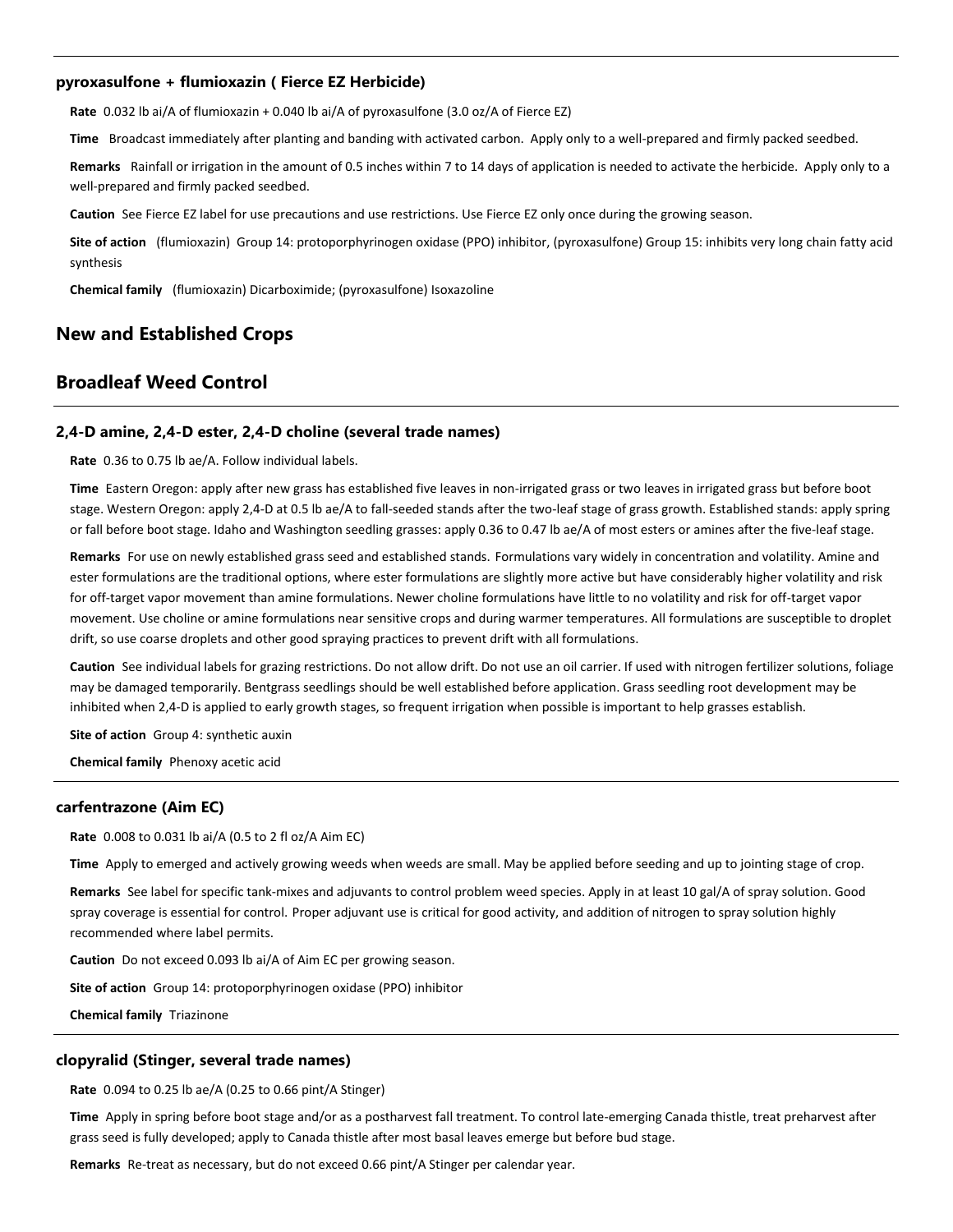**Caution** Do not use on bentgrass unless injury can be tolerated. See label for rotation guidelines if land is taken out of grass seed production. Do not apply by air during an air temperature inversion. Some grass-seed straw export markets will not accept straw from grasses treated with clopyralid containing products.

**Site of action** Group 4: synthetic auxin

**Chemical family** Pyridine

## **clopyralid + 2,4-D (Curtail)**

**Rate** 0.095 to 0.19 lb ae/A clopyralid + 0.5 to 1 lb ae/A 2,4-D (2 to 4 pints/A Curtail)

**Time** Apply in spring before boot stage and/or as a postharvest fall treatment. To control late-emerging Canada thistle, treat preharvest after grass seed is fully developed; apply to Canada thistle after most basal leaves emerge but before bud stage.

**Remarks** Curtail contains 2,4-D amine, which may injure some grasses grown for seed. Injury potential varies greatly with geographic location and crop species and is influenced by application rate and timing. Consider your experience with 2,4-D to evaluate the risk of injury versus the benefits of weed control.

Caution For established grasses only. Risk of crop injury increases with increasing rate and later application. Do not use on bentgrass unless injury can be tolerated. Carefully follow label instructions on crop rotation if land is to be taken out of grass seed production. Do not apply by air during an air temperature inversion. Some grass-seed straw export markets will not accept straw from grasses treated with clopyralid containing products.

**Site of action** (both) Group 4: synthetic auxin

**Chemical family** (clopyralid) Pyridine; (2,4-D) Phenoxy acetic acid

## **clopyralid + MCPA (Curtail M)**

**Rate** 0.092 to 0.184 lb ae/A clopyralid + 0.5 to 1 lb ae/A MCPA (1.75 to 3.5 pints/A Curtail M)

**Time** Apply in spring before boot stage and/or as a postharvest fall treatment. To control late-emerging Canada thistle, treat preharvest after grass seed is fully developed; apply to Canada thistle after most basal leaves emerge but before bud stage.

**Remarks** Curtail M contains MCPA ester, which may injure some grasses grown for seed. Injury potential varies greatly with geographic location and crop species and is influenced by application rate and timing. Consider your experience with MCPA to evaluate the risk of injury versus the benefits of weed control.

**Caution** For established grasses only. Potential for crop injury increases with increasing rate and later stages of application. Do not use on bentgrass unless injury can be tolerated. Carefully follow label instructions on crop rotation if land is to be taken out of grass seed production. Do not apply by air during an air temperature inversion. Some grass-seed straw export markets will not accept straw from grasses treated with clopyralid containing products.

**Site of action** (both) Group 4: synthetic auxin

**Chemical family** (clopyralid) Pyridine; (MCPA) Phenoxy acetic acid

#### **dicamba (several trade names) + 2,4-D or MCPA or tribenuron methyl (several trade names)**

**Rate** 0.25 to 1 lb ae/A dicamba + 0.5 to 1.5 lb ae/A 2,4-D or MCPA or 0.008 to 0.016 lb ai/A tribenuron

**Time** New seedlings: apply to new grass after it reaches three-leaf stage but before jointing. Do not exceed 0.5 lb ae/A dicamba. Established stands: apply before jointing stage. Apply when temperatures are 55°F to 75°F. Fall applications give better control of perennial, biennial, and winter annual broadleaf weeds after considerable foliage has developed. Do not exceed 1 lb ae/A dicamba.

**Remarks** Refer to individual product labels for specific rate, timing, and application directions. See specific remarks for tribenuron below.

**Caution** Use precautions to prevent drift. Some perennial ryegrass varieties are sensitive to tribenuron and may be injured. On newly established grass seed stands, combinations of dicamba + MCPA result in greater crop safety than dicamba + 2,4-D tank-mixes. See individual labels for grazing restrictions, but in general for 2,4-D, 7 days; for MCPA, 14 days (see labels); for dicamba, 7 days for up to 0.5 lb ae/A and 21 days if over 0.5 lb ae/A for lactating dairy cows (see labels). Do not apply after grass seed crop reaches jointing stage. Do not use more than 0.5 lb ae/A dicamba on bentgrass unless injury can be tolerated.

**Site of action** (dicamba, 2,4-D, and MCPA) Group 4: synthetic auxin; (tribenuron methyl) Group 2: acetolactate synthase (ALS) inhibitor

**Chemical family** (dicamba) Benzoic acid; (2,4-D and MCPA) Phenoxy acetic acid; (tribenuron methyl) Sulfonylurea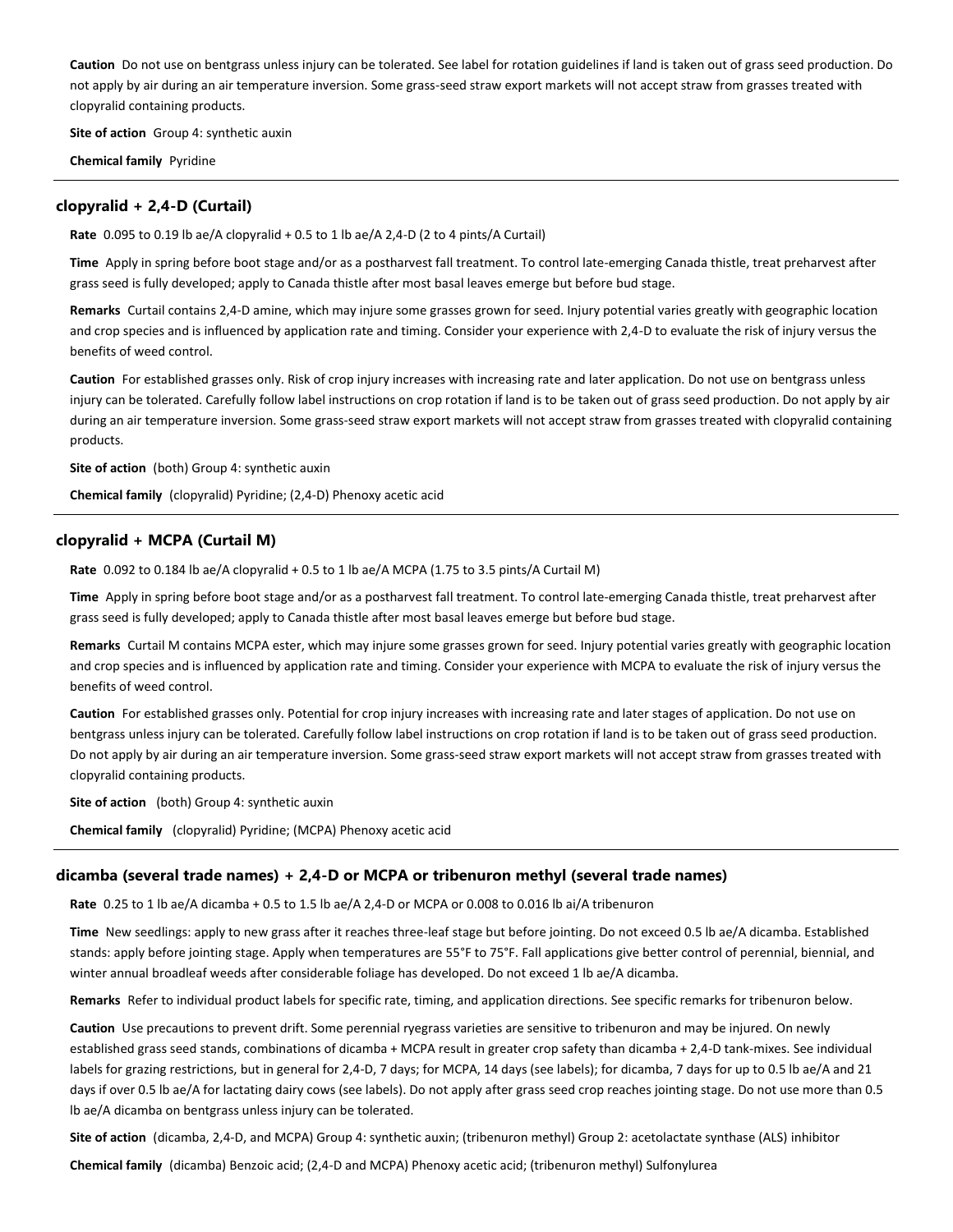## **halosulfuron (Sandea, Motif)**

**Rate** 0.031 to 0.062 lb ai/A (0.67 to 1.33 oz/A Sandea)

**Time** Apply in spring for postemergence control of yellow nutsedge and broadleaf weeds in established creeping bentgrass, Kentucky bluegrass, fine fescues, tall fescue and perennial ryegrass.

**Remarks** A sequential treatment may be necessary to control yellow nutsedge 6 to 10 weeks after the initial application. Always apply with a NIS at 0.5% v/v.

**Site of action** Group 2: acetolactate synthase (ALS) inhibitor

**Chemical family** Pyrazole

## **MCPA amine, MCPA ester, + bromoxynil (Bronate Advanced, several trade names)**

**Rate** 0.5 to 1 lb ae/A MCPA; 0.25 to 0.5 lb ai/A bromoxynil

**Time** Eastern Oregon: after new grass reaches three- to five-leaf stage. Western Oregon: apply MCPA at 0.5 lb ae/A on fall-seeded stands after two-leaf stage. Established stands: apply in fall or spring but before boot stage. Washington and Idaho seedling grasses: apply MCPA after grass tillers.

**Remarks** For newly established grass seed in eastern and western Oregon and established stands. Bromoxynil can be applied any time after grass emerges and before weeds are larger than listed on label (generally, four to six leaves).

**Caution** A 7-day waiting period is required after MCPA application before grazing. MCPA may injure bentgrass at higher application rates. Grass seedling root development may be inhibited when MCPA is applied to early growth stages; therefore, frequent irrigation is important to help grasses establish. Do not apply bromoxynil to cool-season grasses if air temperature is above 80°F, because crop injury may be unacceptable. Do not graze or feed straw from fields treated with bromoxynil.

**Site of action** (MCPA) Group 4: synthetic auxin; (bromoxynil) Group 6: photosystem II inhibitor

**Chemical family** (MCPA) Phenoxy acetic acid; (bromoxynil) Nitrile

## **saflufenacil (Sharpen)**

**Rate** 0.022 to 0.045 lb ai/A (1 to 2 fl oz/A Sharpen)

**Time** Cool-season grasses: Apply to new grass seedings after the first tiller is fully established in the fall or spring. Apply anytime to established grasses in fall or spring after greenup until boot stage.

**Remarks** A methylated seed oil is required for optimum efficacy. Where allowed, addition of a nitrogen fertilizer such as ammonium sulfate also improves activity. See label for more information on adjuvants and tank-mixes.

**Caution** Do not exceed 4 or 6 fl oz/A per year on seedling or established grass seed stands, respectively. Sequential applications must be separated by at least 14 days; do not apply more than 2.0 fl oz/A per application. Sharpen may cause transitory injury to cool-season grasses under certain conditions, but new growth is normal and vigor is not reduced. The preharvest interval for seed is 50 days after application. There are no feeding or grazing restrictions.

**Site of action** Group 14: protoporphyrinogen oxidase (PPO) inhibitor

**Chemical family** Pyrimidinedione

## **tribenuron methyl (several trade names)**

**Rate** 0.008 to 0.016 lb ai/A

**Time** Fall or spring, when broadleaf weeds are actively growing.

**Remarks** May be used on seedling or established stands of perennial ryegrass, tall fescue, annual ryegrass, bluegrass, bentgrass, fine fescue, and orchardgrass. Use only the 0.008 lb ai/A rate on tall fescue and perennial ryegrass. Spring applications on tall fescue must be before stems start elongating. Use the 0.016 lb ai/A rate on established annual ryegrass, bluegrass, bentgrass, fine fescue, and orchardgrass. Always use a nonionic surfactant at 1 quart/100 gal. Adding 2,4-D at 0.25 to 0.5 lb ae/A plus liquid nitrogen fertilizer at 4 gal/100 gal aids weed control and crop safety.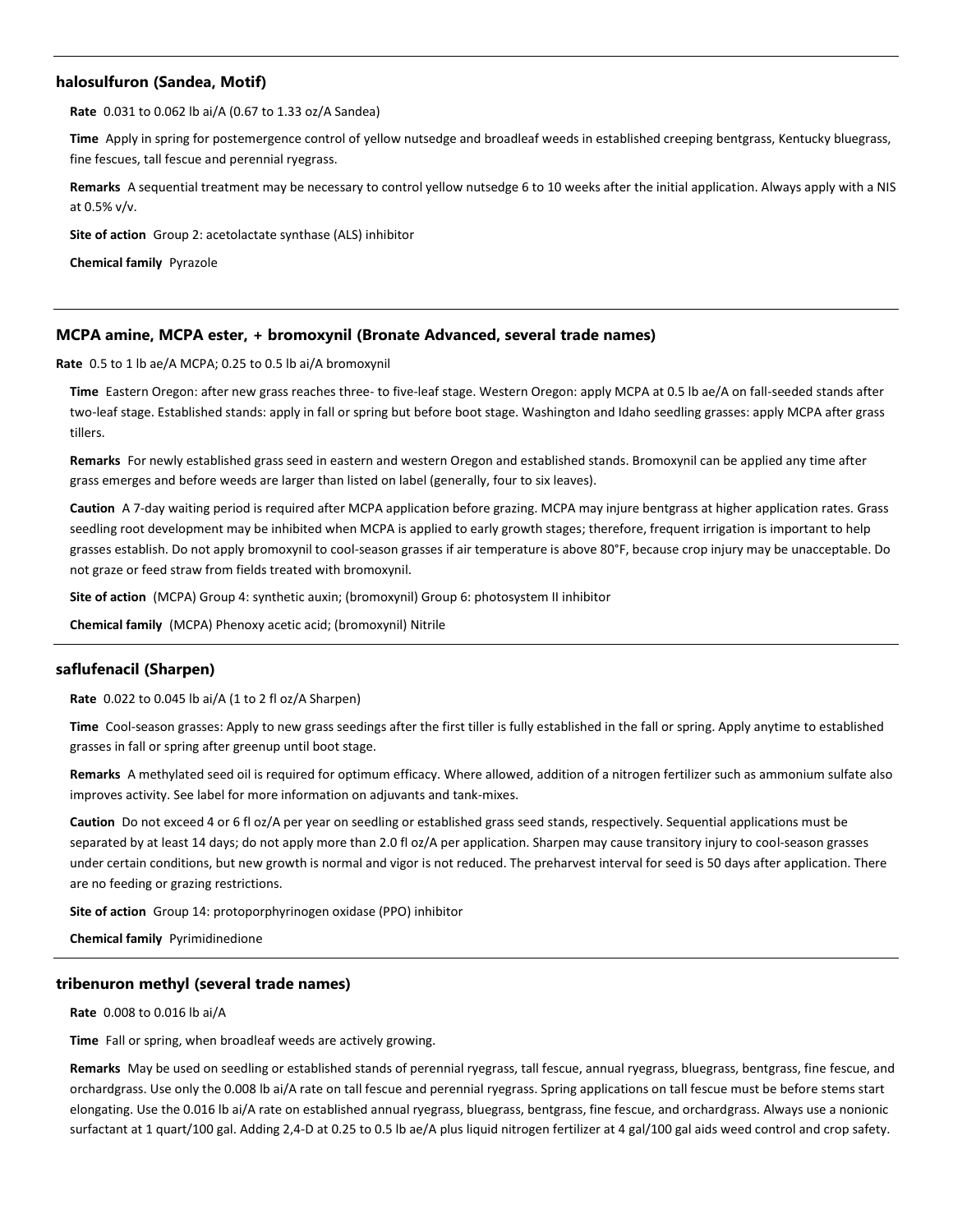**Caution** Some perennial ryegrass varieties are sensitive to tribenuron and may be injured. Do not apply to grass that is under stress. Do not feed or graze treated grass seed for 60 days after applying.

**Site of action** Group 2: acetolactate synthase (ALS) inhibitor

**Chemical family** Sulfonylurea

# **Bedstraw and Canada Thistle Management**

## **carfentrazone (Aim EC)**

**Rate** 0.008 to 0.031 lb ai/A (0.5 to 2 fl oz/A Aim EC)

**Time** Apply to actively growing weeds when they are small. May be applied before seeding and up to jointing stage of crop.

**Remarks** See label for specific tank-mixes and adjuvant recommendations. Apply in at least 10 gal/A of spray solution. Good spray coverage is essential for control.

**Caution** Do not exceed 0.093 lb ai/A of Aim per growing season.

**Site of action** Group 14: protoporphyrinogen oxidase (PPO) inhibitor

**Chemical family** Triazinone

## **fluroxypyr (Starane Ultra)**

**Rate** 0.11 to 0.14 lb ai/A fluroxypyr (0.3 to 0.4 pints/A Starane Ultra)

**Time** For best performance, apply to emerged and actively growing broadleaf weeds less than 4 to 8 inches in height. Only weeds that have emerged at time of application will be controlled. Apply to two-leaf seedling grasses up to early boot stage, or to established grasses before early boot stage.

**Remarks** Do not exceed 0.7 pints/A per growing season or 2 applications per season, and separate applications by 14 days.

**Caution** There are no grazing restrictions after applying Starane Ultra. Do not harvest grass for hay or silage from treated area within 7 days of application. Withdraw meat animals from treated forage at least 2 days before slaughter.

**Site of action** Group 4: synthetic auxin

**Chemical family** Pyridine

## **fluroxypyr + bromoxynil (Starane NXT)**

**Rate** 0.063 to 0.125 lb ai/A fluroxypyr + 0.26 to 0.5 lb ai/A bromoxynil (14 to 27.4 oz/A Starane NXT)

Time For best performance, apply to emerged and actively growing broadleaf weeds less than 2 inches high or 1 inch wide. Apply to two-leaf seedling grasses up to early boot stage or to established grasses before early boot stage. Reduced weed control may occur when applied in cold conditions. See label for recommended environmental conditions for timing of application.

**Remarks** Seedling grasses tolerant to Starane NXT include Kentucky bluegrass, fescue, orchardgrass, and perennial ryegrass. Established grasses tolerant to Starane NXT include bluegrass, fescue, perennial ryegrass, and bermudagrass.

**Caution** Do not plant any nonlabeled rotation crop within 120 days of application. Do not feed treated grasses to livestock or allow treated area to be grazed.

**Site of action** (fluroxypyr) Group 4: synthetic auxin; (bromoxynil) Group 6: photosystem II inhibitor

**Chemical family** (fluroxypyr) Pyridine; (bromoxynil) Nitrile

## **fluroxypyr + clopyralid (WideMatch)**

**Rate** 0.094 to 0.125 lb ai/A fluroxypyr + 0.094 to 0.125 lb ai/A clopyralid (1 to 1.33 pints/A WideMatch)

**Time** For best performance, apply to emerged and actively growing broadleaf weeds less than 4 inches tall or before vining. Apply to two-leaf seedling grasses up to early boot stage or to established grasses before early boot stage. Weed control may be reduced when applied in cold conditions. See label for recommended environmental conditions at application.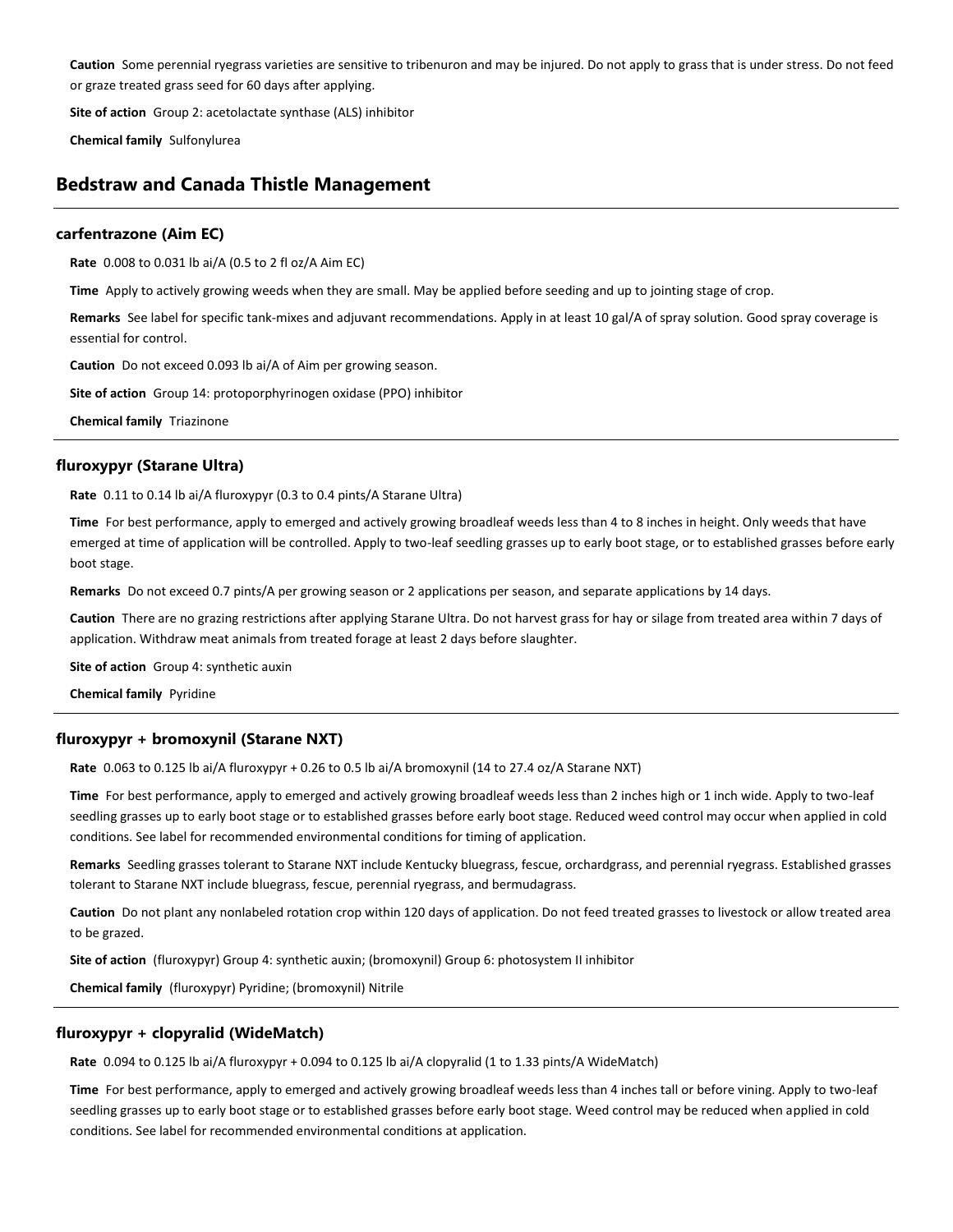**Remarks** Controls broadleaf weeds including kochia, wild buckwheat, Canada thistle, volunteer potato, and prickly lettuce. Tank-mix compatible with MCPA, dicamba, bromoxynil, or 2,4-D. Tank-mixes help to broaden annual-weed control spectrum but may reduce efficacy on perennial weeds such as Canada thistle. Do not tank mix with 2,4-D, MCPA, or dicamba unless the risk of crop injury is acceptable.

**Caution** Do not apply to bentgrass unless crop injury can be tolerated. See label for rotation restrictions on other crops. Do not harvest grass for hay or silage from treated area within 7 days of application. Withdraw meat animals from treated forage at least 2 days before slaughter. Some grass-seed straw export markets will not accept straw from grasses treated with products containing clopyralid.

**Site of action** (both) Group 4: synthetic auxin

**Chemical family** (both) Pyridine

# **Field Bindweed Management**

## **quinclorac (Facet)**

**Rate** 0.25-0.375 lb ai/A (22 to 32 fl oz/A Facet L))

**Time** Apply in fall after harvest but before a killing frost. Field bindweed should be actively growing and at least 4 inches long.

**Remarks** May be used on Kentucky bluegrass, annual and perennial ryegrass, and fine and tall fescue seed fields. Adequate soil moisture and/or light rain after application is required for root uptake. Repeat applications are necessary to maintain adequate control. Adding methylated seed oil or crop oil concentrate is required for consistent control. Nitrogen solutions or ammonium sulfate can be added to enhance control but should not replace the MSO or COC.

**Caution** Do not graze treated fields. Do not feed treated grasses, forage, hay, silage, straw, seed, or seed screenings to livestock. Do not apply by air west of the Cascades or in Spokane County, Washington.

**Site of action** Group 4: synthetic auxin

**Chemical family** Quinoline carboxylic acid

# **Annual Bluegrass Management**

## **glufosinate-ammonium (several trade names)**

#### *Oregon only, grass weeds*

**Rate** Fall broadcast: use 0.18 lb ai/A (10 oz/A Rely 280, Reckon 280, or Glufosinate 280); Spring broadcast: use 0.30 to 0.37 lb ai/A (16.5-20 oz/A Rely 280, Reckon 280, or Glufosinate 280); Spring directed, shielded spray: use 1.0 to 1.5 lb ai/A (55-82 oz/A Rely 280, Reckon 280, or Glufosinate 280)

**Time** Apply to established and seedling fields. Treat newly established fields after the first tiller has developed and prior to December 1. Spray established fields when crop begins active growth in early spring, usually prior to April 1.

**Remarks** One spring broadcast application can be made following a fall broadcast application. Use in the spring as a rescue treatment in established crops or if fall-applied herbicide programs have not been adequate. Glufosinate controls or suppresses annual and roughstalk bluegrass, mannagrass, and some brome species.

**Caution** Glufosinate may severely injure some crop species. Do not broadcast apply glufosinate on fine fescue, orchardgrass, or *Poa* spp. grown for seed. Directed, shielded sprays are suggested for fine fescues, orchardgrass or *Poa* spp. grown for seed. See specific restrictions and directions on the glufosinate OR SLN labels. Consult a crop adviser or an OSU Extension specialist for more information. Growers assume all liability for crop injury when using glufosinate in grasses grown for seed. Do not graze treated fields for one year following application.

**Site of action** Group 10: glutamine synthase inhibitor

**Chemical family** Phosphinic acid

# **Established Crops**

## **Special-equipment Applications**

**WICK, WIPER, OR ROLLER APPLICATIONS**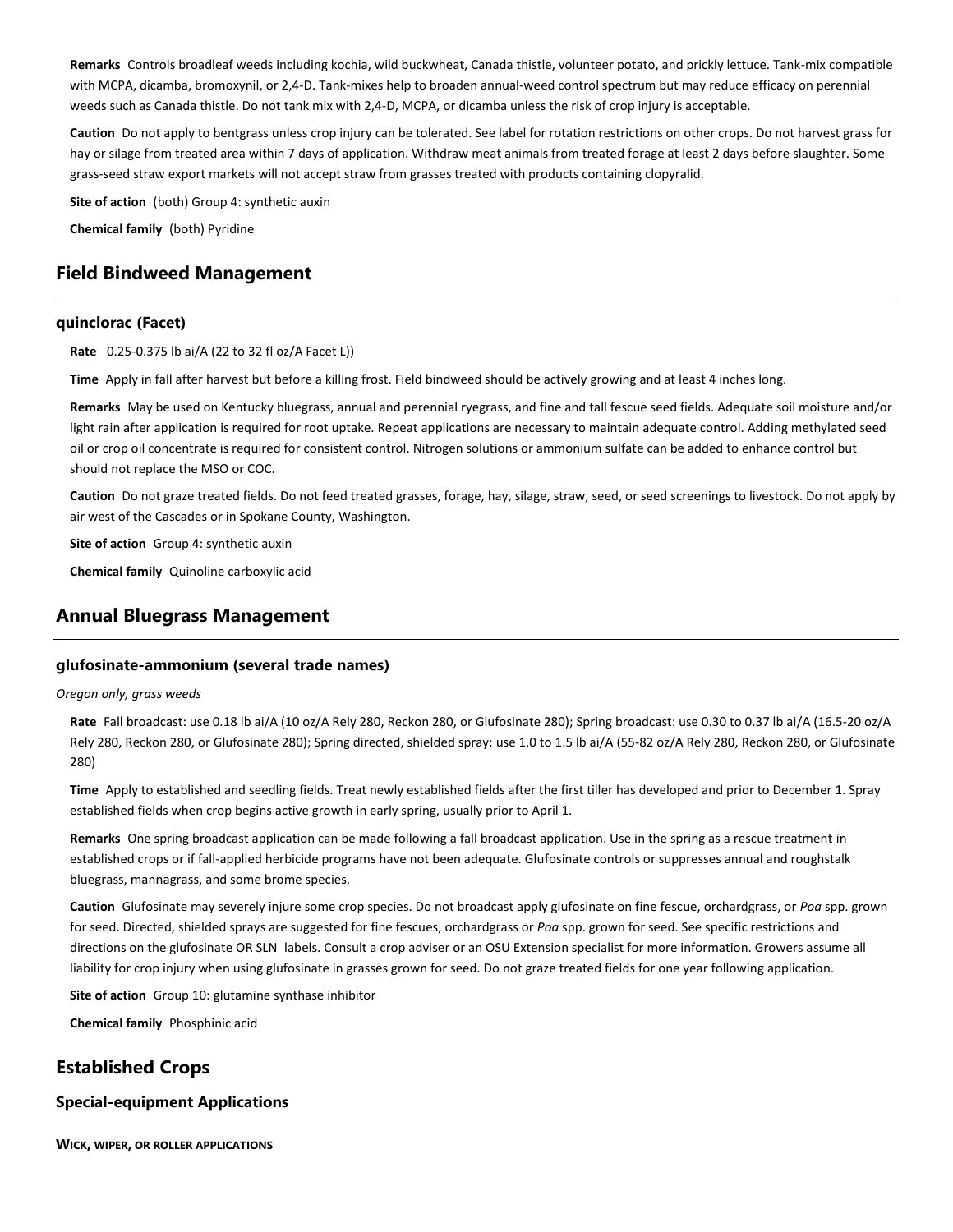## **glyphosate (several trade names)**

**Rate** 3 lb ae glyphosate (1 gal of 3 lb ae/gal formulation) + 2 gal water

**Time** Weeds should be at least 6 inches taller than the crop. For best results, perennial weeds should be in early-bud, late-boot, full-bloom, or early-seed stage. Control annual weeds before hard seed stage.

**Remarks** Use in wick or wiper applicators to control annual and perennial weeds. In heavy infestations, reduce speed to ensure adequate wiper coverage. Two cross-direction applications may improve control. Repeat applications may be required to control dense clumps or severe weed infestations. In roller applicators, a more dilute rate of 3 lb ae glyphosate (1 gal) + 5 gal water has proven satisfactory.

**Caution** Equipment should be in good condition to avoid dripping or crop contact. Maintain roller speed at 40 to 60 rpm; do not exceed 5 mph. Do not graze or feed within 14 days of wiper application.

**Site of action** Group 9: inhibits EPSP synthase

**Chemical family** None generally accepted

#### **SHIELDED SPRAYER APPLICATIONS**

## **glyphosate (several trade names)**

**Rate** Apply 0.75 to 2.25 lb ae (1 to 3 quarts of 3 lb ae formulation) as a broadcast spray in 10 to 20 gal/A total spray volume

**Time** Apply to actively growing weeds.

**Remarks** Results are best when grass is planted in uniform, straight rows and crop is small enough to easily pass alongside or through the protective shields.

**Caution** Grower assumes all responsibility for crop losses from misapplication.

**Site of action** Group 9: inhibits EPSP synthase

**Chemical family** None generally accepted

# **Annual and Perennial Ryegrass**

**Note** Also see *GRASS SEED—New and Established* for herbicides that may be used on many species of grass grown for seed.

## **bromoxynil + pyrasulfotole (Huskie)**

**Rate** 0.185 to 0.205 lb ai/A bromoxynil + 0.033 to 0.036 lb ai/A pyrasulfotole (13.5 to 15 oz/A Huskie)

**Time** Apply from preemergence to established perennial and annual ryegrass. See label for weed size recommendations and application timings, but control of most species is best at the 15 fl oz/A rate when weeds have from one to six leaves. Two applications of Huskie can be made per year separated by at least 30 days.

**Remarks** For most consistent weed control under adverse growing conditions, add AMS or an ammonium nitrogen source as directed by the spray additives section of the label, but do not use these additives if grass crop injury is a concern. Huskie may be tank mixed with a variety of other broadleaf and grass herbicides and other pesticides; see label for instructions. Huskie will control mannagrass in annual ryegrass grown for seed.

**Caution** See label for crop rotation restrictions. Wheat, triticale, and oats may be planted 1 month after application; most other crops may be planted 9 months after application. Do not graze or cut grass for forage within 7 days of application, or cut grass for hay within 30 days of application. Do not exceed 30 oz/A of Huskie per year. Aerial and chemigation applications are prohibited.

**Site of action** (bromoxynil) Group 6: photosystem II inhibitor;(pyrasulfotole) Group 27: inhibits 4hydroxyphenylpyruvatedioxygenase (4-HPPD)

**Chemical family** (bromoxynil) Nitrile; (pyrasulfotole) Isoxazole

#### **dimethenamid-P (Outlook)**

*Perennial ryegrass only*

**Rate** 0.66 to 0.98 lb ai/A (14 to 21 fl oz/A Outlook)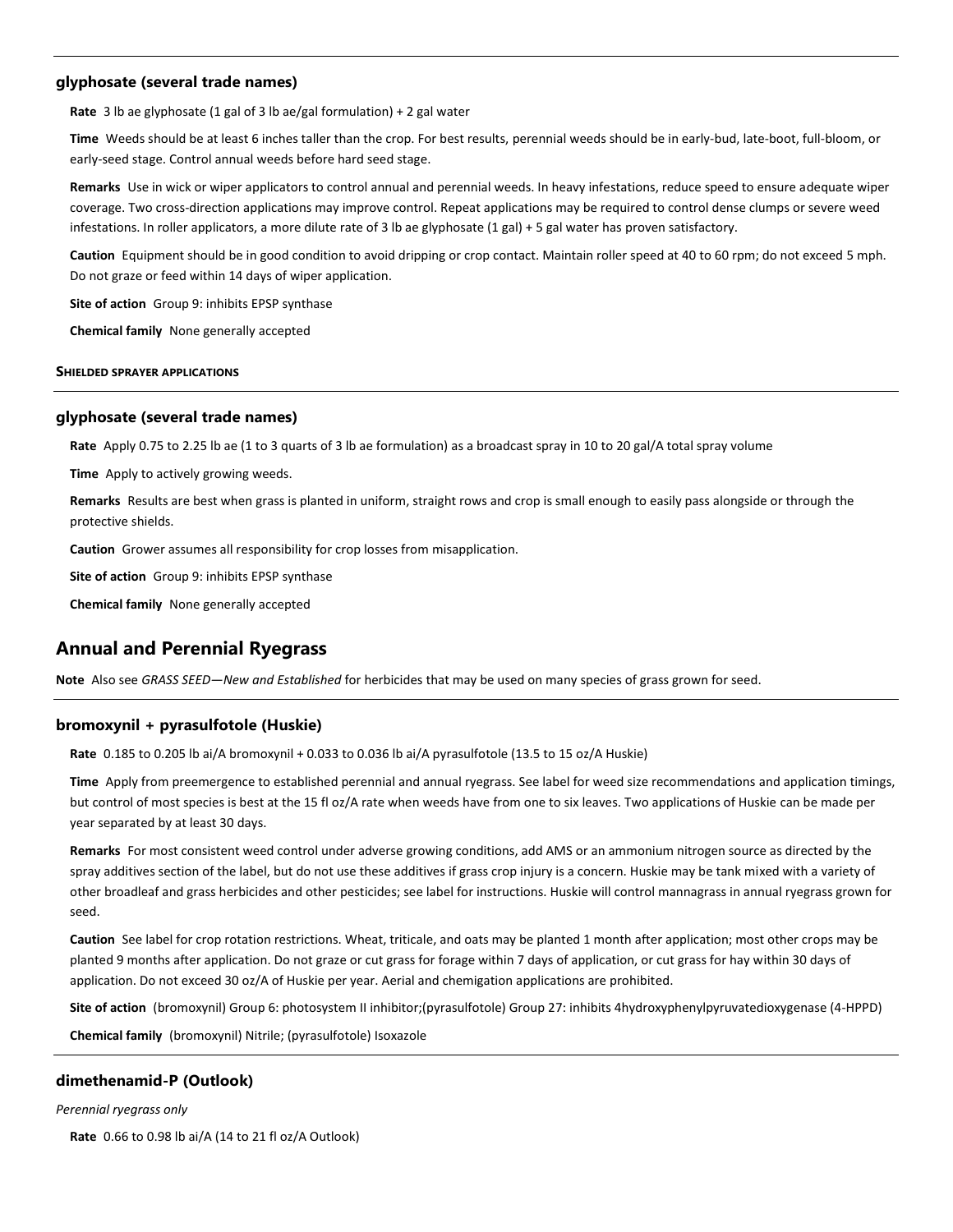**Time** Apply in fall before targeted weeds emerge or in midwinter in a sequential-use program with other herbicides that control emerged weeds.

**Remarks** Grass seed crops must be established at least 1 year, or have had at least one seed crop harvested before Outlook is applied. Apply higher rates where denser weed infestations are expected. Excessive straw on the field after harvest may reduce weed control. Sufficient rain or irrigation after application is needed for optimum weed control. May be applied by ground or by air (see label).

**Caution** Applying to perennial ryegrass under stress may injure crop. Do not apply Outlook in tank-mixtures with other herbicides unless risk of crop injury is acceptable. Subsequent applications may injure crop. Do not allow livestock to graze treated fields for 60 days after application. Treated straw, seed, or seed screenings may be fed to livestock following harvest.

**Site of action** Group 15: inhibits very long chain fatty acid synthesis

**Chemical family** Chloroacetamide

#### **diuron (several trade names)**

*Perennial ryegrass; Annual ryegrass for the creation of rows; Oregon and Washington only*

**Rate** 0.8 to 2.4 lb ai/A (1 to 3 lb/A of an 80DF formulation)

**Time** At the onset of fall rains and before weeds are beyond the 2- to 4-leaf stage.

**Remarks** Do not apply to perennial ryegrass less than 1 year old. There are several suppliers of diuron; check labels for crop and geographical restrictions. Application rate on perennial ryegrass depends on geographical location. See labels for instructions on the use of directed sprays of diuron for row creation while planting annual ryegrass or after annual ryegrass has emerged prior to the 2-leaf stage.

**Site of action** Group 7: photosystem II inhibitor

**Chemical family** Substituted urea

## **EPTC ( Eptam 7 EC Selective Herbicide)**

**Rate** 3.01 to 4.38 lb ai/A (3.5 to 5.0 pints/A of Eptam)

**Time** Apply to dry soil in established grass seed fields prior to any weed emergence immediately before rain or irrigation to minimize losses to volatilization.

Remarks For established perennial ryegrass seed fields. Rainfall or irrigation in the amount of 0.25 to 0.5 inches within 36 hr of application is needed to activate the herbicide.

**Caution** See Eptam label for use precautions and use restrictions. Use Eptam only once during the growing season.

**Site of action** Group 8: inhibitor of lipid synthesis; not ACCase inhibition

**Chemical family** Thiocarbamate

## **ethofumesate (several trade names)**

*West of Cascades in Oregon and Washington only*

**Rate** 0.75 to 1.9 lb ai/A (1.5 to 3.75 pints/A product)

**Time** Apply after planting ryegrass but no later than four-leaf stage of weeds. Apply preemergence or early postemergence of annual ryegrass, or early postemergence (two leaves) of perennial ryegrass. Apply before two-leaf stage to control rattail fescue and wild oat. Apply preemergence to annual bluegrass for best control.

**Remarks** To control ethofumesate-susceptible biotypes of annual bluegrass, mannagrass (*Glyceria* spp.), rattail fescue, volunteer cereals, wild oat, and other winter annuals. Use higher application rates if weeds are emerged or rattail fescue and volunteer wheat are present. Carbonbanded fields should have 2 inches or more of rain to dissipate the carbon band before applying ethofumesate. Ethofumesate is most effective when applied to a firm seedbed that is free from crop residue. Soil surface should be moist at the time of application. Rain or sprinkler irrigation should follow soon after application to increase herbicide effectiveness.

**Caution** Do not graze treated fields. Do not rotate with any crops other than sugar beets or ryegrass for 12 months after application.

**Site of action** Group 16: unknown

**Chemical family** Benzofuran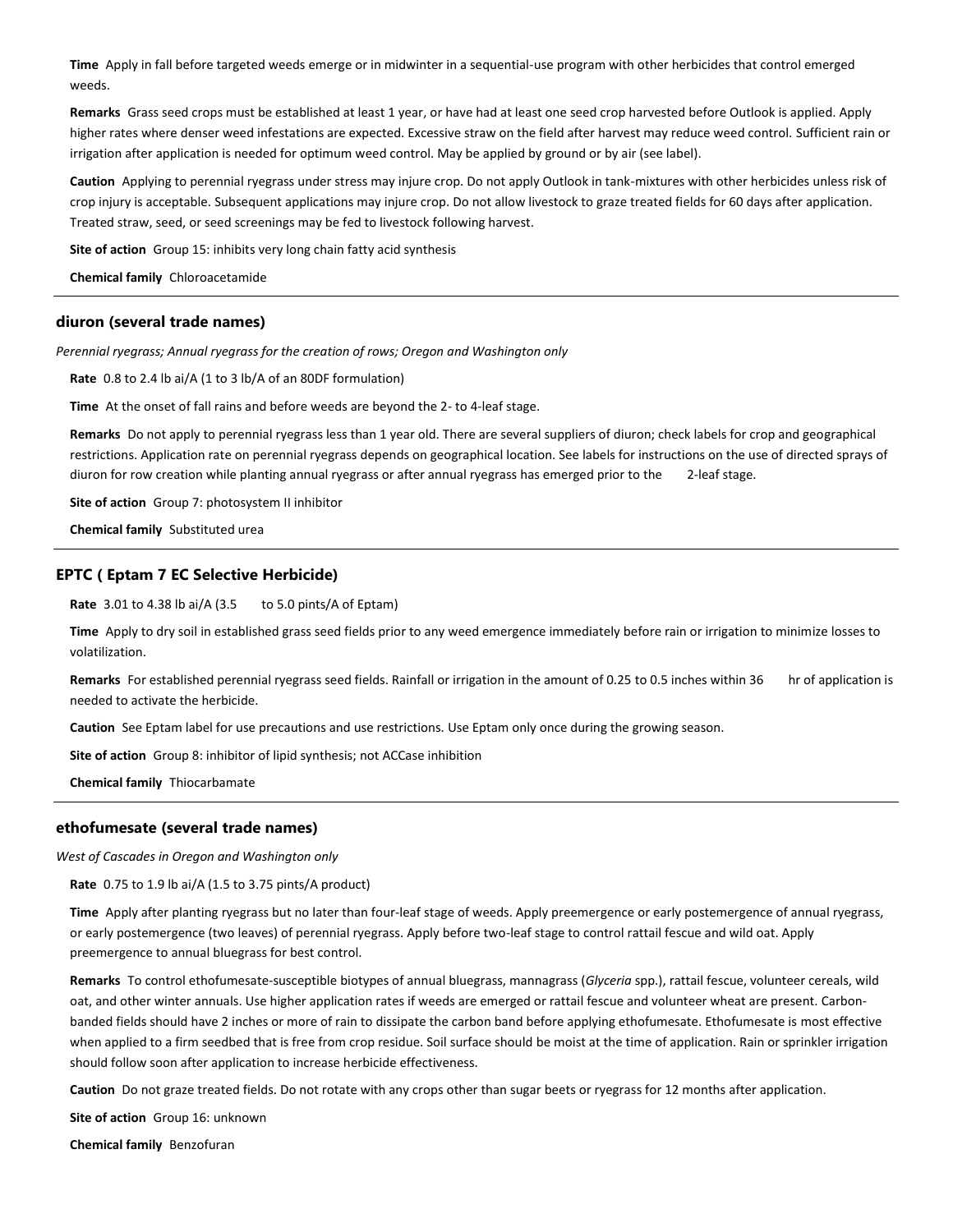## **flufenacet + metribuzin (Axiom DF)**

**Rate** 0.3 to 0.4 lb ai/A flufenacet + 0.076 to 0.111 lb ai/A metribuzin (9 to 13 oz/A Axiom) in established perennial ryegrass; 0.27 to 0.34 lb ai/A flufenacet + 0.068 to 0.085 lb ai/A metribuzin (8 to 10 oz/A Axiom applied in a band) in annual ryegrass for row creation with a shielded sprayer.

**Time** Apply before weeds emerge, or no later than the two-leaf stage of volunteer grasses in established perennial ryegrass fields. Applications after mid-November may result in crop injury and/or poor weed control.

**Remarks** For established perennial ryegrass seed fields only (at least 1 year old, or after first seed harvest) or for row creation in annual ryegrass grown for seed. Weed control may be reduced if heavy straw loads remain on fields after harvest. Rain or irrigation after application is needed for sufficient weed control activity.

**Caution** Do not apply in tank-mixtures with postemergence herbicides. Applying oxyfluorfen or photosynthesis-inhibiting postemergence herbicides within 4 weeks of Axiom may injure perennial ryegrass. Application to perennial ryegrass after the second harvest may injure crop. Rates of 9 to 11 oz/A minimize injury in perennial ryegrass seed fields, especially in areas of the field with light soil textures. Preharvest interval is 120 days. Do not apply more than once per year. Do not allow animals to graze treated fields for a minimum of 30 days following application.

**Site of action** (flufenacet) Group 15: inhibits very long chain fatty acid synthesis; (metribuzin) Group 5: photosystem II inhibitor

**Chemical family** (flufenacet) Oxyacetamide; (metribuzin) Triazinone

#### **indaziflam (Alion Herbicide)**

**Rate** 0.025-0.0375 lb ai/A (2.0 to 3.0 oz/A of Alion)

**Time** Apply to dry soil in established grass seed fields prior to any weed emergence before rain or irrigation.

**Remarks** For established perennial ryegrass seed fields.

**Caution** See Alion label for use precautions and use restrictions. Use the 3.0 oz rate only east of the Cascades. Use Alion only once (either at carbon-planting or once in an established stand) to minimize risk of herbicide carryover to subsequent rotational crops i.e., do not apply to established fields if Alion was used during the establishment phase (carbon-seeding) of the stand or apply late in the predicted life of the grass seed stand.

**Site of action** Group 29: inhibition of cellulose biosynthesis

**Chemical family** Fluoroalkyl triazine

## **mesotrione (Callisto)**

**Rate** 0.094 to 0.188 lb ai/A (3 to 6 oz/A Callisto)

**Time** Apply preemergence to bare soil or as an early postemergence application to emerged annual ryegrass to control grasses such as ethofumesate-resistant biotypes of mannagrass. Apply preemergence to bare soil or early postemergence to perennial ryegrass grown for seed.

**Remarks** The 3-oz/A rate will control mannagrass in annual ryegrass grown for seed. Use higher application rates for suppression of other grass and broadleaf weed species and for extended soil residual control. Adding crop oil concentrate or nonionic surfactant at 1% v/v will optimize activity of postemergence applications. In addition, urea ammonium nitrate at 2.5% v/v or ammonium sulfate at 8.5 lb/100 gal of spray solution may be added, but the risk of grass seed crop injury increases at rates above 3 oz/A of Callisto.

**Caution** Preharvest interval for seed and straw harvest after applications of Callisto is 60 days for perennial and annual ryegrass grown for seed. Do not graze or feed forage from treated fields within 14 days following harvest of seed or straw and at least 74 days after application. Do not exceed two applications or 9 oz/A of Callisto per year. Do not tank mix Callisto with other pesticides with EC formulations or crop injury will result from postemergence applications.

**Site of action** Group 27: inhibits 4hydroxyphenylpyruvatedioxygenase (4-HPPD)

**Chemical family** Triketone

#### **metribuzin (several trade names)**

*Perennial ryegrass only; Washington, western Oregon, and Crook, Deschutes, Jefferson, and Wasco counties of Oregon only*

**Rate** 0.25 to 0.375 lb ai/A in Washington; 0.25 to 0.56 lb ai/A in Oregon

**Time** When volunteer grasses are in the one- to two-leaf stage after fall rain or irrigation but before active spring growth.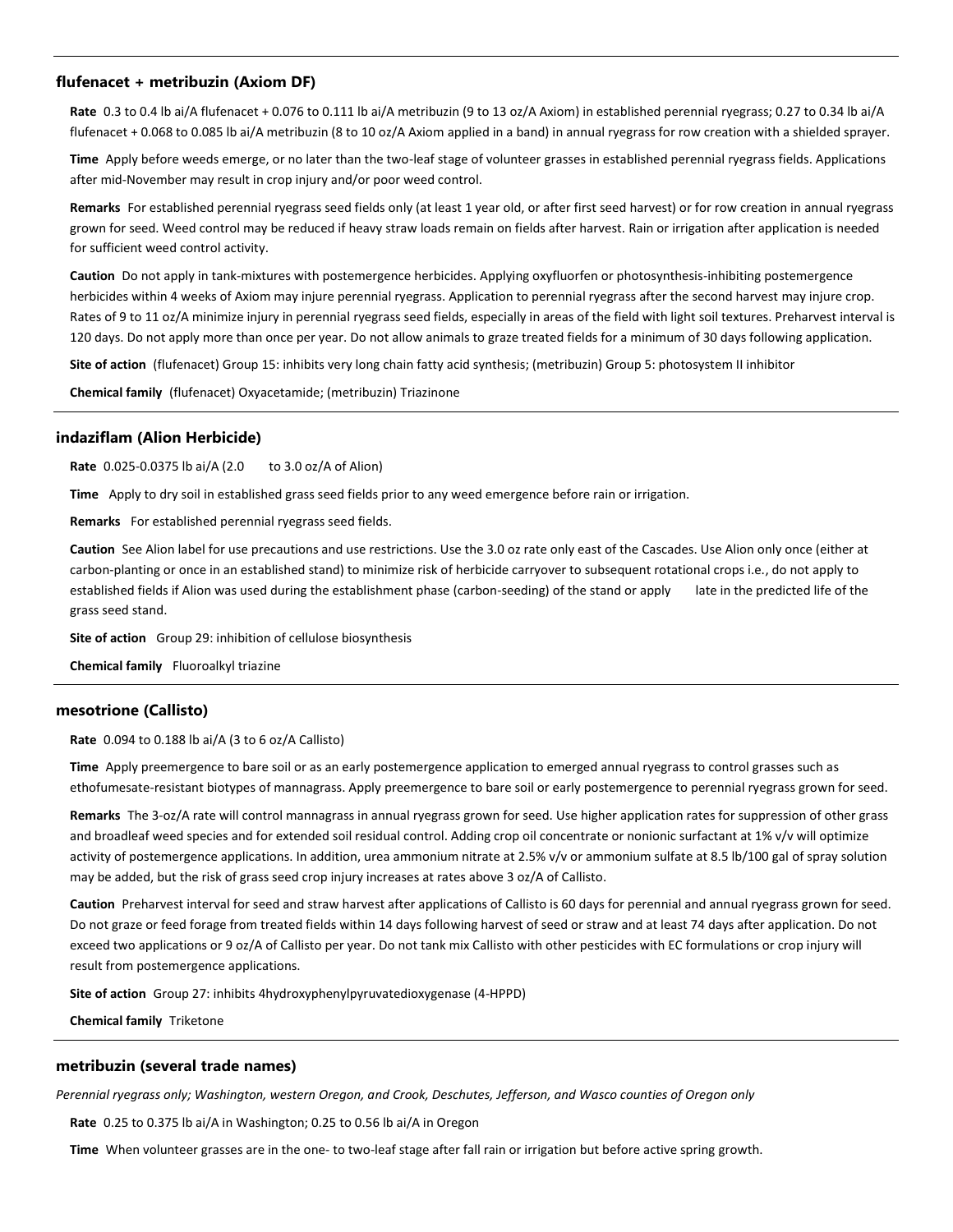**Remarks** Established grass crops only. Control of volunteer crop and grass weeds may be improved by adding a surfactant or crop oil blend at rates recommended on the wetting agent label.

**Caution** Allow at least 28 days after application before grazing. Allow at least 120 days between application and seed harvest. See additional cautions on individual labels.

**Site of action** Group 5: photosystem II inhibitor

**Chemical family** Triazinone

## **oxyfluorfen (Goal 2XL or Galigan 2E)**

*Perennial ryegrass only; Oregon only*

**Rate** 0.03 to 0.046 lb ai/A (2 to 3 oz/A Goal 2XL or Galigan 2E)

**Time** Apply on new plantings that have at least one tiller or more per plant. Applications to plants with less than one tiller may result in severe crop injury or stand loss. For best results, apply at early postemergence to the target annual broadleaf weeds.

**Remarks** Oxyfluorfen may be applied alone or in a tank-mix with up to 3 pints/A of ethofumesate. Crop may be discolored temporarily and, when tank mixed with ethofumesate, crop injury may increase. Goal and Galigan SLN labels vary by state.

**Caution** Application of oxyfluorfen in a tank-mix with ethofumesate is at the sole discretion of the grower and at the grower's own risk. Do not apply to a crop that is under stress, because additional crop injury may occur. Review the specific oxyfluorfen SLN you are using for updated preharvest and grazing restrictions.

**Site of action** Group 14: protoporphyrinogen oxidase inhibitor

**Chemical family** Diphenylether

## **oxyfluorfen (Goal 2XL or Galigan 2E)**

*Perennial ryegrass only; Oregon and Washington only*

**Rate** 0.125 to 0.375 lb ai/A (8 to 24 oz/A Goal 2XL or Galigan 2E)

**Time** Apply during fall and midwinter, before or soon after weeds emerge. Apply first before weed (grass) seedlings to be controlled exceed the two-leaf stage, preferably before December 15. Make final applications before mid-January.

**Remarks** Apply to established fields that have at least six tillers per plant. Fields may be treated more than once but with no more than a total of 24 oz/A during a crop season. Goal and Galigan SLN labels vary by state.

**Caution** Oxyfluorfen applications might substantially discolor crop foliage. Leaf chlorosis and reduced vegetative growth are typical plant responses to oxyfluorfen treatments. If using a tank-mix with diuron, do not exceed 1.2 lb ai/A diuron in a season. Review the specific oxyfluorfen SLN you are using for updated preharvest and grazing restrictions.

**Site of action** Group 14: protoporphyrinogen oxidase (PPO) inhibitor

**Chemical family** Diphenylether

## **pendimethalin (Prowl H2O)**

#### *Perennial ryegrass only*

**Rate** 2 to 3 lb ai/A (4.2 to 6.3 pints/A Prowl  $H_2O$ )

**Time** Apply at the beginning of significant fall rains, and before weeds germinate. Treatments are most effective with adequate rain or overhead irrigation within 7 days after application.

**Remarks** For established grass fields only (six or more tillers). Prowl will not control established weeds. See label for specifics on tank-mixes with other herbicides. Removing excessive straw and crop residues may increase effectiveness. Fall applications made to perennial grasses that exceed 6 inches in height may result in reduced weed control due to reduced spray coverage to bare soil.

**Caution** May temporarily injure grass stands. Tank-mixtures, and applications under extreme weather conditions and to weak stands, may increase crop injury. Do not harvest forage from treated fields within 45 days of application or harvest hay from treated fields within 60 days of application. The PHI for seed production is 90 days and grass seed screenings may not be used in livestock feed. Grass seed straw from treated fields may be fed to livestock and treated fields may be grazed after harvest. Refer to main labels for crop rotation restrictions.

**Site of action** Group 3: microtubule assembly inhibitor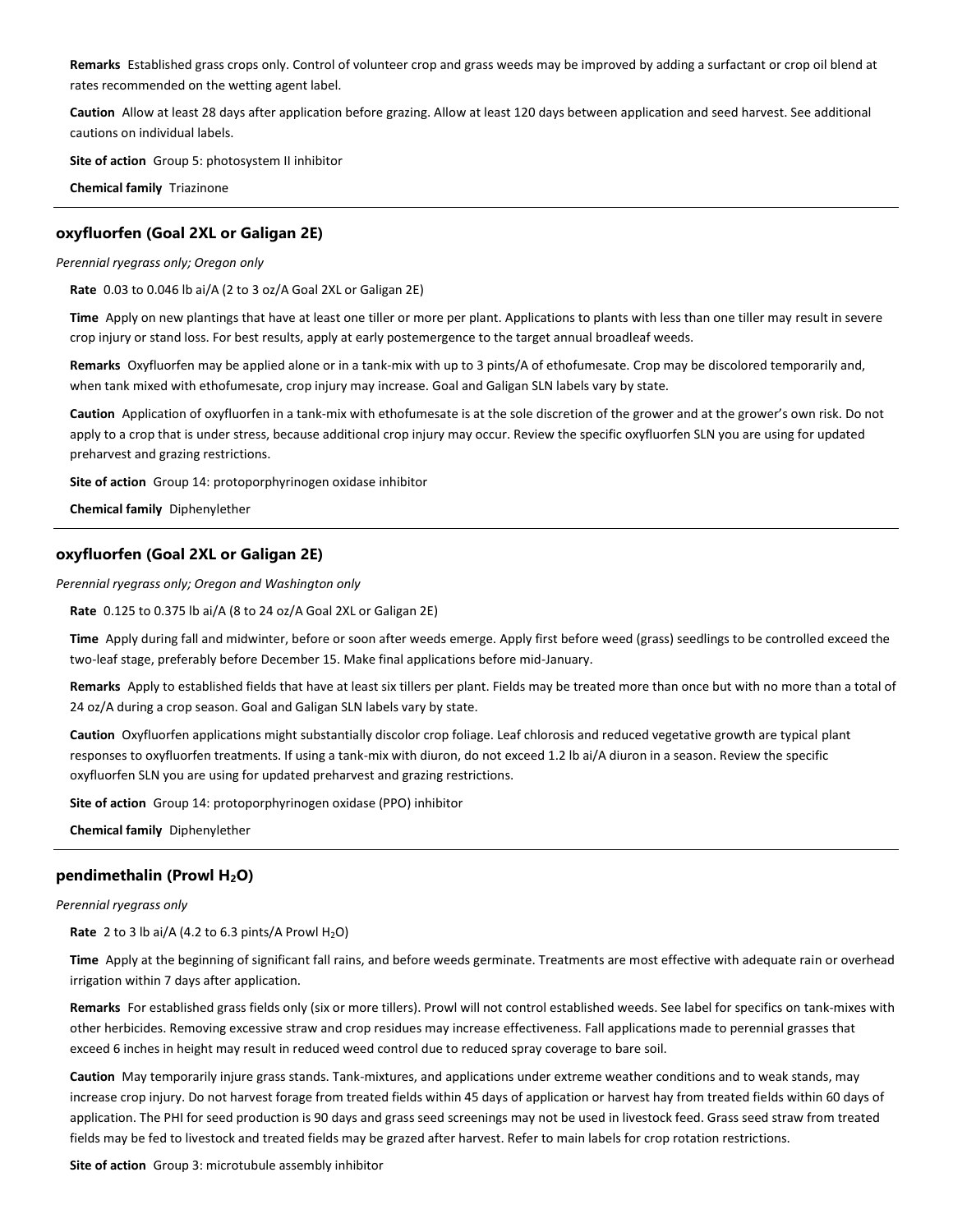#### **pyroxasulfone (Zidua SC Herbicide)**

*West of Cascades in Oregon and Washington only*

**Rate** 0.098 lb ai/A of pyroxasulfone (3.0 oz/A of Zidua SC)

**Time** Apply before weeds emerge in established perennial ryegrass fields.

**Remarks** For established perennial ryegrass seed fields west of the cascades. Rainfall or irrigation in the amount of 0.5 inches within 7 to 14 days of application is needed to activate the herbicide.

**Caution** See Zidua SC label for use precautions and use restrictions. Use Zidua SC only once during the growing season.

**Site of action** Group 15: inhibits very long chain fatty acid synthesis

## **pyroxasulfone + flumioxazin (Fierce EZ Herbicide)**

**Rate** 0.032 to 0.064 lb ai/A of flumioxazin + 0.040 to 0.080 lb ai/A of pyroxasulfone (3.0 to 6.0 oz/A of Fierce EZ)

**Time** Apply before weeds emerge, or no later than the two-leaf stage of volunteer grasses in established perennial ryegrass fields.

**Remarks** For established perennial ryegrass seed fields. Rainfall or irrigation in the amount of 0.5 inches within 7 to 14 days of application is needed to activate the herbicide.

**Caution** See Fierce EZ label for use precautions and use restrictions. Use Fierce EZ only once during the growing season.

**Site of action** (flumioxazin) Group 14: protoporphyrinogen oxidase (PPO) inhibitor, (pyroxasulfone) Group 15: inhibits very long chain fatty acid synthesis

**Chemical family** (flumioxazin) Dicarboximide; (pyroxasulfone) Isoxazoline

#### *S***-metolachlor (several trade names)**

*Perennial ryegrass only*

**Rate** 0.95 lb ai/A

**Time** Apply to established stands just before, during, or immediately after the first fall rains or an irrigation. Treat target weeds before they emerge.

**Remarks** Apply only to stands harvested for seed at least once or planted at least 1 year before treatment. Rain or irrigation is required after application and before weeds emerge for best weed control.

**Caution** Apply only once during a crop season. Applications when crop is under stress may cause injury. Do not apply after November 15. Tankmixtures with postemergence herbicides may injure crop. See specific labels for grazing and feeding restrictions based on geography.

**Site of action** Group 15: inhibits very long chain fatty acid synthesis

**Chemical family** Chloroacetamide

# **Highland or Colonial Bentgrass**

Note Also see *GRASS SEED—New and Established* for herbicides that may be used on many species of grass grown for seed.

## **dimethenamid-P (Outlook)**

**Rate** 0.66 to 0.98 lb ai/A (14 to 21 fl oz/A Outlook)

**Time** Apply in fall before target weeds emerge or in midwinter in a sequential-use program with other herbicides that control emerged weeds.

**Remarks** Grass seed crops must be established at least 1 year, or have had at least one seed crop harvested, before Outlook is applied. Apply higher rates where denser weed infestations are expected. Excessive straw on the field after harvest may reduce weed control. Sufficient rain or irrigation after application is needed for optimum weed control. May be applied by ground or by air (see label).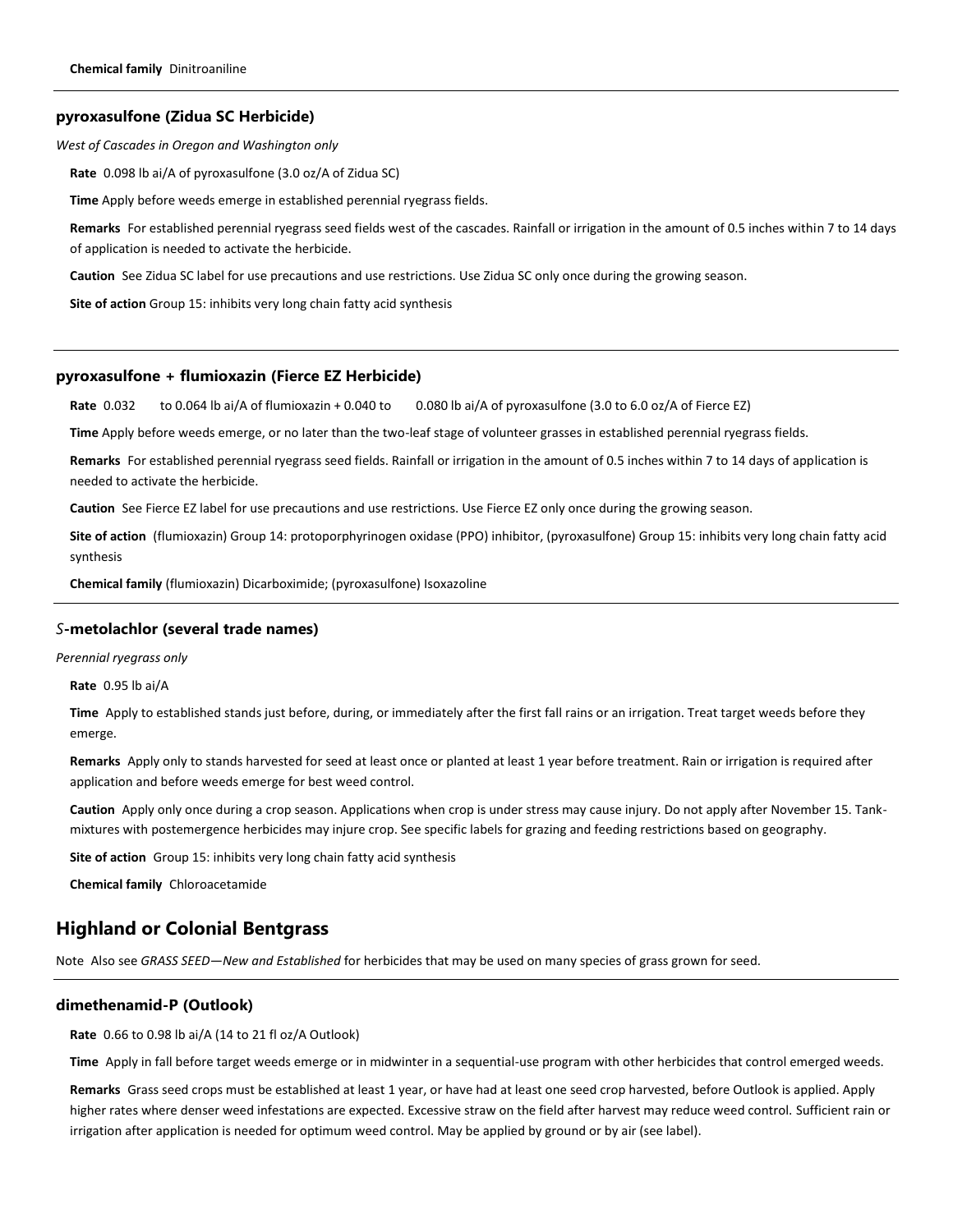**Caution** Do not apply Outlook in tank-mixtures with other herbicides unless risk of crop injury is acceptable. Subsequent applications may injure crop. Do not allow livestock to graze treated fields for 60 days after application. Treated straw, seed, or seed screenings may be fed to livestock following harvest.

**Site of action** Group 15: inhibits very long chain fatty acid synthesis

**Chemical family** Chloroacetamide

#### **diuron (several trade names)**

**Rate** 1.6 to 2.4 lb ai/A (2 to 3 lb/A of an 80DF formulation)

**Time** Apply at the start of germination of weed seeds after the first fall rains.

**Remarks** There are several suppliers of diuron; check labels for crop and geographical restrictions. To control weedy annual grasses in established grass stands. Treat before weeds are well established (normally, October 1 to November 15). Use rates of up to 3 lb ai/A diuron for adequate control in situations where heavy residue exists.

**Caution** Apply only to well-established grasses that have been harvested for seed at least once. Apply uniformly to prevent crop damage in the seed field. Mechanically agitate to keep diuron in suspension. Do not use on sandy soils. Diuron may injure bentgrass top growth.

**Site of action** Group 7: photosystem II inhibitor

**Chemical family** Substituted urea

## **ethofumesate (several trade names)**

**Rate** 0.75 to 1.5 lb ai/A

**Time** Apply to moist soil surface after fall rains start. Apply to annual bluegrass preemergence through three-leaf stage, and to rattail fescue, volunteer wheat and wild oat before the two-leaf stage.

**Remarks** Controls most annual broadleaf and grass weeds but not annual or perennial ryegrass.

**Caution** Spray only fields seeded at least 12 months. Mechanically remove or spread all crop residue before spraying. Do not tank mix with other herbicides. Do not graze treated fields. Do not rotate with any crops other than sugar beets or ryegrass for 12 months after application.

**Site of action** Group 16: unknown

**Chemical family** Benzofuran

## **metribuzin (several trade names)**

*Oregon only, west of Cascades and in Crook, Deschutes and Wasco counties*

**Rate** 0.285 to 0.375 lb ai/A

**Time** When volunteer grasses are in the one- to two-leaf stage of growth after fall rains or irrigation and before active spring growth.

**Remarks** Apply only to established bentgrass that has had at least one seed harvest. Preharvest interval is 120 days.

**Caution** Do not apply to a crop that is under stress. Do not tank mix with other herbicides. Do not apply more than once per year. Allow at least 28 days after application before grazing or using any plant part for livestock feed or bedding.

**Site of action** Group 5: photosystem II inhibitor

**Chemical family** Triazinone

## **oxyfluorfen (Goal 2XL or Galigan 2E)**

#### *Oregon and Washington only*

**Rate** 0.125 to 0.375 lb ai/A (8 to 24 fl oz/A Goal 2XL or Galigan 2E)

**Time** Apply on established stands in fall and midwinter, before and soon after weeds emerge. Apply first before weed (grass) seedlings to be controlled exceed the two-leaf stage, preferably before December 15. Make final applications before mid-January.

**Remarks** Apply to established fields with at least six tillers per plant. Fields may be treated more than once but with no more than a total of 24 oz/A during a crop season. Goal and Galigan SLN labels vary by state.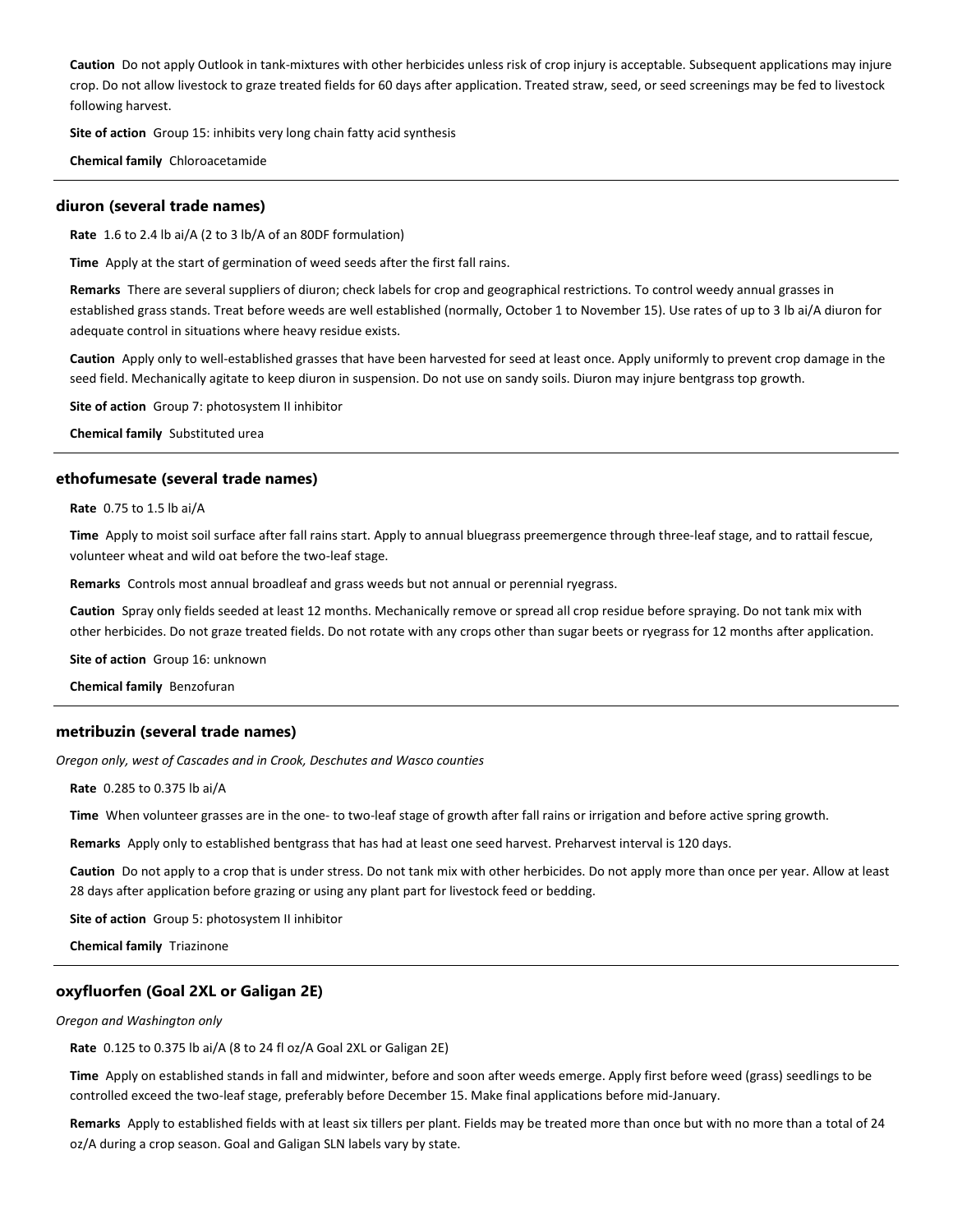**Caution** Applications may substantially discolor crop foliage. Leaf chlorosis and reduced vegetative growth is a typical plant response. If using a tank-mix with diuron, do not apply more than 1.2 lb ai/A diuron in a season. Review the specific oxyfluorfen SLN you are using for updated preharvest and grazing restrictions.

**Site of action** Group 14: protoporphyrinogen oxidase (PPO) inhibitor

**Chemical family** Diphenylether

## **pendimethalin (Prowl H2O)**

**Rate** 2 to 3 lb ai/A (4.2 to 6.3 pints/A Prowl  $H_2O$ )

**Time** Apply at the beginning of significant fall rains and before weeds germinate. Treatments are most effective with adequate rain or overhead irrigation within 7 days after application.

**Remarks** For established grass fields only (six or more tillers). Prowl will not control established weeds. See label for specifics on tank-mixes with other herbicides. Removing excessive straw and crop residues may increase effectiveness. Fall applications made to perennial grasses which exceed 6 inches in height may result in reduced weed control due to reduced spray coverage to bare soil.

**Caution** May temporarily injure grass stands. Tank-mixtures and applications in extreme weather and to weak stands may increase crop injury. Do not harvest forage from treated fields within 45 days of application or harvest hay from treated fields within 60 days of application. The PHI for seed production is 90 days and grass seed screenings may not be used in livestock feed. Grass seed straw from treated fields may be fed to livestock and treated fields may be grazed after harvest. Refer to main labels for crop rotation restrictions.

**Site of action** Group 3: microtubule assembly inhibitor

**Chemical family** Dinitroaniline

#### *S***-metolachlor (several trade names)**

**Rate** 0.95 to 1.27 lb ai/A

**Time** Apply to established stands just before, during, or immediately after the first fall rains or an irrigation. Treat target weeds before they emerge.

**Remarks** Apply only to stands harvested for seed at least once or planted at least 1 year before treatment. Rain or irrigation is required after application and before weeds emerge for best weed control.

**Caution** Apply only once per crop season. Do not apply after November 15. Tank-mixtures with postemergence herbicides may injure crop. See specific labels for grazing and feeding restrictions based on geography.

**Site of action** Group 15: inhibits very long chain fatty acid synthesis

**Chemical family** Chloroacetamide

# **Creeping Bentgrass**

**Note** Also see *GRASS SEED—New and Established* for herbicides that may be used on many species of grass grown for seed.

## **dimethenamid-P (Outlook)**

**Rate** 0.66 to 0.98 lb ai/A (14 to 21 fl oz/A Outlook)

**Time** Apply in fall before targeted weeds emerge, or in midwinter in a sequential-use program with other herbicides that control emerged weeds.

**Remarks** Grass seed crops must be established at least 1 year, or have had at least one seed crop harvested before Outlook is applied. Apply higher rates where denser weed infestations are expected. Excessive straw on the field after harvest may reduce weed control. Sufficient rain or irrigation after application is needed for optimum weed control. May be applied by ground or by air (see label).

**Caution** Do not apply Outlook in tank-mixtures with other herbicides unless risk of crop injury is acceptable. Subsequent applications may injure crop. Do not allow livestock to graze treated fields for 60 days after application. Treated straw, seed, or seed screenings may be fed to livestock following harvest.

**Site of action** Group 15: inhibits very long chain fatty acid synthesis

**Chemical family** Chloroacetamide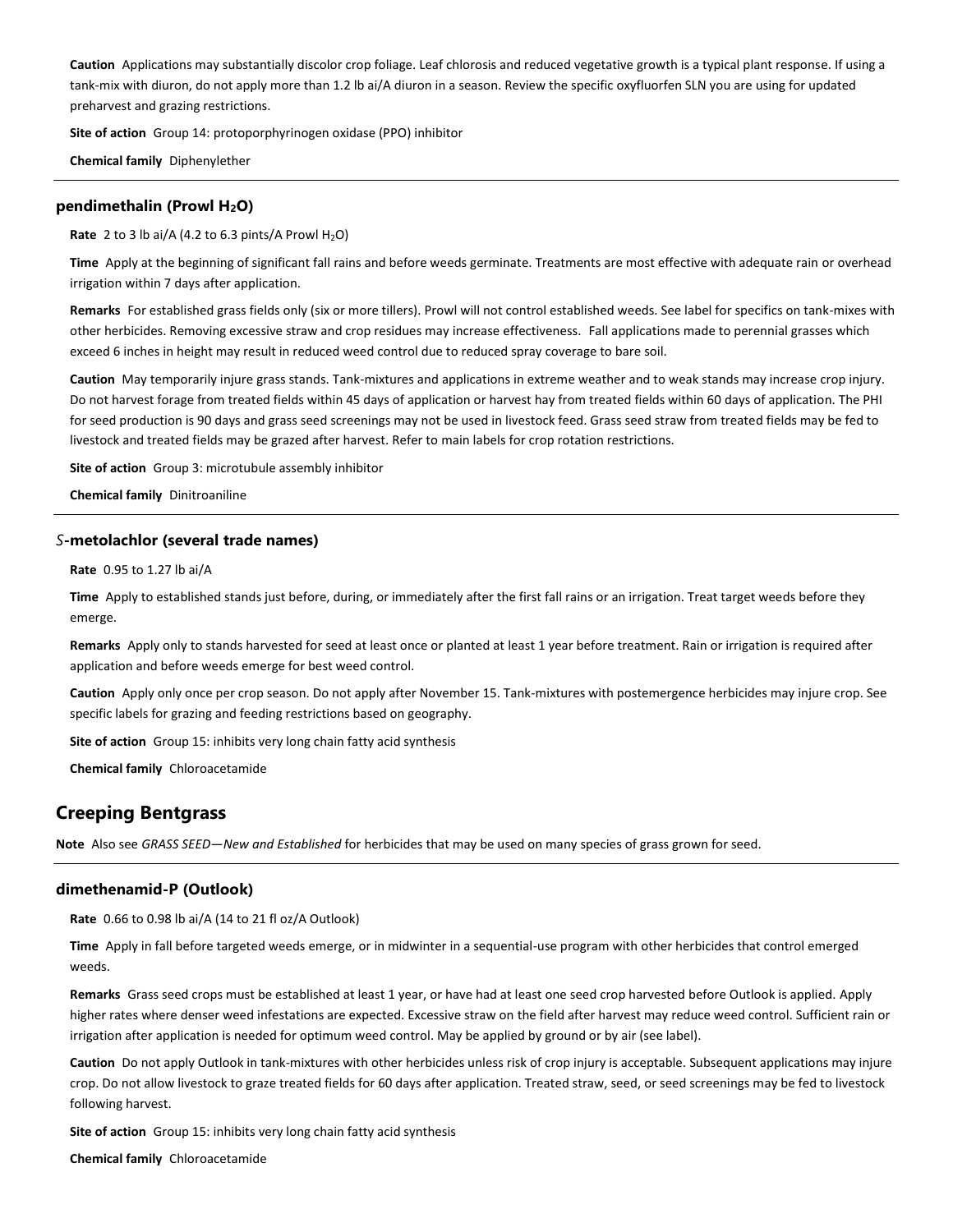### **ethofumesate (several trade names)**

**Rate** 0.75 to 1.5 lb ai/A

**Time** Apply to moist soil surface after fall rains start. Apply from preemergence to four-leaf stage of weeds, or before two-leaf stage to control rattail fescue, volunteer wheat and wild oat.

**Remarks** Controls most annual broadleaf and grass weeds but not annual or perennial ryegrass.

**Caution** Spray only fields seeded at least 12 months. Mechanically remove or spread all crop residue before spraying. Do not tank mix with other herbicides. Do not graze treated fields. Do not rotate with any crops other than sugar beets or ryegrass for 12 months after application.

**Site of action** Group 16: unknown

**Chemical family** Benzofuran

#### **metribuzin (several trade names)**

*Oregon west of Cascades, and in Crook, Deschutes and Wasco counties*

**Rate** 0.285 to 0.375 lb ai/A

**Time** When volunteer grasses are in the one- to two-leaf stage of growth after fall rains or irrigation and before active spring growth.

**Remarks** Apply only to established bentgrass that has had at least one seed harvest. Wait to harvest at least 120 days after applying.

**Caution** Do not apply to a crop that is under stress. Do not tank mix with other herbicides. Do not apply more than once per year. Allow at least 28 days after application before grazing or using any plant part for livestock feed or bedding. See additional cautions on individual labels.

**Site of action** Group 5: photosystem II inhibitor

**Chemical family** Triazinone

#### **oxyfluorfen (Goal 2XL or Galigan 2E)**

#### *Oregon and Washington only*

**Rate** 0.125 to 0.375 lb ai/A (8 to 24 fl oz/A Goal 2XL or Galigan 2E)

**Time** Apply on established stands in fall and midwinter, before and soon after weeds emerge. Apply first before weed (grass) seedlings to be controlled exceed the two-leaf stage, preferably before December 15. Make final applications before mid-January.

**Remarks** Apply to established fields with at least six tillers per plant. Fields may be treated more than once but with no more than a total of 24 oz/A during a crop season. Goal and Galigan SLN labels vary by state.

**Caution** Applications may substantially discolor crop foliage; leaf chlorosis and reduced vegetative growth are typical plant responses. If tank mixed with diuron, do not exceed 1.2 lb ai/A diuron in a season. Review the specific oxyfluorfen SLN you are using for updated preharvest and grazing restrictions.

**Site of action** Group 14: protoporphyrinogen oxidase (PPO) inhibitor

**Chemical family** Diphenylether

## **pendimethalin (Prowl H2O)**

**Rate** 2 to 3 lb ai/A (4.2 to 6.3 pints/A Prowl  $H_2O$ )

**Time** Apply at the beginning of significant fall rains and before weeds germinate. Treatments are most effective with adequate rain or overhead irrigation within 7 days after application.

**Remarks** For established grass fields only (six or more tillers). Prowl will not control established weeds. See label for specifics on tank-mixes with other herbicides. Removing excessive straw and crop residues may increase effectiveness. Fall applications made to perennial grasses which exceed 6 inches in height may result in reduced weed control due to reduced spray coverage to bare soil.

**Caution** May temporarily injure grass stands. Tank-mixtures and applications in extreme weather and to weak stands may increase crop injury. Do not harvest forage from treated fields within 45 days of application or harvest hay from treated fields within 60 days of application. The PHI for seed production is 90 days and grass seed screenings may not be used in livestock feed. Grass seed straw from treated fields may be fed to livestock and treated fields may be grazed after harvest. Refer to main labels for crop rotation restrictions.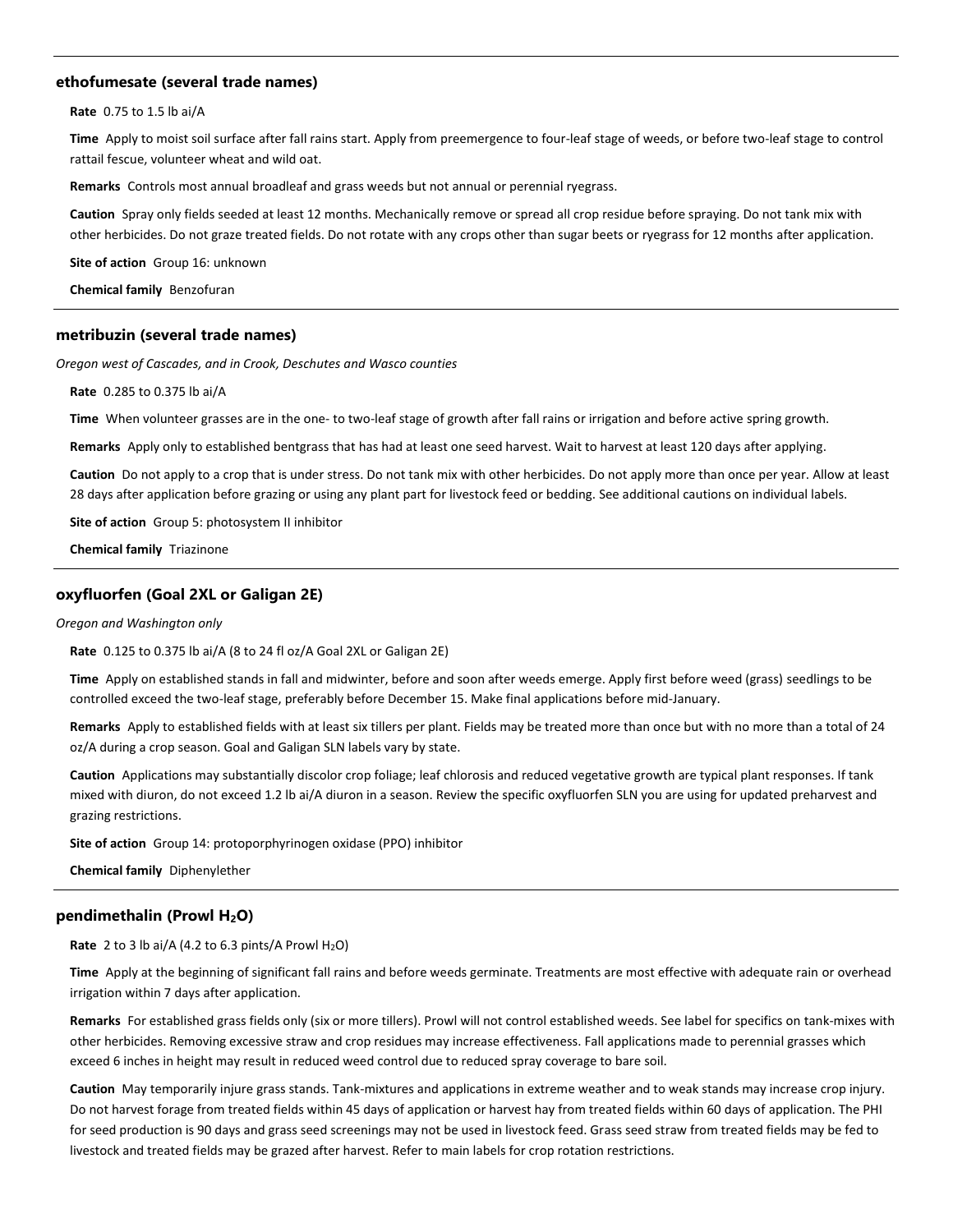**Chemical family** Dinitroaniline

## *S***-metolachlor (several trade names)**

**Rate** 0.95 to 1.27 lb ai/A

**Time** Apply to established stands just before, during, or immediately after the first fall rains or an irrigation. Treat target weeds before they emerge.

**Remarks** Apply only to stands harvested for seed at least once or planted at least 1 year before treatment. Rain or irrigation is required after application and before weeds emerge for best weed control.

**Caution** Apply only once per crop season. Do not apply after November 15. Tank-mixtures with postemergence herbicides may injure crop. See specific labels for grazing and feeding restrictions based on geography.

**Site of action** Group 15: inhibits very long chain fatty acid synthesis

**Chemical family** Chloroacetamide

# **Kentucky Bluegrass**

**Note** Also see *GRASS SEED—New and Established* for herbicides that may be used on many species of grass grown for seed.

## **bromoxynil + pyrasulfotole (Huskie)**

**Rate** 0.185 to 0.205 lb ai/A bromoxynil + 0.033 to 0.036 lb ai/A pyrasulfotole (13.5 to 15 oz/A Huskie)

**Time** Apply from preemergence to established Kentucky bluegrass. See label for weed size recommendations and application timings, but control of most species is best at the 15 fl oz/A rate when weeds have from one to six leaves. Two applications of Huskie can be made per year separated by at least 30 days.

**Remarks** For most consistent weed control under adverse growing conditions, add ammonium sulfate or an ammonium nitrogen source as directed by the spray additives section of the label, but do not use these additives if grass crop injury is a concern. Huskie may be tank mixed with a variety of other broadleaf and grass herbicides and other pesticides; see label for instructions.

**Caution** See label for crop rotation restrictions. Wheat, triticale, and oats may be planted 1 month after application; most other crops may be planted 9 months after application. Do not graze or cut grass for forage within 7 days of application, or cut grass for hay within 30 days of application. Do not exceed 30 oz/A of Huskie per acre per year. Aerial and chemigation applications are prohibited.

**Site of action** (bromoxynil) Group 6: photosystem II inhibitor; (pyrasulfotole) Group 27: inhibits 4hydroxyphenylpyruvatedioxygenase (4-HPPD)

**Chemical family** (bromoxynil) Nitrile; (pyrasulfotole) Isoxazole

## **dicamba (Clarity, several trade names)**

**Rate** 0.25 to 2 lb ae/A

**Time** Apply before broadleaf weeds have more than two true leaves in fall or late summer. Spray within 10 days after the first fall irrigation or fall rain that will start weed germination.

**Remarks** Suppresses downy brome (cheatgrass), rattail fescue, and other grassy and broadleaf weeds in bluegrasses. Spray when soil is moist.

**Caution** Spray on well-established grass stands. Mechanically remove or spread all crop residue before spraying. See specific labels for grazing restrictions.

**Site of action** Group 4: synthetic auxin

**Chemical family** Benzoic acid

#### **dimethenamid-P (Outlook, several trade names)**

**Rate** 0.66 to 0.98 lb ai/A (14 to 21 fl oz/A Outlook)

**Time** Apply to established stands in the fall before targeted weeds emerge, or in a sequential-use program with other herbicides that control emerged weeds. Apply prior to irrigation or activating rainfall for best activity.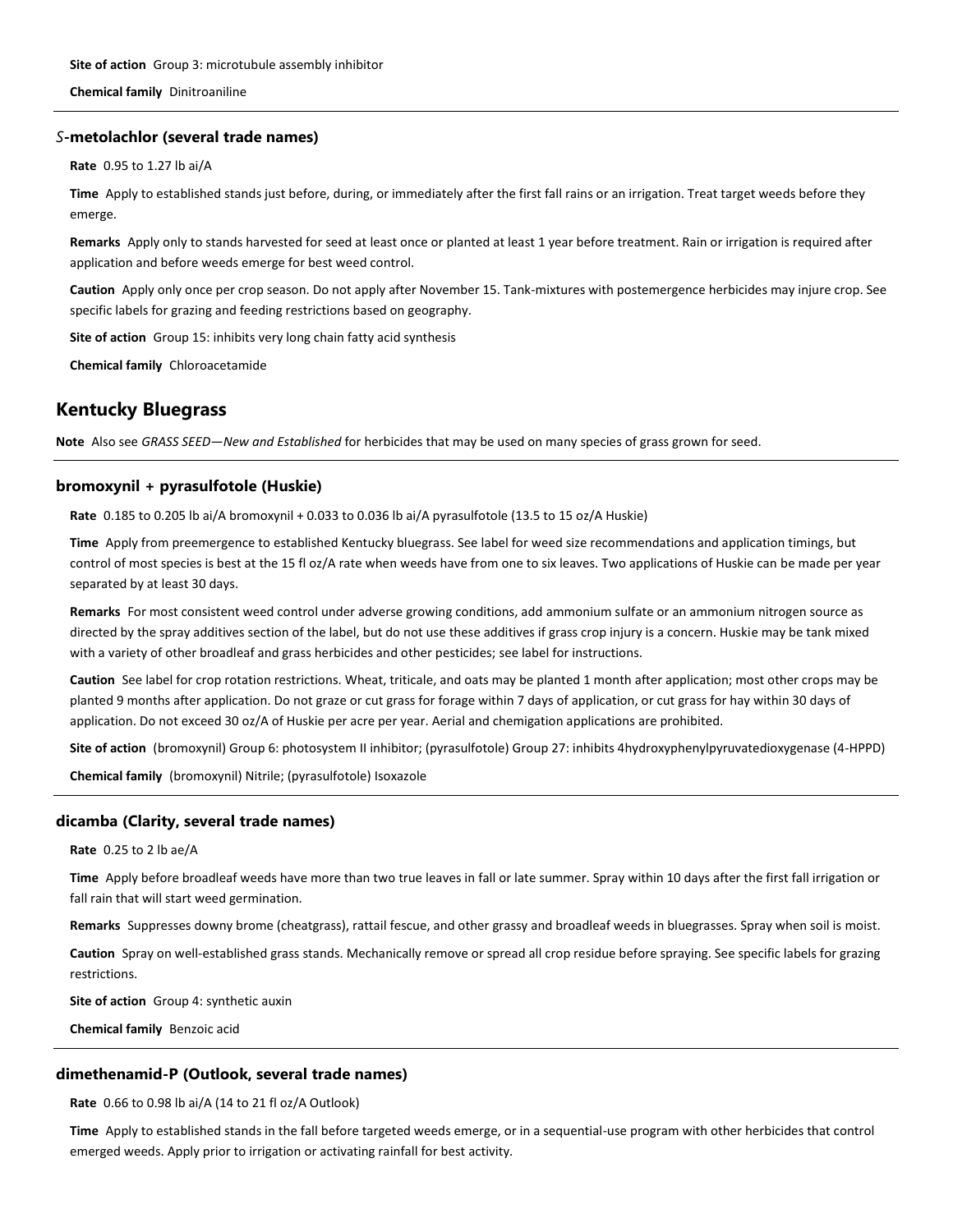**Remarks** Grass seed crops must be established at least 1 year or have had at least one seed crop harvested before Outlook is applied. Apply higher rates where denser weed infestations are expected. Excessive straw on the field after harvest may reduce weed control. Sufficient rain or irrigation after application is needed for optimum weed control. May be applied by ground or by air (see label).

**Caution** Do not apply Outlook in tank-mixtures with other herbicides unless risk of crop injury is acceptable. Subsequent applications may injure crop. Do not allow livestock to graze treated fields for 60 days after application. Treated straw, seed, or seed screenings may be fed to livestock after harvest.

**Site of action** Group 15: inhibits very long chain fatty acid synthesis

**Chemical family** Chloroacetamide

#### **diuron (Karmex DF, several trade names)**

**Rate** Established stands: 1.6 to 2.4 lb ai/A; new establishments: spring-planted seedling stands: 1.6 lb ai/A or less

**Time** Apply in fall as rains start weed seed germination. Spray before weed establishment, usually in mid-November.

**Remarks** Controls annual grasses or broadleaf weeds in new or established stands. Does not control downy brome. Apply 2.4 lb ai/A as early as late October, but before November 15. There are several suppliers of diuron. Check specific labels for crop and geographic restrictions, which can vary considerably between formulations. Allowed for new plantings in conjunction with carbon-banding system.

**Caution** Well-established, vigorous stands of spring-planted grass may be treated the following fall if the crop is planted before April 1 and treatment is not before October 15. Mechanically remove or spread all crop residue before spraying. Grass is injured when the maximum rate is applied for two consecutive years. Use a sprayer with mechanical agitation; be careful to avoid overlaps in the spray pattern. If application uniformity is poor with desired equipment, spray each field twice at half the desired application rate to prevent skips in application.

**Site of action** Group 7: photosystem II inhibitor

**Chemical family** Substituted urea

## **ethofumesate (Nortron, several trade names)**

## **Rate** 1.0 lb ai/A

**Time** Apply to moist soil surface after fall rains start, or with appropriate irrigation. Apply to annual bluegrass preemergence through three-leaf stage and to rattail fescue, cheatgrass, volunteer wheat and wild oat before the two-leaf stage.

**Remarks** Controls most annual broadleaf and grass weeds but not annual or perennial ryegrass.

**Caution** Spray only fields seeded at least 12 months. Mechanically remove or spread all crop residue before spraying. Do not tank mix with other herbicides. Do not graze treated fields. Do not rotate with any crops other than sugarbeets or ryegrass for 12 months after application.

**Site of action** Group 15: inhibits very long chain fatty acid synthesis

**Chemical family** Benzofuran

#### **flufenacet + metribuzin (Axiom DF)**

**Rate** 0.3 to 0.4 lb ai/A flufenacet + 0.076 to 0.111 lb ai/A metribuzin (9 to 13 oz/A Axiom)

**Time** Apply before weeds emerge or no later than the two-leaf stage of volunteer grasses. Applications after mid-November may result in crop injury and/or poor weed control.

**Remarks** For established grass seed fields only, at least 1 year old or after first seed harvest. Excessive straw on field after harvest may reduce weed control. Rain or irrigation after application is needed for weed control.

**Caution** Do not apply in tank-mixtures with postemergence herbicides. Applying oxyfluorfen or photosynthesis-inhibiting postemergence herbicides within 4 weeks of Axiom applications may injure crop. Do not allow animals to graze treated fields for a minimum of 30 days following application. Preharvest interval is 120 days. Do not apply more than once per year.

**Site of action** (flufenacet) Group 15: inhibits very long chain fatty acid synthesis; (metribuzin) Group 5: photosystem II inhibitor

**Chemical family** (flufenacet) Oxyacetamide; (metribuzin) Triazinone

#### **mesotrione (Callisto, several trade names)**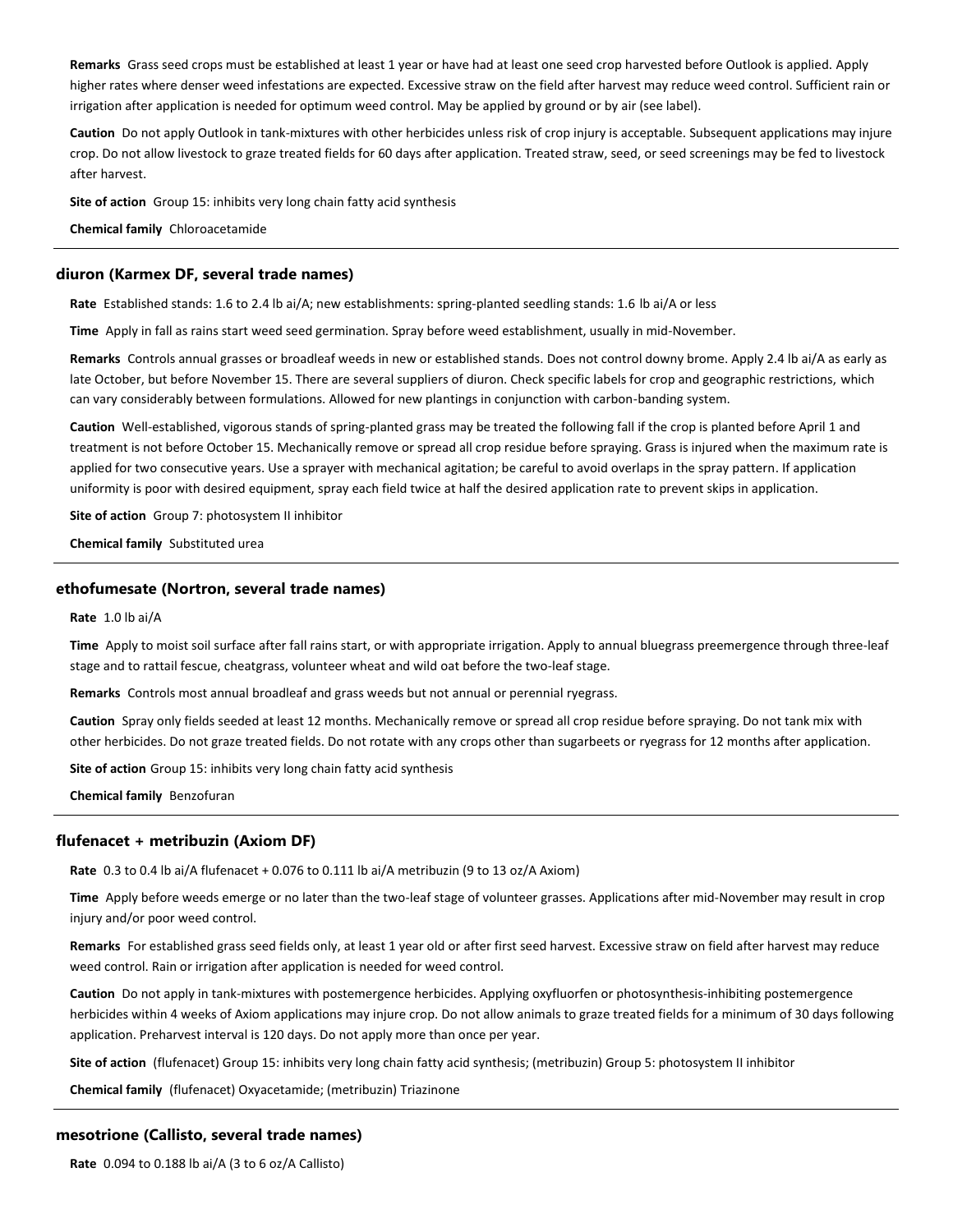**Time** Apply preemergence to bare soil (new seedings) or early postemergence to bluegrass grown for seed. Split applications are allowed, with restrictions.

**Remarks** Use higher application rates for control and suppression of grass and broadleaf weed species, and for extended soil residual control. The addition of a crop oil concentrate or nonionic surfactant at a rate of 1% v/v is recommended to optimize activity of postemergence applications. In addition, urea ammonium nitrate at 2.5% v/v or ammonium sulfate at a rate of 8.5 lb/100 gal of spray solution may be added, but increases the risk of grass seed crop injury at rates above 3oz/A of Callisto.

**Caution** Preharvest interval for seed and straw harvest is 60 days. Do not graze or feed forage from treated fields within 14 days after harvest of seed or straw, and at least 74 days after application. Do not exceed two applications or 9 oz/A of Callisto per year. Do not make a second application within 14 days of the first. Do not exceed a total of 0.19 lb ai/a (6 oz/a Callisto) in a single application, or a total of 0.282 lb ai/a (9 oz/a Callisto) per year. Do not tank mix Callisto with other pesticides with EC formulations, because crop injury will result from postemergence applications.

**Site of action** Group 27: inhibits 4hydroxyphenylpyruvatedioxygenase (4-HPPD)

**Chemical family** Triketone

## **metribuzin (Tricor, several trade names)**

*Washington and in Oregon in all counties west of the Cascades; Oregon east of the Cascades only in Crook, Deschutes, and Jefferson counties.*

**Rate** 0.23 to 0.38 lb ai/A Oregon; 0.15 to 0.3 lb ai/A Washington

**Time** When volunteer grasses are in the one- to two-leaf stage after fall rain or irrigation but before active spring growth.

**Remarks** For established grass crops only. Improve control of volunteer crop and grass weeds by adding a blend of surfactant and crop oil at rates recommended on adjuvant label(s). Some crop injury is likely on coarser soils east of the Cascades

**Caution** Preharvest interval is 28 days for grazing, 120 days for seed harvest. See additional cautions on individual labels.

**Site of action** Group 5: photosystem II inhibitor

**Chemical family** Triazinone

## **oxyfluorfen (Goal 2XL or Galigan 2E)**

*Goal 2XL in Idaho, Oregon, and Washington; Galigan 2E in Oregon and Washington only*

**Rate** 0.125 to 0.375 lb ai/A (8 to 24 oz/A Goal 2XL or Galigan 2E)

**Time** Apply on established stands during fall (both sides of Cascades) or midwinter (west of Cascades). Apply before or soon after weeds emerge. Apply before grass weed seedlings to be controlled exceed the two-leaf stage. In eastern Oregon, apply prior to onset of full winter dormancy in late November. In western Oregon, applications before December 15 are preferred, and make final applications no later than mid-January.

**Remarks** Apply to established fields with at least six tillers per plant. Fields may be treated more than once, but do not exceed 0.375 lb ai/a (24 oz/A Goal) total in a crop season. Goal and Galigan 2E labels vary by state. Goal and Galigan SLN labels vary by state. Special local needs labels OR-990006B and WA-020027 (Goal) and OR-010028 and WA-010037 (Galigan).

**Caution** May discolor crop foliage significantly. Leaf chlorosis and reduced vegetative growth are typical plant responses. If using a tank-mix with diuron, do not exceed 1.2 lb ai/A diuron per season. Review the specific oxyfluorfen label you are using for updated preharvest and grazing restrictions, which may be up to 6 to 12 months.

**Site of action** Group 14: protoporphyrinogen oxidase (PPO) inhibitor

**Chemical family** Diphenylether

## **pendimethalin (Prowl H2O, several trade names)**

**Rate** 2 to 4 lb ai/a (2.1 to 4.2 quarts/a/a Prowl H2O)

**Time** Apply at the beginning of significant fall rains and before weeds germinate. Treatments are most effective with adequate rain or overhead irrigation within 7 days after application.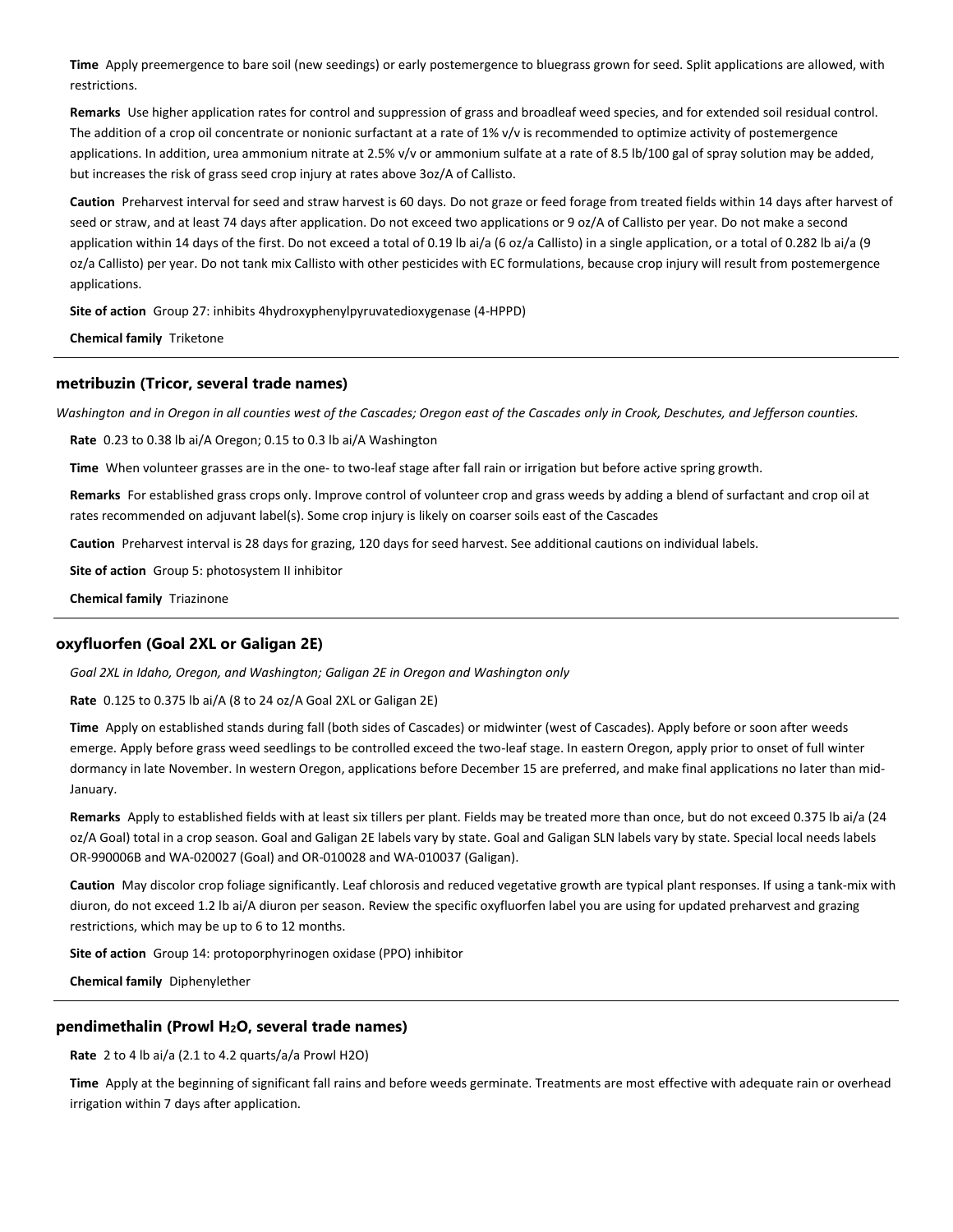**Remarks** For established grass fields only (six or more tillers). Prowl will not control established weeds. See label for specifics on tank-mixes with other herbicides. Removing excessive straw and crop residues may increase effectiveness. Fall applications made to perennial grasses which exceed 6 inches in height may result in reduced weed control due to reduced spray coverage to bare soil.

**Caution** May temporarily injure grass stands. Tank-mixtures and applications in extreme weather and to weak stands may increase crop injury. Do not harvest forage from treated fields within 45 days of application or harvest hay from treated fields within 60 days of application. The PHI for seed production is 90 days and grass seed screenings may not be used in livestock feed. Grass seed straw from treated fields may be fed to livestock and treated fields may be grazed after harvest. Refer to main labels for crop rotation restrictions.

**Site of action** Group 3: microtubule assembly inhibitor

**Chemical family** Dinitroaniline

## **primisulfuron-methyl (Beacon)**

*Oregon and Washington only*

**Rate** 0.0356 lb ai/A (0.76 oz/A Beacon)

**Time** Apply to recently emerged, actively growing weeds no larger than the size listed on the label. The Kentucky bluegrass crop should be growing vigorously under favorable conditions at application time. Avoid applications when low temperatures will fall below 29 F for 3 days before and after application.

**Remarks** Apply postemergence to seedling and established stands of Kentucky bluegrass that have at least one tiller (4-5 leaves) but before jointing. Applications can be split into two applications of 0.38 oz/A each, but do not exceed 0.76 oz/A. Beacon during one crop season. Special local needs labels OR-960025 and WA-960002. Visit farmassist.com/Labels/IndemnifiedLabels.aspx to obtain label and indemnification agreement. Primisulfuron-methyl not currently available in retail market.

**Caution** Applications may injure Kentucky bluegrass crop, particularly during times of crop stress or freezing temperatures. Take special care in cleaning spray equipment; read label for directions. Do not apply to bluegrass under stress. Do not irrigate within 4 hr of application. Do not graze or use forage from treated fields until after harvest. Straw and screenings from harvested fields may be fed to livestock. Do not graze within 90 days of application. Preharvest interval is 60 days.

**Site of action** Group 2: acetolactate synthase (ALS) inhibitor

**Chemical family** Sulfonylurea

## **primisulfuron-methyl + dicamba (NorthStar)**

*Oregon only*

**Rate** 0.023 lb ai/a primisulfuron-methyl + 0.125 lb ae/ac dicamba (5 oz/a NorthStar)

**Time** Apply to recently emerged, actively growing weeds no larger than the size listed on the label. The Kentucky bluegrass crop should be growing vigorously under favorable conditions at application. Avoid applications when low temperatures will fall below 29 F for 3 days before and after application.

**Remarks** Apply postemergence to seedling stands of Kentucky bluegrass that have at least one tiller (4-5 leaves) but before jointing in the year of establishment only. A crop oil concentrate is recommended for applications of NorthStar alone. Tank mixing with other herbicides is not recommended. Applications can be split into two applications of 0.38 oz/a each, but do not exceed 0.76 oz/a Beacon during one crop season. Special local needs labels OR-190013. Primisulfuron-methyl not currently available in retail market.

**Caution** Applications may injure Kentucky bluegrass crop, particularly during times of crop stress or freezing temperatures. Take special care in cleaning spray equipment; read label for directions. Do not apply to bluegrass under stress. Do not irrigate within 4 hours of application. Do not graze or use forage from treated fields until after harvest. Straw and screenings from harvested fields may be fed to livestock. Do not graze within 90 days of application. Preharvest interval is 60 days. Do not apply in tank mixture with, nor within 10 days before or after application of any organophosphate insecticide. Do not exceed a total of 7.6oz/a NorthStar during one crop season.

**Site of action** (primisulfuron-methyl) Group 2: acetolactate synthase (ALS) inhibitor, (dicamba) Group 4: synthetic auxin

**Chemical family** (primisulfuron-methyl) Sulfonylurea, (dicamba) Benzoic Acid

*S***-metolachlor (Dual II Magnum, several trade names)**

**Rate** 0.95 to 1.27 lb ai/A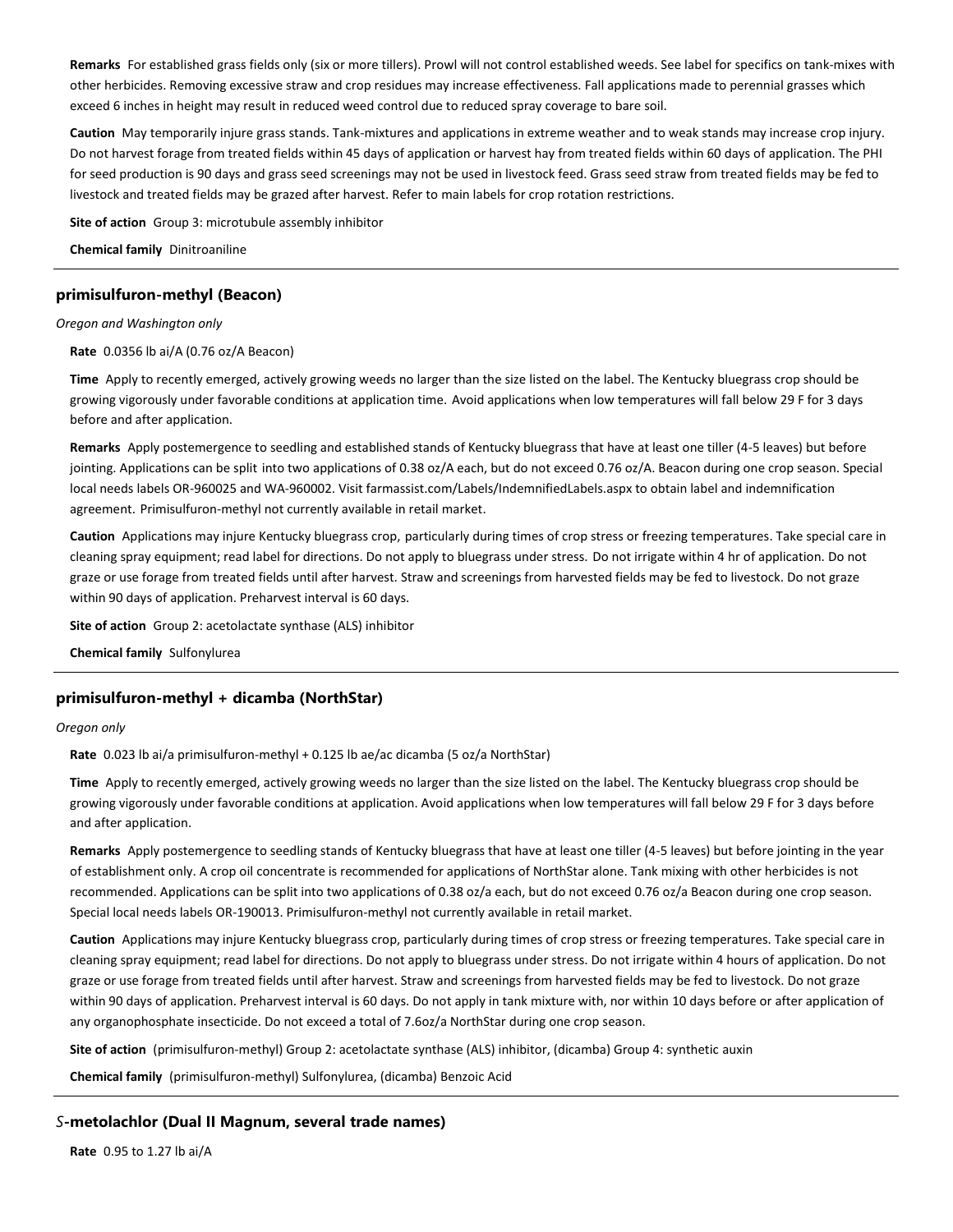**Time** Apply to established stands just before, during, or immediately after the first fall rains or an irrigation. Treat target weeds before they emerge.

**Remarks** Apply only to stands harvested for seed at least once, or planted at least 1 year before treatment. Rain or irrigation is required after application and before weeds emerge for best weed control.

**Caution** Apply only once per crop season. Do not apply after November 15. Tank-mixtures with postemergence herbicides may injure crop. See specific labels for grazing and feeding restrictions based on geography.

**Site of action** Group 15: inhibits very long chain fatty acid synthesis

**Chemical family** Chloroacetamide

## **terbacil (Sinbar WDG)**

**Rate** 0.4 to 0.8 lb ai/A (0.5 to 1 lb/A Sinbar WDG)

**Time** Spray before weed establishment after fall rains start weed germination, usually mid-November. One inch of rain or irrigation is needed after application for good control.

**Remarks** To control annual grasses or broadleaf weeds in established bluegrass fields. Rotation restrictions may be up to 2 years

**Caution** Mechanically remove or spread all crop residue before spraying. Apply only to well-established fields that have been harvested at least once for seed. Soil residues may persist for 2 years. Do not graze treated fields. May cause crop injury when crop is under stress caused by weather, insects, or disease. See label for soil type restrictions.

**Site of action** Group 5: photosystem II inhibitor.

**Chemical family** Uracil

## **Fine Fescues (Creeping Red, Chewings, and Hard Fescue)**

Note Also see *GRASS SEED—New and Established* for herbicides that may be used on many species of grass grown for seed.

#### **bromoxynil + pyrasulfotole (Huskie)**

**Rate** 0.185 to 0.205 lb ai/A bromoxynil + 0.033 to 0.036 lb ai/A pyrasulfotole (13.5 to 15 oz/A Huskie)

**Time** Apply from preemergence to established fine fescues. See label for weed size recommendations and application timings, but control of most species is best at the 15 fl oz/A rate when weeds have from one to six leaves. Two applications of Huskie can be made per year separated by at least 30 days.

**Remarks** For most consistent weed control under adverse growing conditions, add AMS or an ammonium nitrogen source as directed by the spray additives section of the label, but do not use these additives if grass crop injury is a concern. Huskie may be tank mixed with a variety of other broadleaf and grass herbicides and other pesticides; see label for instructions.

**Caution** See label for crop rotation restrictions. Wheat, triticale, and oats may be planted 1 month after application; most other crops may be planted 9 months after application. Do not graze or cut grass for forage within 7 days of application, or cut grass for hay within 30 days of application. Do not exceed 30 oz/A of Huskie per year. Aerial and chemigation applications are prohibited.

**Site of action** (bromoxynil) Group 6: photosystem II inhibitor;(pyrasulfotole) Group 27: inhibits 4hydroxyphenylpyruvatedioxygenase (4-HPPD)

**Chemical family** (bromoxynil) Nitrile; (pyrasulfotole) Isoxazole

## **dicamba (several trade names)**

**Rate** 0.25 to 1 lb ai/A

**Time** Apply before broadleaf weeds have more than two leaves in summer or fall. Spray within 10 days after the first fall irrigation or rain starts weed germination.

**Remarks** Suppresses downy brome (cheatgrass), rattail fescue, and other grassy and broadleaf weeds in creeping red and Chewings fescue. Spray when soil is moist. The maximum use rate per season is 2 lb ai/A.

**Caution** Spray on well-established stands of grass. Uniformly burn fields, and mechanically spread unburned residues before spraying. See specific labels for grazing restrictions.

**Site of action** Group 4: synthetic auxin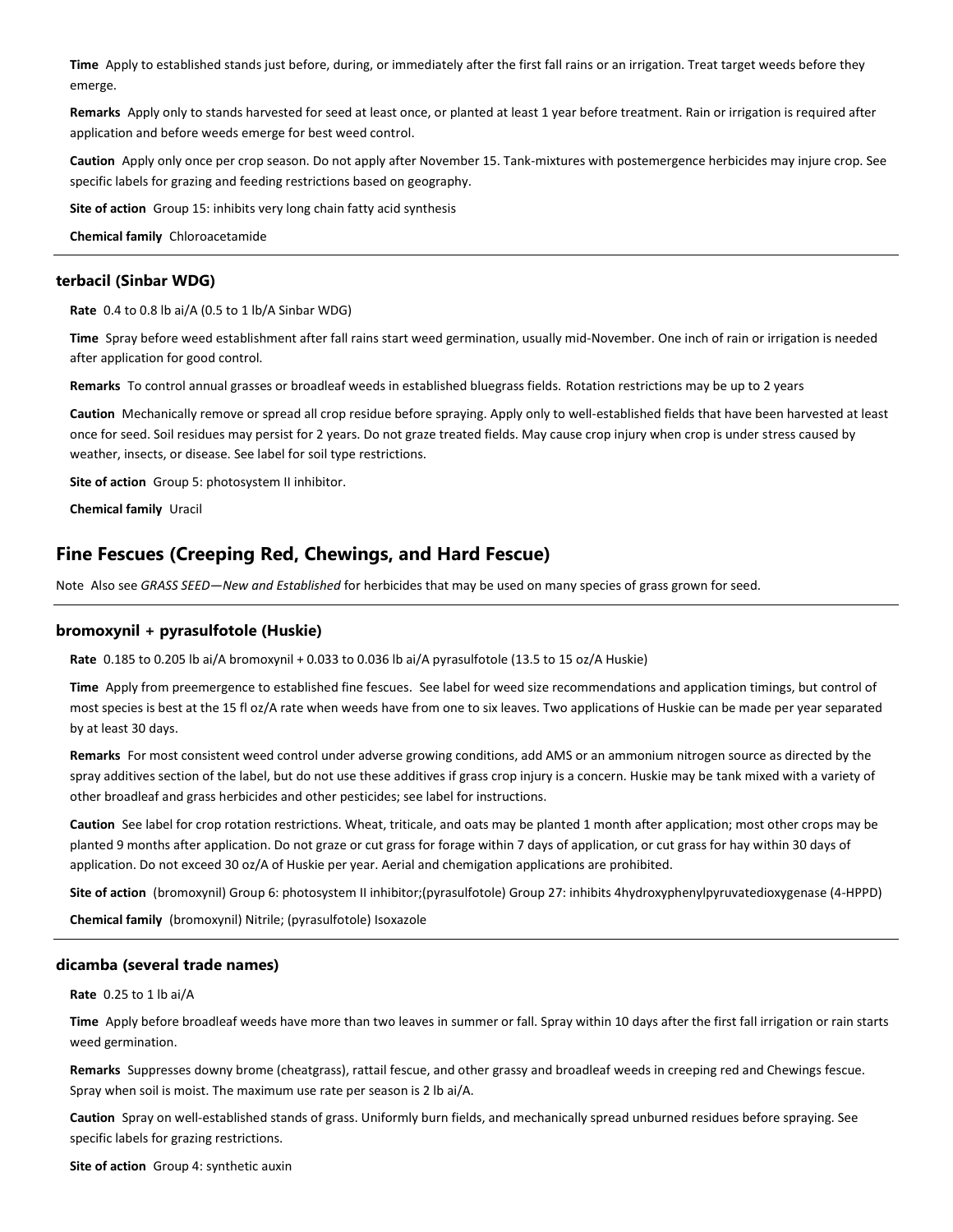#### **dimethenamid-P (Outlook)**

**Rate** 0.66 to 0.98 lb ai/A (14 to 21 fl oz/A Outlook)

**Time** Apply in the fall before targeted weeds emerge or in midwinter in a sequential-use program with other herbicides that control emerged weeds.

**Remarks** Grass seed crops must be established at least 1 year or have had at least one seed crop harvested before Outlook is applied. Apply higher rates where denser weed infestations are expected. Excessive straw on the field after harvest may reduce weed control. Sufficient rain or irrigation after application is needed for optimum weed control. May be applied by ground or by air (see label).

**Caution** Do not apply Outlook in tank-mixtures with other herbicides unless risk of crop injury is acceptable. Subsequent applications may injure crop. Do not allow livestock to graze treated fields for 60 days after application. Treated straw, seed, or seed screenings may be fed to livestock following harvest.

**Site of action** Group 15: inhibits very long chain fatty acid synthesis

**Chemical family** Chloroacetamide

#### **diuron (several trade names)**

*Washington and Oregon only*

**Rate** 0.8 to 1.6 lb ai/A (1 to 2 lb/A of an 80DF formulation)

**Time** At the onset of fall rains and before weeds are beyond the two- to four-leaf stage.

**Remarks** Apply only to well-established, vigorous stands of grass. Refer to label for specific directions.

**Caution** Apply only once a year. Do not use diuron more than 2 year in a row on the same field.

**Site of action** Group 7: photosystem II inhibitor

**Chemical family** Substituted urea

#### **EPTC ( Eptam 7 EC Selective Herbicide)**

**Rate** 3.01 to 4.38 lb ai/A (3.5 to 5.0 pints/A of Eptam)

**Time** Apply to dry soil in established grass seed fields prior to any weed emergence immediately before rain or irrigation to minimize losses to volatilization.

Remarks Rainfall or irrigation in the amount of 0.25 to 0.5 inches within 36 hr of application is needed to activate the herbicide.

**Caution** See Eptam label for use precautions and use restrictions. Use Eptam only once during the growing season.

**Site of action** Group 8: inhibitor of lipid synthesis; not ACCase inhibition

**Chemical family** Thiocarbamate

#### **fluazifop (Fusilade DX)**

**Rate** 0.125 to 0.25 lb ai/A (0.5 to 1 pint/A Fusilade DX)

**Time** Apply to actively growing grasses, 2 to 4 inches tall; normally, this is in November. Early spring timing normally is March.

**Remarks** Controls grasses in creeping red, Chewings, and hard fescue varieties; does not control broadleaf weeds or sedges. The lower rate normally controls grasses 2 to 4 inches tall, but larger, established grasses (4 to 6 inches) may need higher rate for control. Established quackgrass and bentgrass require the higher rate and may need a second application for adequate control. A total of 0.5 lb ai/A may be applied per season but no more than 0.25 lb ai/A at one time. Special local needs labels OR-950013, ID-040003, and WA-040024.

**Caution** Do not apply after boot stage. Do not graze treated fields. Use a crop oil concentrate or nonionic surfactant for adequate weed control. Tall fescue does not tolerate fluazifop.

**Site of action** Group 1: acetyl CoA carboxylase (ACCase) inhibitor

**Chemical family** Aryloxyphenoxy propionate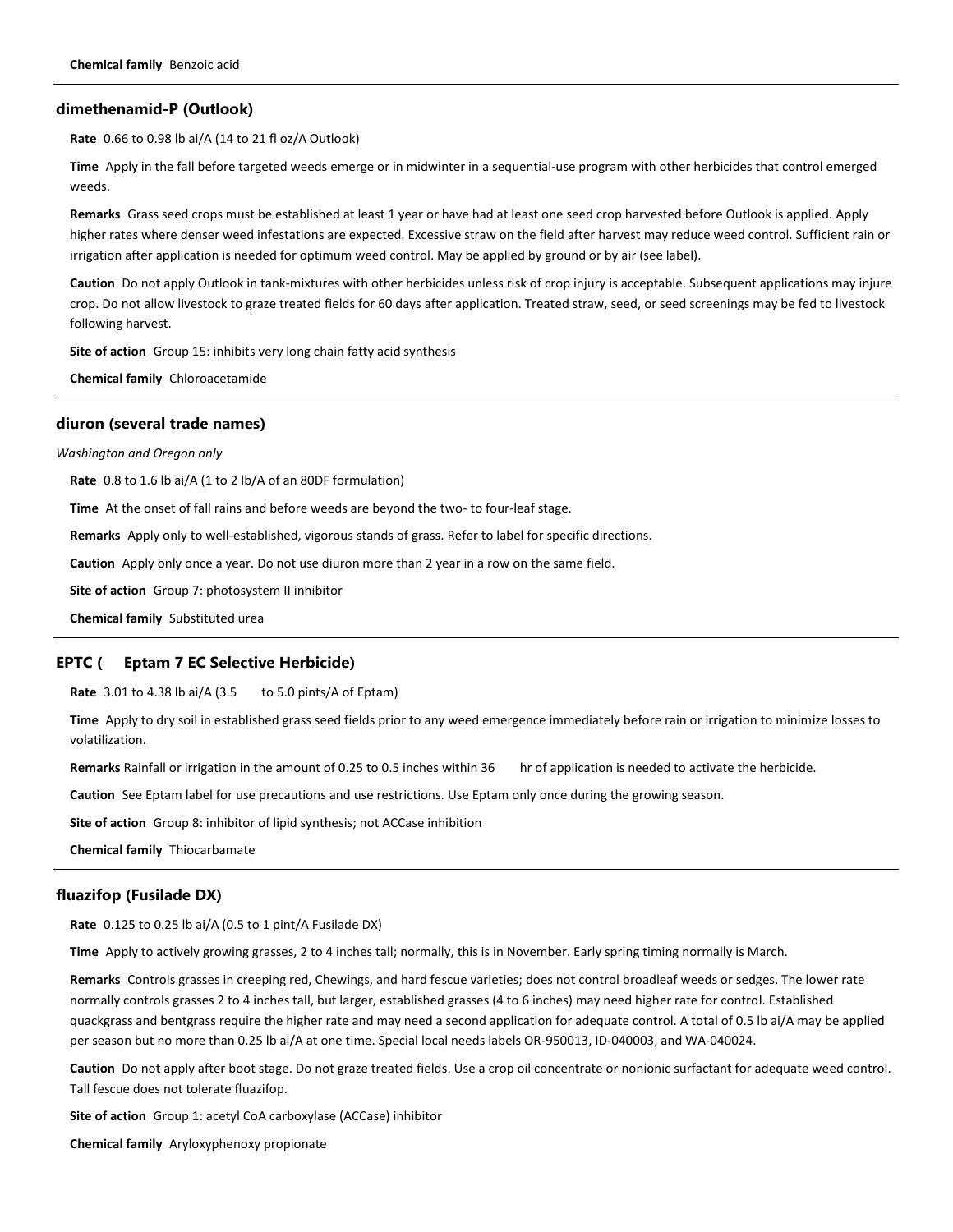## **flufenacet + metribuzin (Axiom DF)**

*Idaho and Washington, and Oregon, except for Jefferson County*

**Rate** 0.3 to 0.4 lb ai/A flufenacet + 0.076 to 0.111 lb ai/A metribuzin (9 to 13 oz/A Axiom)

**Time** Apply before weeds emerge, or no later than the two-leaf stage of volunteer grasses. Applications after mid-November may result in crop injury and/or poor weed control.

**Remarks** For established grass seed fields only (at least 1 year old or after first seed harvest). Weed control may be reduced if excessive straw remains on field after harvest. Rain or irrigation after application is needed for good weed control.

**Caution** Do not apply in tank-mixtures with postemergence herbicides. Applying oxyfluorfen or photosynthesis-inhibiting postemergence herbicides within 4 weeks of Axiom applications may injure crop. Do not allow animals to graze treated fields for a minimum of 30 days following application. Preharvest interval is 120 days. Do not apply more than once per year.

**Site of action** (flufenacet) Group 15: inhibits very long chain fatty acid synthesis; (metribuzin) Group 5: photosystem II inhibitor

**Chemical family** (flufenacet) Oxyacetamide; (metribuzin) Triazinone

## **metribuzin (several trade names)**

*Western Oregon and Crook, Deschutes, Jefferson, and Wasco counties; and Washington only*

**Rate** 0.25 to 0.38 lb ai/A

**Time** When volunteer grasses are in the one- to two-leaf stage after fall rain or irrigation but before active spring growth.

**Remarks** Established grass crops only. Improve volunteer crop and grass weed control by adding a surfactant/crop oil blend at rates recommended on the wetting agent label.

**Caution** Allow at least 28 days after application before grazing. Preharvest interval is 120 days. See additional cautions on individual labels.

**Site of action** Group 5: photosystem II inhibitor

**Chemical family** Triazinone

#### **oxyfluorfen (Goal 2XL or Galigan 2E)**

*Oregon and Washington only*

**Rate** 0.12 lb ai/A (8 oz/A Goal 2XL or Galigan 2E)

**Time** Apply on established stands in fall and early winter (September 1 to December 15), before or soon after weeds emerge. Make a single application before weed (grass) seedlings to be controlled exceed the two-leaf stage.

**Remarks** Apply to established fields with at least six tillers. Apply only once per crop season. Goal and Galigan SLN labels vary by state.

**Caution** Applications may substantially discolor crop foliage; leaf chlorosis and reduced vegetative growth are typical plant responses. Review the specific oxyfluorfen SLN you are using for updated preharvest and grazing restrictions.

**Site of action** Group 14: protoporphyrinogen oxidase (PPO) inhibitor

**Chemical family** Diphenylether

#### **pendimethalin (Prowl H2O)**

**Rate** 2 to 3 lb ai/A (4.2 to 6.3 pints/A Prowl  $H_2O$ )

**Time** Apply at the beginning of significant fall rains and before weeds germinate. Treatments are most effective with adequate rain or overhead irrigation within 7 days after application.

**Remarks** For established grass fields only (six or more tillers). Prowl will not control established weeds. See label for specifics on tank-mixes with other herbicides. Removing excessive straw and crop residues may increase effectiveness. Fall applications made to perennial grasses that exceed 6 inches in height may result in reduced weed control due to reduced spray coverage to bare soil.

**Caution** May temporarily injure grass stands. Tank-mixtures and applications in extreme weather and to weak stands may increase crop injury. Do not harvest forage from treated fields within 45 days of application or harvest hay from treated fields within 60 days of application. The PHI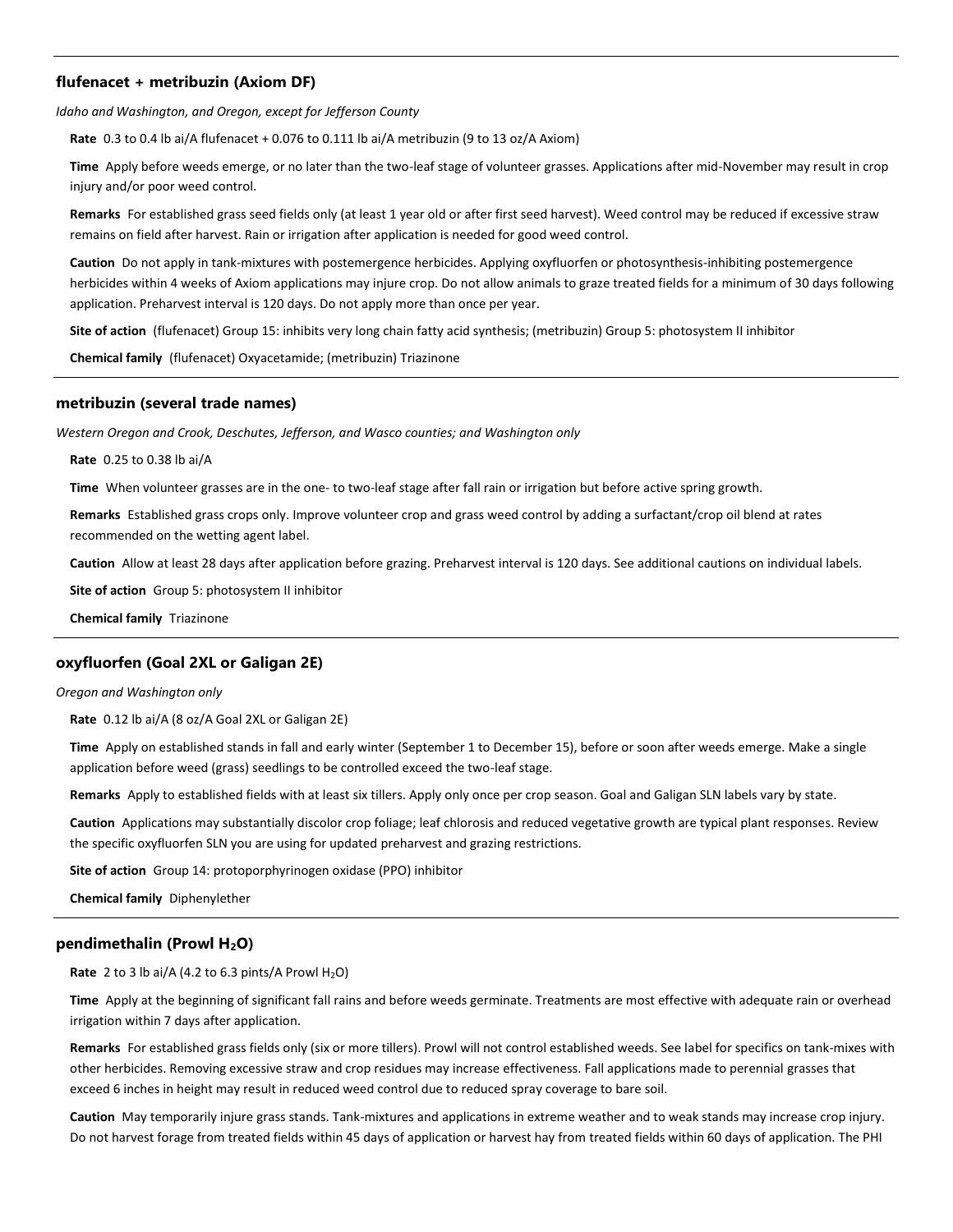for seed production is 90 days and grass seed screenings may not be used in livestock feed. Grass seed straw from treated fields may be fed to livestock, and treated fields may be grazed after harvest. Refer to main labels for crop rotation restrictions.

**Site of action** Group 3: microtubule assembly inhibitor

**Chemical family** Dinitroaniline

## **pyroxasulfone + flumioxazin ( Fierce EZ Herbicide)**

**Rate** 0.032 to 0.064 lb ai/A of flumioxazin + 0.040 to 0.080 lb ai/A of pyroxasulfone (3.0 to 6.0 oz/A of Fierce EZ)

**Time** Apply before weeds emerge, or no later than the two-leaf stage of volunteer grasses in established perennial ryegrass fields.

**Remarks** Rainfall or irrigation in the amount of 0.5 inches within 7 to 14 days of application is needed to activate the herbicide.

**Caution** See Fierce EZ label for use precautions and use restrictions. Use Fierce EZ only once during the growing season.

**Site of action** (flumioxazin) Group 14: protoporphyrinogen oxidase (PPO) inhibitor, (pyroxasulfone) Group 15: inhibits very long chain fatty acid synthesis.

**Chemical family** (flumioxazin) Dicarboximide; (pyroxasulfone) Isoxazoline

## **sethoxydim (Poast)**

#### *Oregon only*

**Rate** 0.28 to 0.47 lb ai/A (1.5 to 2.5 pints/A Poast)

**Time** Apply when fine fescue is semi-dormant (generally November 1 through March 15).

**Remarks** To control annual ryegrass, downy brome, German velvetgrass, and colonial and highland bentgrass. Poast does not control broadleaf weeds, sedges, annual bluegrass, or rattail fescue and will injure tall fescue.

**Caution** Do not feed treated grasses, forage, hay, silage, straw, seed, or seed screenings to livestock.

**Site of action** Group 1: acetyl CoA carboxylase (ACCase) inhibitor

**Chemical family** Cyclohexanedione

#### *S***-metolachlor (several trade names)**

#### **Rate** 0.95 lb ai/A

**Time** Apply to established stands just before, during, or immediately after the first fall rains or an irrigation. Treat target weeds before they emerge.

**Remarks** Apply only to stands harvested for seed at least once, or planted at least 1 year before treatment. Rain or irrigation is required after application and before weeds emerge for best weed control.

**Caution** Apply only once during a crop season. Application may injure a crop under stress. Do not apply after November 15. Tank-mixtures with postemergence herbicides may injure crop. See specific labels for grazing and feeding restrictions based on geography.

**Site of action** Group 15: inhibits very long chain fatty acid synthesis

**Chemical family** Chloroacetamide

#### **terbacil (Sinbar WDG)**

**Rate** 0.4 to 0.8 lb ai/A (0.5 to 1 lb/A Sinbar WDG)

**Time** Apply in the fall 4 to 6 weeks after burning fields, and after 2 inches of rain or irrigation to allow ash to disperse.

**Remarks** Controls downy brome (cheatgrass), rattail fescue, and other grassy and broadleaf weeds in creeping red and Chewings fescue.

**Caution** One inch of moisture is required within 2 weeks after application for satisfactory weed control. Apply only to well-established fields harvested at least once for seed. Herbicide residues remain in soil up to 2 years. Do not graze treated fields. May injure crops stressed by weather, insects, or disease. See label for soil type restrictions.

**Site of action** Group 5: photosystem II inhibitor

**Chemical family** Uracil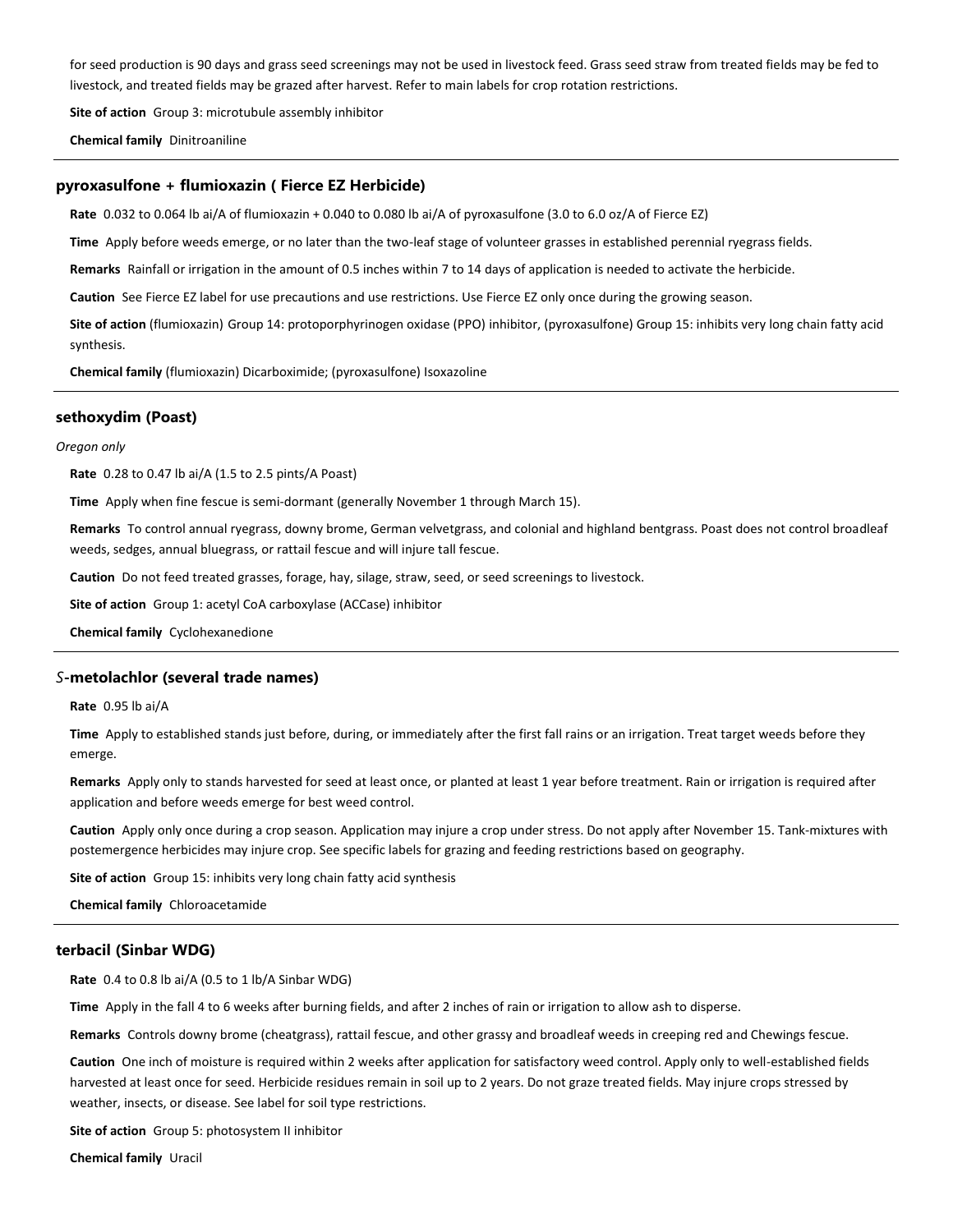# **Orchardgrass**

**Note** Also see *GRASS SEED—New and Established* for herbicides that may be used on many species of grass grown for seed.

## **bromoxynil + pyrasulfotole (Huskie)**

**Rate** 0.185 to 0.205 lb ai/A bromoxynil + 0.033 to 0.036 lb ai/A pyrasulfotole (13.5 to 15 oz/A Huskie)

**Time** Apply from preemergence to established orchardgrass. See label for weed size recommendations and application timings, but control of most species is best at the 15 fl oz/A rate when weeds have from one to six leaves. Two applications of Huskie can be made per year separated by at least 30 days.

**Remarks** For most consistent weed control under adverse growing conditions, add AMS or an ammonium nitrogen source as directed by the spray additives section of the label, but do not use these additives if grass crop injury is a concern. Huskie may be tank mixed with a variety of other broadleaf and grass herbicides and other pesticides; see label for instructions.

**Caution** See label for crop rotation restrictions. Wheat, triticale, and oats may be planted 1 month after application; most other crops may be planted 9 months after application. Do not graze or cut grass for forage within 7 days of application, or cut grass for hay within 30 days of application. Do not exceed 30 oz/A of Huskie per year. Aerial and chemigation applications are prohibited.

**Site of action** (bromoxynil) Group 6: photosystem II inhibitor;(pyrasulfotole) Group 27: inhibits 4hydroxyphenylpyruvatedioxygenase (4-HPPD)

**Chemical family** (bromoxynil) Nitrile; (pyrasulfotole) Isoxazole

## **dimethenamid-P (Outlook)**

**Rate** 0.66 to 0.98 lb ai/A (14 to 21 fl oz/A Outlook)

**Time** Apply in fall before targeted weeds emerge or in midwinter in a sequential-use program with other herbicides that control emerged weeds.

**Remarks** Grass seed crops must be established at least 1 year or have had at least one seed crop harvested before Outlook is applied. Apply higher rates where denser weed infestations are expected. Excessive straw on the field after harvest may reduce weed control. Sufficient rain or irrigation after application is needed for optimum weed control. May be applied by ground or by air (see label).

**Caution** Do not apply Outlook in tank-mixtures with other herbicides unless risk of crop injury is acceptable. Subsequent applications may injure crop. Do not allow livestock to graze treated fields for 60 days after application. Treated straw, seed, or seed screenings may be fed to livestock following harvest.

**Site of action** Group 15: inhibits very long chain fatty acid synthesis

**Chemical family** Chloroacetamide

## **diuron (several trade names)**

#### *Western Oregon only*

**Rate** Established stands 1.6 to 2.4 lb ai/A; new establishments 1.6 lb ai/A or less

**Time** Apply in fall as rains start weed seed germination. Spray before weeds establish, usually in mid-November.

**Remarks** Controls annual grasses or broadleaf weeds in new or established stands. A split application more effectively controls annual bluegrass. Apply 2.4 lb ai/A in late October and before November 15. There are several suppliers of diuron. Check labels for crop and geographical restrictions.

**Caution** Well-established, vigorous grass stands planted before April 1 may be treated after October 15. Uniformly spread or bale crop residue before spraying. Use higher rates if considerable crop residue remains in the field. Higher rates 2 years in succession will injure grass. Use a sprayer with mechanical agitation; be careful to avoid spray pattern overlaps. Spray each field twice at half the desired application rate to prevent skips in application.

**Site of action** Group 7: photosystem II inhibitor

**Chemical family** Substituted urea

## **EPTC (Eptam 7 EC Selective Herbicide)**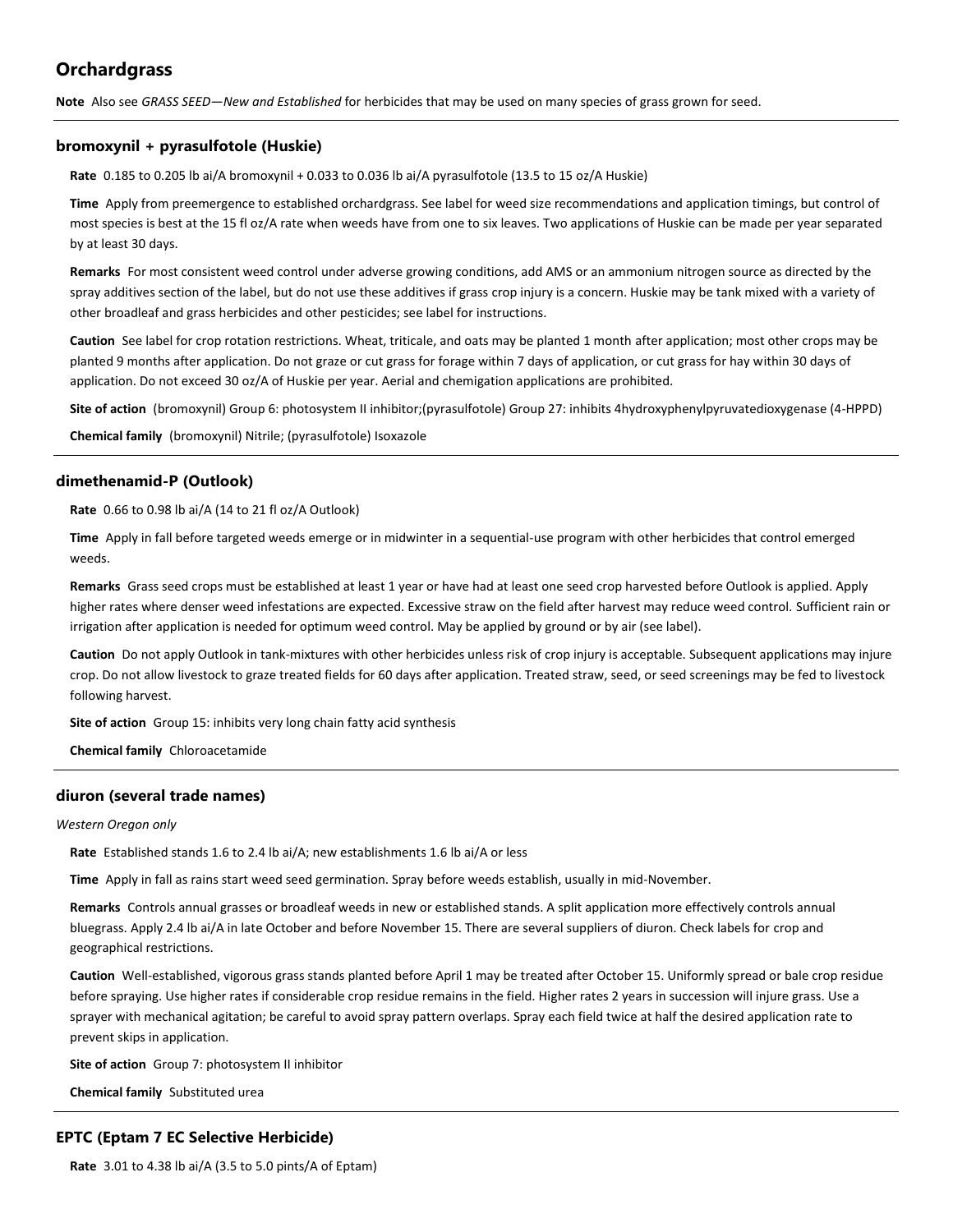**Time** Apply to dry soil in established grass seed fields prior to any weed emergence immediately before rain or irrigation to minimize losses to volatilization.

**Remarks** Rainfall or irrigation in the amount of 0.25 to 0.5 inches within 36 hr of application is needed to activate the herbicide.

**Caution** See Eptam label for use precautions and use restrictions. Use Eptam only once during the growing season.

**Site of action** Group 8: inhibitor of lipid synthesis; not ACCase inhibition

**Chemical family** thiocarbamate

## **flufenacet + metribuzin (Axiom DF)**

*Idaho, Washington, and Oregon, except for Jefferson County*

**Rate** 0.3 to 0.4 lb ai/A flufenacet + 0.076 to 0.111 lb ai/A metribuzin (9 to 13 oz/A Axiom)

**Time** Apply before weeds emerge or no later than the two-leaf stage of volunteer grasses. Applications after mid-November may injure crop and/or poorly control weeds.

**Remarks** For established grass seed fields only (at least 1 year old, or after first seed harvest). Weed control may be less if excessive straw is on field after harvest. Sufficient rain or irrigation after application is needed for good weed control.

**Caution** Do not apply in tank-mixtures with postemergence herbicides. Applying oxyfluorfen or photosynthesis-inhibiting postemergence herbicides within 4 weeks of Axiom may injure crop. Do not allow animals to graze treated fields for a minimum of 30 days following application. Preharvest interval is 120 days. Do not apply more than once per year. Crops have been injured at rates of 11 oz/A and above.

**Site of action** (flufenacet) Group 15: inhibits very long-chain fatty acid synthesis; (metribuzin) Group 5: photosystem II inhibitor

**Chemical family** (flufenacet) Oxyacetamide; (metribuzin) Triazinone

## **metribuzin (several trade names)**

*Oregon only, west of Cascades and in Crook, Wasco, Deschutes, and Jefferson counties*

**Rate** 0.25 to 0.38 lb ai/A

**Time** When volunteer grasses are in the one- to two-leaf stage, after fall rain or irrigation but before active spring growth.

**Remarks** Established grass crops only. Improve volunteer crop and grass weed control by adding a blend of surfactant and crop oil at rates recommended on the wetting agent label.

**Caution** Allow at least 28 days after application before grazing. Preharvest interval is 120 days. See additional cautions on individual labels.

**Site of action** Group 5: photosystem II inhibitor

**Chemical family** Triazinone

## **oxyfluorfen (Goal 2XL or Galigan 2E)**

#### *Oregon and Washington only*

**Rate** 0.125 to 0.375 lb ai/A (8 to 24 oz/A Goal 2XL or Galigan 2E)

**Time** Apply on established stands in fall and midwinter, before or soon after weeds emerge. Apply first before target grass weed seedlings exceed the two-leaf stage, preferably before December 15. Final applications should be before mid-January.

**Remarks** Apply to established fields with at least six tillers per plant. Fields may be treated more than once, but do not exceed 24 oz/A total during a crop season. Goal and Galigan SLN labels vary by state.

**Caution** Applications may substantially discolor crop foliage; leaf chlorosis and reduced vegetative growth are typical plant responses. If tank mixed with diuron, do not exceed 1.2 lb ai/A diuron in a season. Review the specific oxyfluorfen SLN label you are using for updated preharvest and grazing restrictions.

**Site of action** Group 14: protoporphyrinogen oxidase (PPO) inhibitor

**Chemical family** Diphenylether

**pendimethalin (Prowl H2O)**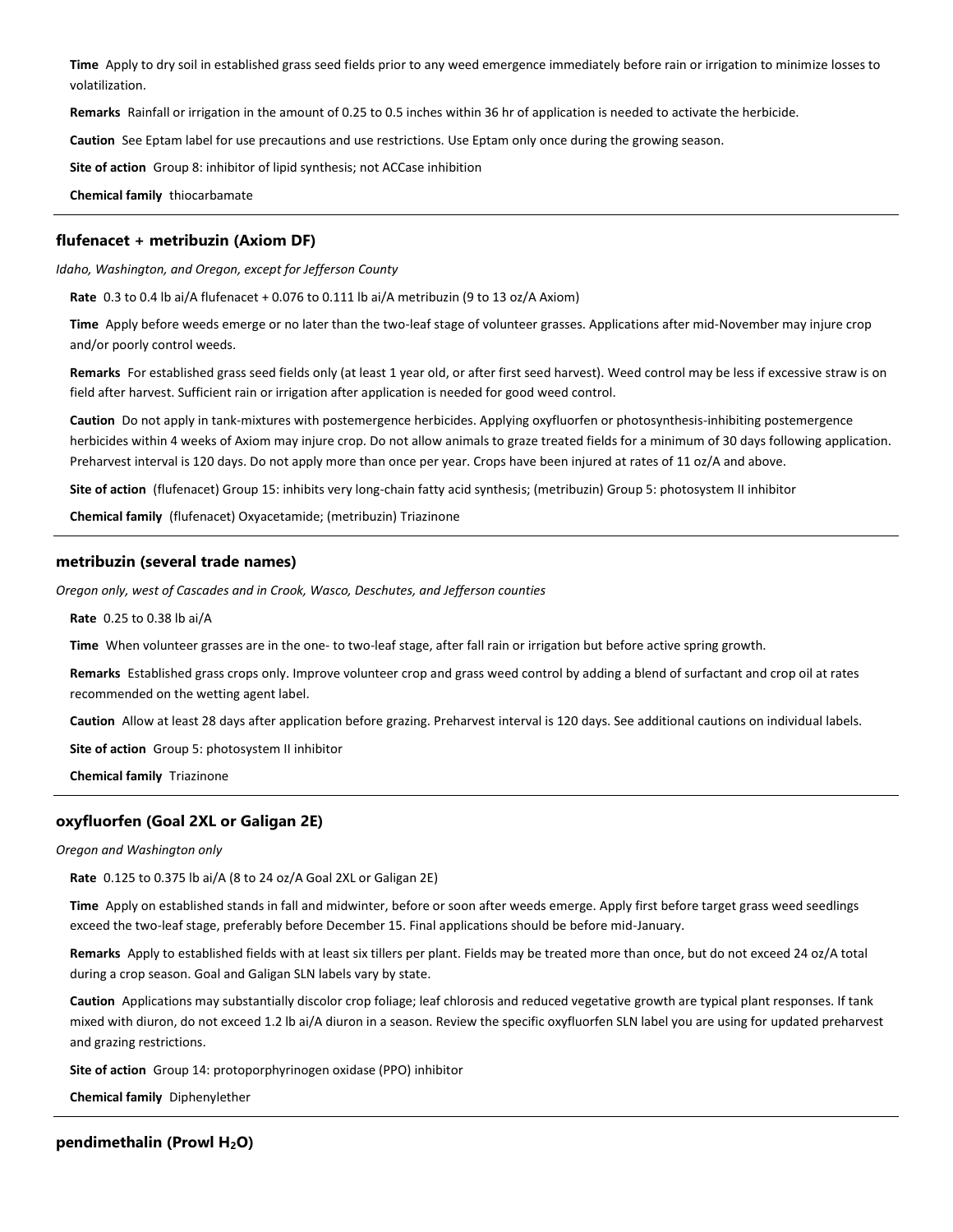#### **Rate** 2 to 3 lb ai/A (4.2 to 6.3 pints/A Prowl  $H_2O$ )

**Time** Apply at the beginning of significant fall rains and before weeds germinate. Treatments are most effective with adequate rain or overhead irrigation within 7 days after application.

**Remarks** For established grass fields only (six or more tillers). Prowl will not control established weeds. See label for specifics on tank-mixes with other herbicides. Removing excessive straw and crop residues may increase effectiveness. Fall applications made to perennial grasses which exceed 6 inches in height may result in reduced weed control due to reduced spray coverage to bare soil.

**Caution** May temporarily injure grass stands. Tank-mixtures and applications in extreme weather and to weak stands may increase crop injury. Do not harvest forage from treated fields within 45 days of application or harvest hay from treated fields within 60 days of application. The PHI for seed production is 90 days and grass seed screenings may not be used in livestock feed. Grass seed straw from treated fields may be fed to livestock and treated fields may be grazed after harvest. Refer to main labels for crop rotation restrictions.

**Site of action** Group 3: microtubule assembly inhibitor

**Chemical family** Dinitroaniline

## **pronamide (Kerb SC)**

#### *Oregon only*

**Rate** 0.25 to 0.375 lb ai/A (10 to 15 oz/A Kerb SC)

**Time** Apply only on established stands that have produced at least one seed crop. Apply during fall and early winter but not after mid-January.

**Remarks** Apply between November and mid-January after fall rains have moistened soil and soil temperature is 55°F or less. Apply only once; do not exceed 0.375 lb ai/A Kerb in any one growing season. Special local needs label OR-110013.

**Caution A restricted-use herbicide**. Do not apply to sandy or gravelly areas or to a crop under stress. Do not graze treated fields within 180 days of application. Preharvest interval is 180 days.

**Site of action** Group 3: microtubule assembly inhibitor

**Chemical family** Benzamide

#### **pyroxasulfone + flumioxazin (Fierce EZ Herbicide)**

**Rate** 0.032 to 0.064 lb ai/A of flumioxazin + 0.040- 0.080 lb ai/A of pyroxasulfone (3.0 to 6.0 oz/A of Fierce EZ)

**Time** Apply before weeds emerge, or no later than the two-leaf stage of volunteer grasses in established perennial ryegrass fields.

**Remarks** Rainfall or irrigation in the amount of 0.5 inches within 7 to 14 days of application is needed to activate the herbicide.

**Caution** See Fierce EZ label for use precautions and use restrictions. Use Fierce EZ only once during the growing season.

**Site of action** (flumioxazin) Group 14: protoporphyrinogen oxidase (PPO) inhibitor, (pyroxasulfone) Group 15: inhibits very long chain fatty acid synthesis

**Chemical family** (flumioxazin) Dicarboximide; (pyroxasulfone) Isoxazoline

#### *S***-metolachlor (several trade names)**

**Rate** 0.95 to 1.27 lb ai/A

**Time** Apply to established stands just before, during, or immediately after the first fall rains or an irrigation. Treat target weeds before they emerge.

**Remarks** Apply only to stands harvested for seed at least once or planted at least 1 year before treatment. Rain or irrigation is required after application and before weeds emerge for best weed control.

**Caution** Apply only once in a crop season. Do not apply after November 15. Tank-mixtures with postemergence herbicides may injure crop. See specific labels for grazing and feeding restrictions based on geography.

**Site of action** Group 15: inhibits very long chain fatty acid synthesis

**Chemical family** Chloroacetamide

# **Tall Fescue**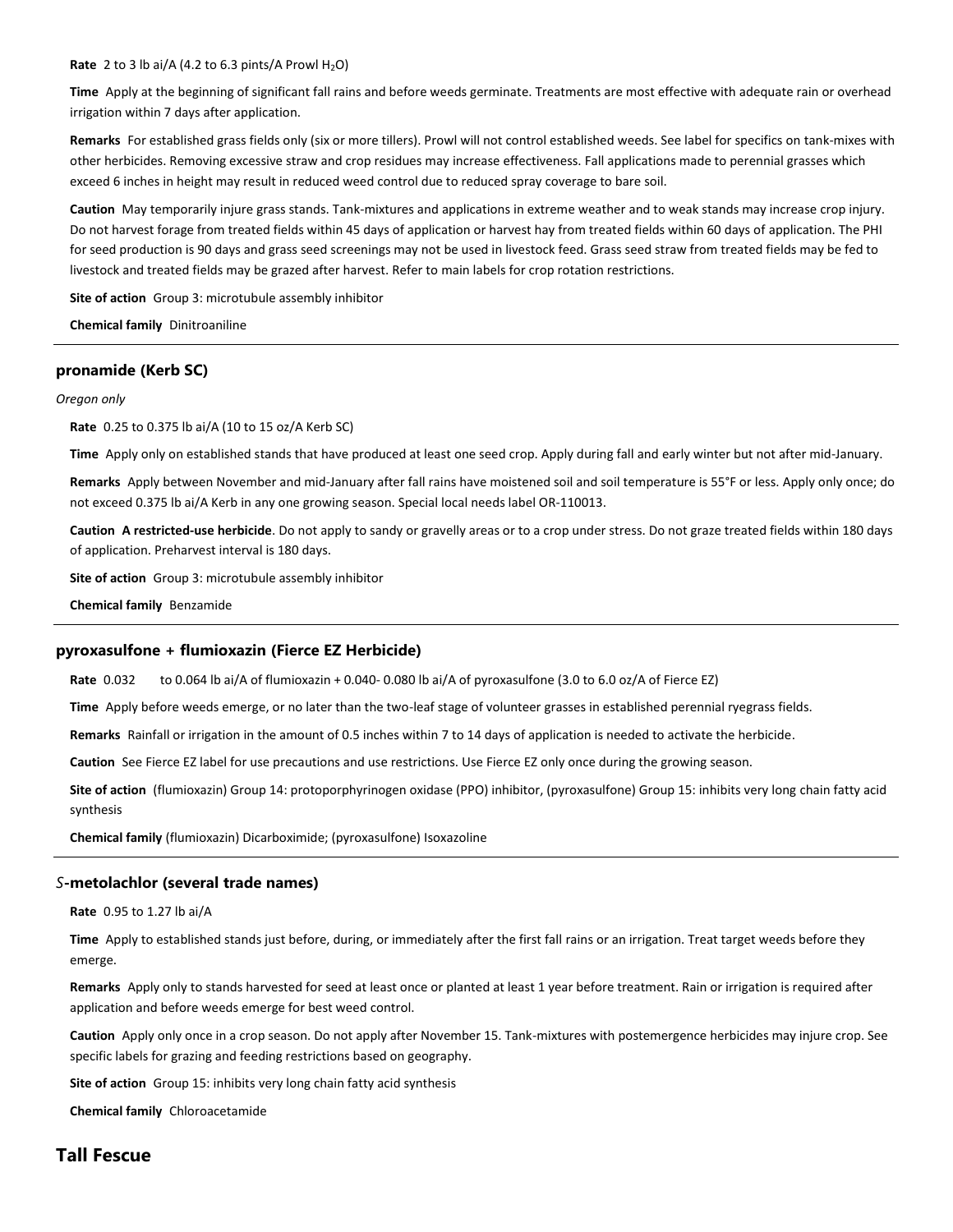#### **bromoxynil + pyrasulfotole (Huskie)**

**Rate** 0.185 to 0.205 lb ai/A bromoxynil + 0.033 to 0.036 lb ai/A pyrasulfotole (13.5 to 15 oz/A Huskie)

**Time** Apply from preemergence to established tall fescue. See label for weed size recommendations and application timings, but control of most species is best at the 15 fl oz/A rate when weeds have from one to six leaves. Two applications of Huskie can be made per year, separated by at least 30 days.

**Remarks** For most consistent weed control under adverse growing conditions, add AMS or an ammonium nitrogen source as directed by the spray additives section of the label, but do not use these additives if grass crop injury is a concern. Huskie may be tank mixed with a variety of other broadleaf and grass herbicides and other pesticides; see label for instructions.

**Caution** See label for crop rotation restrictions. Wheat, triticale, and oats may be planted 1 month after application; most other crops may be planted 9 months after application. Do not graze or cut grass for forage within 7 days of application, or cut grass for hay within 30 days of application. Do not exceed 30 oz/A of Huskie per year. Aerial and chemigation applications are prohibited.

**Site of action** (bromoxynil) Group 6: photosystem II inhibitor;(pyrasulfotole) Group 27: inhibits 4hydroxyphenylpyruvatedioxygenase (4-HPPD)

**Chemical family** (bromoxynil) Nitrile; (pyrasulfotole) Isoxazole

## **chlorsulfuron (Glean XP)**

**Rate** 0.012 lb ai/A (0.25 oz/A Glean XP)

**Time** Apply to broadleaf weeds, including wild carrot, in tall fescue grown for seed in late summer or early fall after seed harvest.

**Remarks** Apply with NIS to maximize weed control efficacy and apply with 0.5 to 1.0 lb ai/A of 2,4-D to improve crop safety. Apply when the tall fescue has less than 6 inches of regrowth.

**Caution** Applications to tall fescue may cause crop injury including reduced crop height and reduced seed yield, particularly if applications are delayed until late fall or spring and made when the tall fescue is actively growing. There are no grazing restrictions following applications of Glean XP. See Glean XP label for crop rotation restrictions.

**Site of action** Group 2: acetolactate synthase (ALS) inhibitor

**Chemical family** Sulfonylurea

#### **dimethenamid-P (Outlook)**

**Rate** 0.66 to 0.98 lb ai/A (14 to 21 fl oz/A Outlook)

**Time** Apply in the fall before targeted weeds emerge or in midwinter in a sequential-use program with other herbicides that control emerged weeds.

**Remarks** Grass seed crops must be established at least 1 year, or have had at least one seed crop harvested before Outlook is applied. Apply higher rates where denser weed infestations are expected. Excessive straw on the field after harvest may reduce weed control. Sufficient rain or irrigation after application is needed for optimum weed control. May be applied by ground or by air (see label).

**Caution** Do not apply Outlook in tank-mixtures with other herbicides unless risk of crop injury is acceptable. Subsequent applications may injure crop. Do not allow livestock to graze treated fields for 60 days after application. Treated straw, seed, or seed screenings may be fed to livestock following harvest.

**Site of action** Group 15: inhibits very long chain fatty acid synthesis

**Chemical family** Chloroacetamide

#### **diuron (several trade names)**

**Rate** Established stands: 1.6 to 2.4 lb ai/A. New establishments: 1.6 lb ai/A or less

**Time** Apply in the fall as rains start the germination of weed seeds. Spray before weeds establish, usually in mid-November.

**Remarks** Controls annual grasses or broadleaf weeds in new or established stands. Apply 2.4 lb ai/A in late October and before November 15. There are several suppliers of diuron. Check labels for crop and geographical restrictions.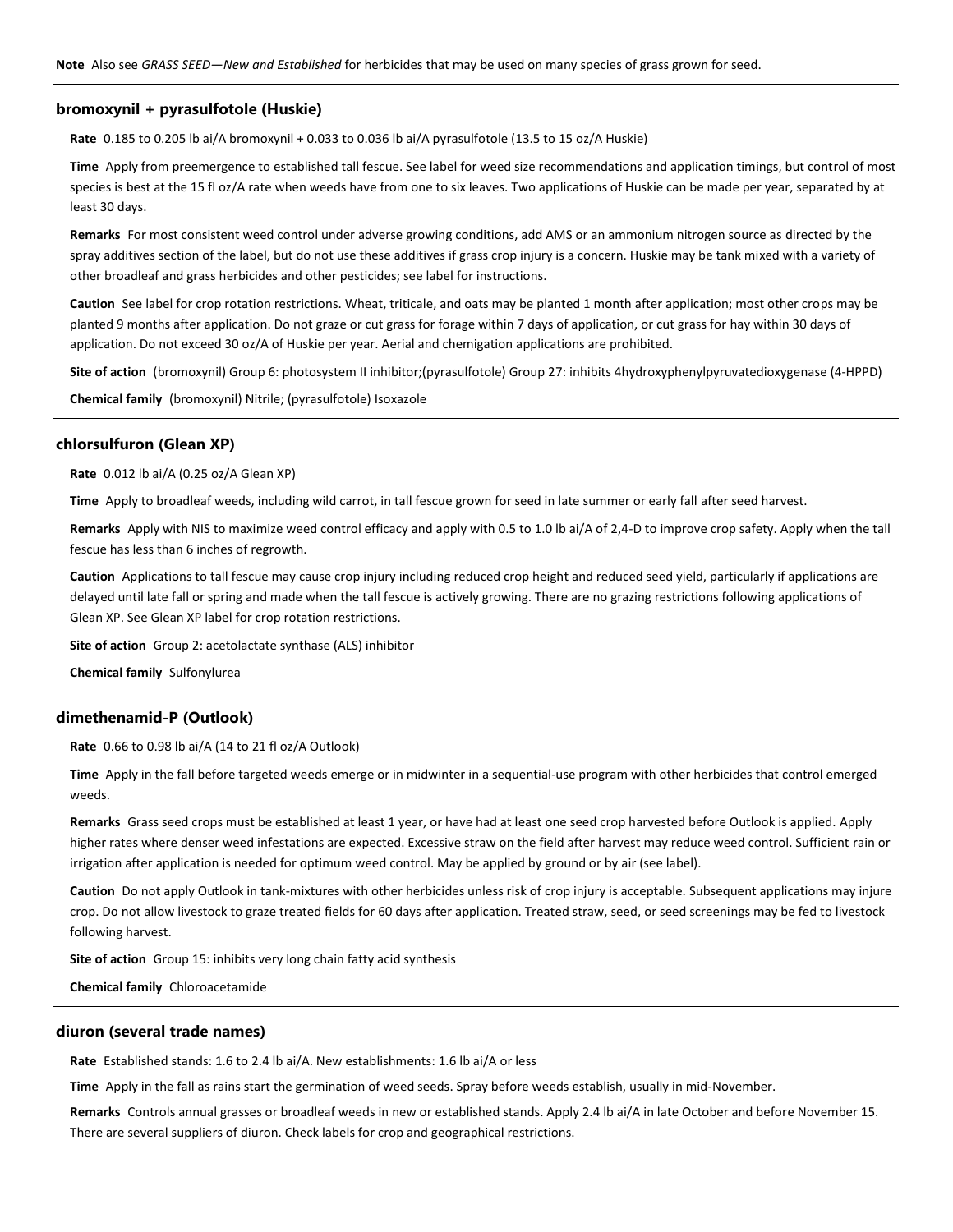**Caution** Well-established, vigorous stands of spring-planted grass (new establishments) may be treated the next fall if the crop is planted before April 1 and diuron is not applied before October 15. Mechanically spread unbaled crop residue uniformly before spraying. Higher application rates 2 years in succession will damage grass. Use a sprayer with mechanical agitation; avoid overlaps in the spray pattern. Spray each field twice at half theesired application rate to prevent skips in application.

**Site of action** Group 7: photosystem II inhibitor

**Chemical family** Substituted urea

#### **EPTC ( Eptam 7 EC Selective Herbicide)**

**Rate** 3.01 to 4.38 lb ai/A (3.5 to 5.0 pints/A of Eptam)

**Time** Apply to dry soil in established grass seed fields prior to any weed emergence immediately before rain or irrigation to minimize losses to volatilization.

**Remarks** Rainfall or irrigation in the amount of 0.25 to 0.5 inches within36 hr of application is needed to activate the herbicide.

**Caution** See Eptam label for use precautions and use restrictions. Use Eptam only once during the growing season.

**Site of action** Group 8: inhibitor of lipid synthesis; not ACCase inhibition

**Chemical family** Thiocarbamate

#### **ethofumesate (several trade names)**

*Western Oregon and Washington only*

**Rate** 0.75 to 1.9 lb ai/A (1.5 to 3.75 pints/A product)

**Time** Apply early postemergence of crop (two leaves) to control rattail fescue, volunteer wheat and wild oats, but no later than the four-leaf stage of weeds.

**Remarks** To control annual bluegrass, rattail fescue, volunteer cereals, wild oat, and other winter annuals. Use higher application rate on emerged weeds including rattail fescue and volunteer wheat. Carbon-banded fields need 2 inches or more of rain to dissipate the carbon band before application. Ethofumesate is most effective when applied to a firm seedbed free of crop residue. Soil surface should be moist at the time of application. Rain or sprinkler irrigation should follow soon after application to increase herbicide effectiveness.

**Caution** Do not graze treated fields. Do not rotate with any crops other than sugar beet or ryegrass for 12 months after application.

**Site of action** Group 16: unknown

**Chemical family** Benzofuran

## **flufenacet + metribuzin (Axiom DF)**

*Idaho and Washington, and Oregon except for Jefferson County*

**Rate** 0.3 to 0.4 lb ai/A flufenacet + 0.076 to 0.111 lb ai/A metribuzin (9 to 13 oz/A Axiom)

**Time** Apply before weeds emerge or no later than the two-leaf stage of volunteer grasses. Applications after mid-November may result in crop injury and/or poor weed control.

**Remarks** For established grass seed fields only (at least 1 year old or after first seed harvest). Excessive straw on field may reduce weed control. Rain or irrigation after application is needed for sufficient weed control.

**Caution** Do not apply in tank-mixtures with postemergence herbicides. Applying oxyfluorfen or photosynthesis-inhibiting postemergence herbicides within 4 weeks of Axiom may injure crop. Do not allow animals to graze treated fields for a minimum of 30 days following application. Preharvest interval is 120 days. Do not apply more than once per year.

**Site of action** (flufenacet) Group 15: inhibits very long chain fatty acid synthesis; (metribuzin) Group 5: photosystem II inhibitor

**Chemical family** (flufenacet) Oxyacetamide; (metribuzin) Triazinone

#### **indaziflam (Alion Herbicide)**

**Rate** 0.025 to 0.0375 lb ai/A (2.0 to 3.0 oz/A of Alion)

**Time** Apply to dry soil in established grass seed fields prior to any weed emergence before rain or irrigation.

**Remarks** For established tall fescue seed fields.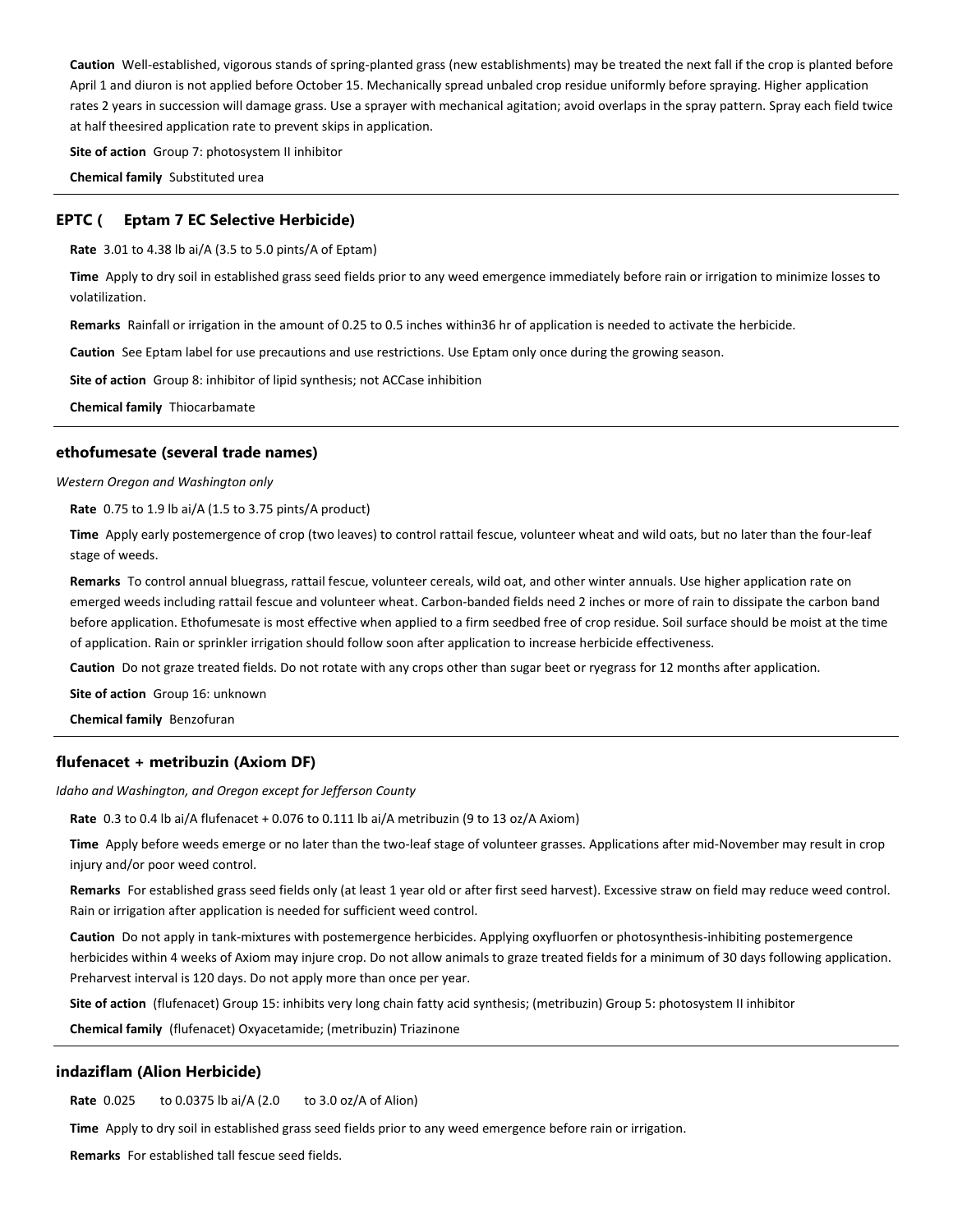**Caution** See Alion label for use precautions and use restrictions. Use the 3.0 oz rate only east of the Cascades. Use Alion only once (either at carbon-planting or once in an established stand) to minimize risk of herbicide carryover to subsequent rotational crops i.e., do not apply to established fields if Alion was used during the establishment phase (carbon-seeding) of the stand or apply late in the predicted life of the grass seed stand.

**Site of action** Group 29: inhibition of cellulose biosynthesis

**Chemical family** Fluoroalkyl triazine

## **mesotrione (Callisto)**

**Rate** 0.094 to 0.188 lb ai/A (3 to 6 oz/A Callisto)

**Time** Apply preemergence to bare soil or early postemergence to tall fescue grown for seed.

**Remarks** Use higher application rates for control and suppression of grass and broadleaf weed species and for extended soil residual control. The addition of a crop oil concentrate or nonionic surfactant at a rate of 1% v/v is recommended to optimize activity of postemergence applications. In addition, urea ammonium nitrate at 2.5% v/v or ammonium sulfate at a rate of 8.5 lb/100 gal of spray solution may be added, but increases the risk of grass seed crop injury at rates above 3 oz/A of Callisto.

**Caution** Preharvest interval for seed and straw harvest is 60 days. Do not graze or feed forage from treated fields within 14 days after harvest of seed or straw, and at least 74 days after application. Do not exceed two applications or 9 oz/A of Callisto per year. Do not tank mix Callisto with other pesticides with EC formulations or crop injury will result from postemergence applications.

**Site of action** Group 27: inhibits 4hydroxyphenylpyruvatedioxygenase (4-HPPD)

**Chemical family** Triketone

## **metribuzin (several trade names)**

*Oregon west of the Cascades and in Crook, Deschutes, Jefferson, and Wasco counties, and Washington only*

**Rate** 0.25 to 0.56 lb ai/A Oregon; 0.25 to 0.38 lb ai/A Washington

**Time** When volunteer grasses are in the one- to two-leaf stage after fall rain or irrigation but before active spring growth.

**Remarks** Established grass crops only. Improve volunteer crop and grass weed control by adding a surfactant or crop oil blend at rates recommended on the wetting agent label. Up to 3 applications may be made to tall fescue, but do not apply more than 0.56 lb ai/A per year.

**Caution** Allow at least 28 days after application before grazing. Preharvest interval is 120 days. See additional cautions on individual labels.

**Site of action** Group 5: photosystem II inhibitor

**Chemical family** Triazinone

## **oxyfluorfen (Goal 2XL or Galigan 2E)**

#### *Oregon only*

**Rate** 0.03 to 0.046 lb ai/A (2 to 3 oz/A Goal 2XL or Galigan 2E)

**Time** Apply on new plantings that have at least one tiller or more per plant. Applications to plants with less than one tiller may result in severe crop injury or stand loss. For best results, apply at early postemergence to the target annual broadleaf weeds.

**Remarks** Oxyfluorfen may be applied alone or in a tank-mix with up to 3 pints/A of ethofumesate. Crop may be discolored temporarily and, when tank mixed with ethofumesate, crop injury may increase. Goal and Galigan SLN labels vary by state.

**Caution** Application of oxyfluorfen in a tank-mix with ethofumesate is at the sole discretion of the grower and at the grower's own risk. Do not apply to a crop that is under stress, because additional crop injury may occur. Review the specific oxyfluorfen SLN label you are using for updated preharvest and grazing restrictions.

**Site of action** Group 14: protoporphyrinogen oxidase (PPO) inhibitor

**Chemical family** Diphenylether

## **oxyfluorfen (Goal 2XL or Galigan 2E)**

*Oregon and Washington only*

**Rate** 0.125 to 0.375 lb ai/A (8 to 24 oz/A Goal 2XL or Galigan 2E)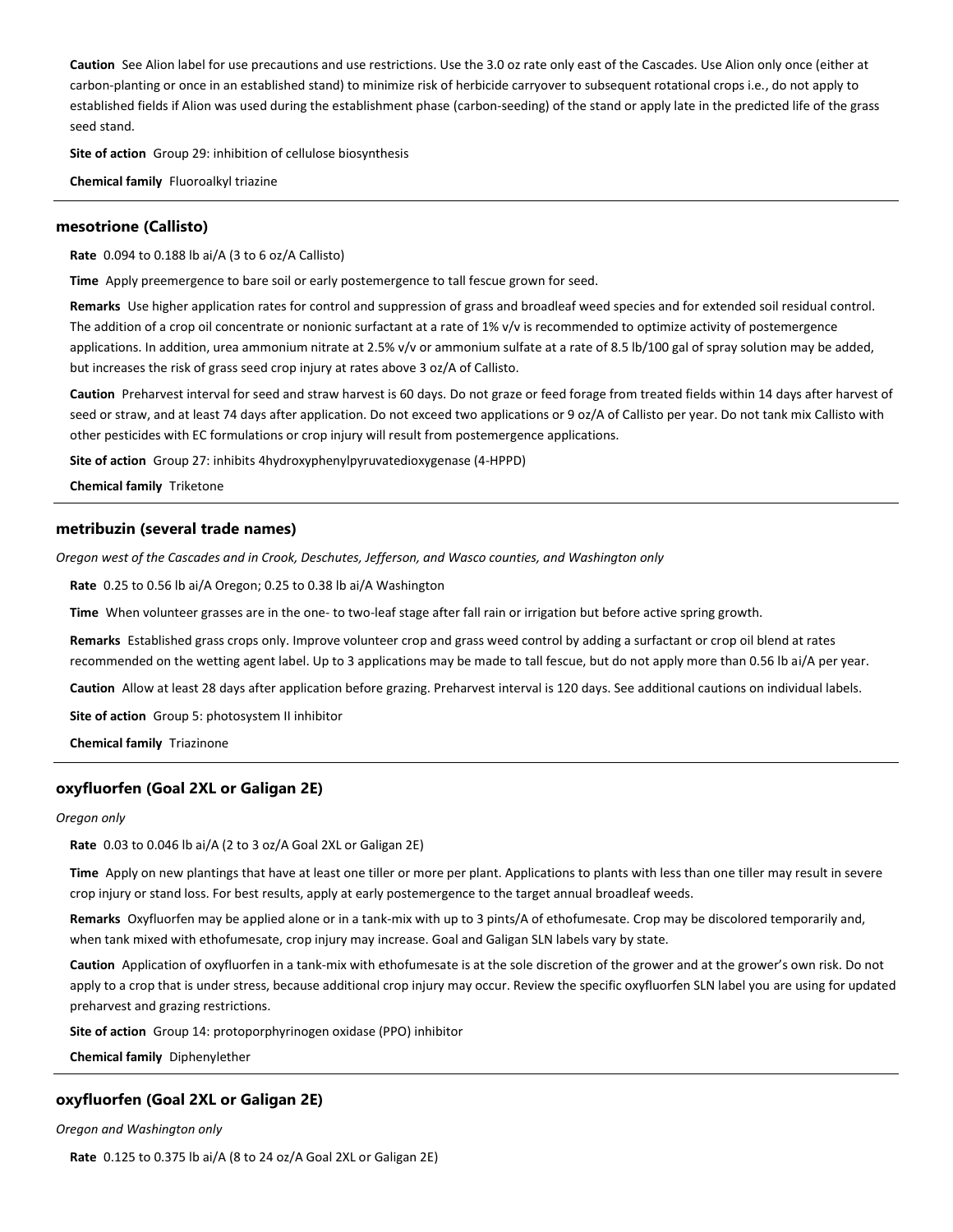**Time** Apply during fall and midwinter, before or soon after weeds emerge. Apply first before weeds (grass) seedlings to be controlled exceed the two-leaf stage, preferably before December 15. Make final applications before mid-January.

**Remarks** Apply to established fields that have at least six tillers per plant. Fields may be treated more than once but with no more than a total of 24 oz/A during a crop season. Goal and Galigan SLN labels vary by state.

**Caution** Oxyfluorfen applications might substantially discolor crop foliage. Leaf chlorosis and reduced vegetative growth are typical plant responses to oxyfluorfen treatments. If using a tank-mix with diuron, do not exceed 1.2 lb ai/A diuron in a season. Review the specific oxyfluorfen SLN label you are using for updated preharvest and grazing restrictions.

**Site of action** Group 14: protoporphyrinogen oxidase inhibitor

**Chemical family** Diphenylether

## **pendimethalin (Prowl H2O)**

#### **Rate** 2 to 3 lb ai/A (4.2 to 6.3 pints/A Prowl  $H_2O$ )

**Time** Apply at the beginning of significant fall rains and before weeds germinate. Treatments are most effective with adequate rain or overhead irrigation within 7 days after application.

**Remarks** For established grass fields only (six or more tillers). Prowl will not control established weeds. See label for specifics on tank-mixes with other herbicides. Removing excessive straw and crop residues may increase effectiveness. Fall applications made to perennial grasses that exceed 6 inches in height may result in reduced weed control due to reduced spray coverage to bare soil.

**Caution** May temporarily injure grass stands. Tank-mixtures and applications in extreme weather and to weak stands may increase crop injury. Do not harvest forage from treated fields within 45 days of application or harvest hay from treated fields within 60 days of application. The PHI for seed production is 90 days and grass seed screenings may not be used in livestock feed. Grass seed straw from treated fields may be fed to livestock and treated fields may be grazed after harvest. Refer to main labels for crop rotation restrictions.

**Site of action** Group 3: microtubule assembly inhibitor

**Chemical family** Dinitroaniline

## **pyroxasulfone (Zidua SC Herbicide)**

*West of Cascades in Oregon and Washington only*

**Rate** 0.098 lb ai/A of pyroxasulfone (3.0 oz/A of Zidua SC)

**Time** Apply before weeds emerge in established tall fescue fields.

**Remarks** For established tall fescue seed fields west of the cascades. Rainfall or irrigation in the amount of 0.5 inches within 7 to 14 days of application is needed to activate the herbicide.

**Caution** See Zidua SC label for use precautions and use restrictions. Use Zidua SC only once during the growing season.

**Site of action** Group 15: inhibits very long chain fatty acid synthesis

**Chemical family** Isoxazoline

#### **pyroxasulfone + flumioxazin (Fierce EZ Herbicide)**

**Rate** 0.032 to 0.064 lb ai/A of flumioxazin + 0.040 to 0.080 lb ai/A of pyroxasulfone (3.0 to 6.0 oz/A of Fierce EZ)

**Time** Apply before weeds emerge, or no later than the two-leaf stage of volunteer grasses in established perennial ryegrass fields.

**Remarks** Rainfall or irrigation in the amount of 0.5 inches within 7 to 14 days of application is needed to activate the herbicide.

**Caution** See Fierce EZ label for use precautions and use restrictions. Use Fierce EZ only once during the growing season.

**Site of action** (flumioxazin) Group 14: protoporphyrinogen oxidase (PPO) inhibitor, (pyroxasulfone) Group 15: inhibits very long chain fatty acid synthesis

**Chemical family** (flumioxazin) Dicarboximide; (pyroxasulfone) Isoxazoline

## *S***-metolachlor (several trade names)**

**Rate** 0.95 to 1.27 lb ai/A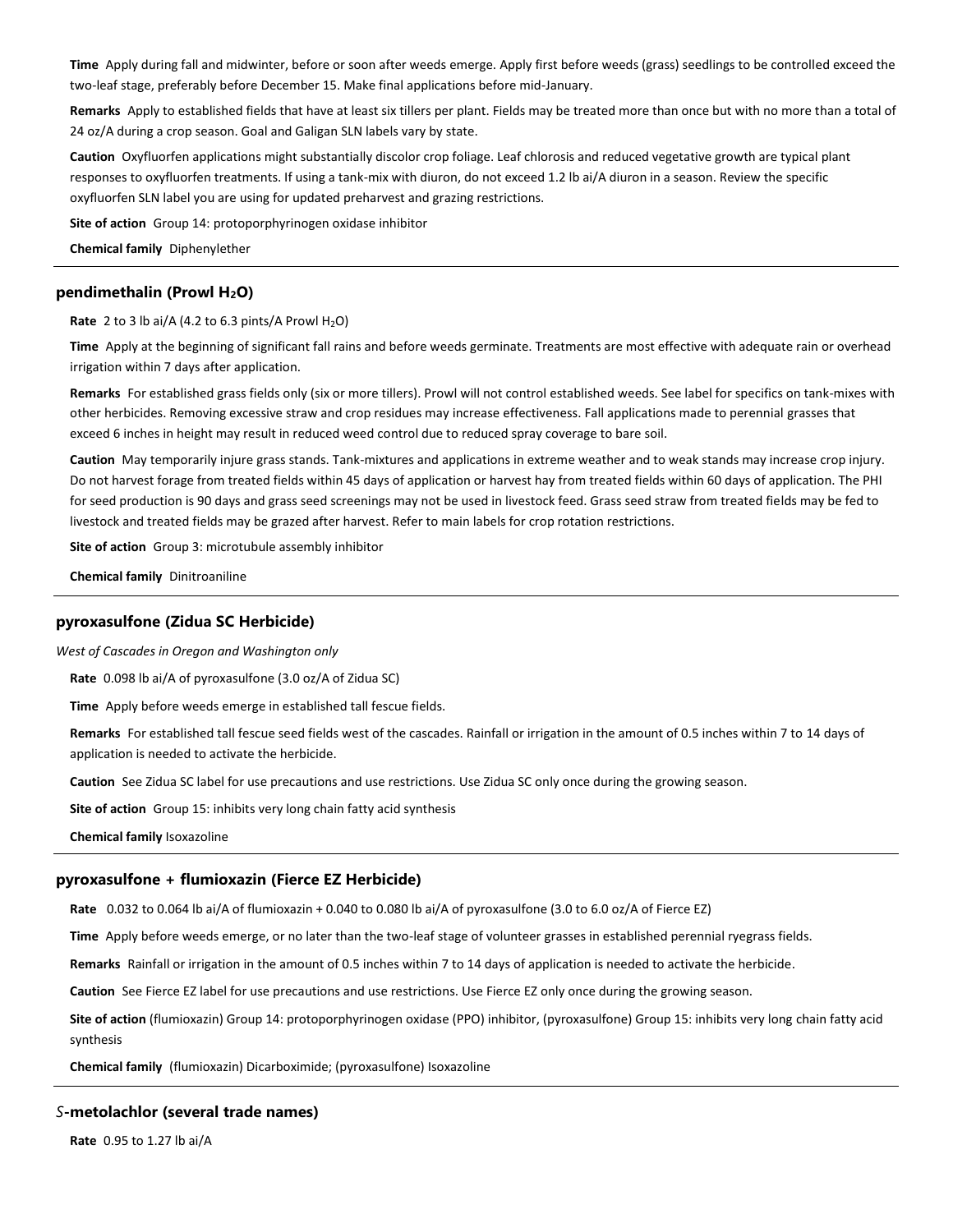**Time** Apply to established stands just before, during, or immediately after the first fall rains or an irrigation. Treat target weeds before they emerge.

**Remarks** Apply only to stands harvested for seed at least once or planted at least 1 year before treatment. Rain or irrigation is required after application and before weeds emerge for best weed control.

**Caution** Apply only once per crop season. Do not apply after November 15. Tank-mixtures with postemergence herbicides may injure crop. See specific labels for grazing and feeding restrictions based on geography.

**Site of action** Group 15: inhibits very long chain fatty acid synthesis

**Chemical family** Chloroacetamide

## **terbacil (Sinbar WDG)**

**Rate** 0.4 to 0.8 lb ai/A (0.5 to 1 lb/A Sinbar WDG)

**Time** Apply in fall or early winter when temperatures are cool and grass is not actively growing.

**Remarks** For established grass seed fields only. Results are best if straw is removed by baling. A heavy layer of straw reduces weed control. Weed control improves if applied after rain has wetted the soil; rain after application moves herbicide into the root zone, increasing effectiveness. See label for soil type restrictions.

**Caution** Apply to established fields that have had at least one seed crop. Do not plant treated fields to another crop within 2 years of application. Do not graze treated fields or feed hay products before seed harvest. Preharvest interval is 90 days. Straw and seed screenings may be fed to livestock.

**Site of action** Group 5: photosystem II inhibitor

**Chemical family** Uracil

# **Timothy**

**Note** Also see *GRASS SEED—New and Established* for herbicides that may be used on many species of grass grown for seed.

## **flufenacet + metribuzin (Axiom DF)**

*Idaho and Washington, and Oregon except for Jefferson County*

**Rate** 0.267 to 0.31 lb ai/A flufenacet + 0.067 to 0.85 lb ai/A metribuzin (8 to 10 oz/A Axiom)

**Time** Apply before weeds emerge or no later than the two-leaf stage of volunteer grasses. Applications after mid-November may result in crop injury and/or poor weed control.

**Remarks** For established Timothy seed fields only (at least 1 year old or after first seed or hay harvest). Excessive straw on field may reduce weed control. Rain or irrigation after application is needed for sufficient weed control.

**Caution** Do not apply in tank-mixtures with diuron or postemergence herbicides. Do not apply to soils with less than 1.0% organic matter or to soils with a pH greater than 7.5 or severe crop injury may occur. Do not allow animals to graze treated fields following application. Preharvest interval is 120 days. Do not apply more than once per year.

**Site of action** (flufenacet) Group 15: inhibits very long chain fatty acid synthesis; (metribuzin) Group 5: photosystem II inhibitor

**Chemical family** (flufenacet) Oxyacetamide; (metribuzin) Triazinone

## **indaziflam (Alion Herbicide)**

**Rate** 0.025 to 0.0375 lb ai/A (2.0 to 3.0 oz/A of Alion)

**Time** Apply to dry soil in established grass seed fields prior to any weed emergence before rain or irrigation.

**Remarks** For established timothy seed or hay fields.

**Caution** See Alion label for use precautions, use restrictions and hay harvest restrictions. Use the 3.0 oz rate only east of the Cascades. Use Alion only once (either at carbon-planting or once in an established stand) to minimize risk of herbicide carryover to subsequent rotational crops i.e., do not apply to established fields if Alion was used during the establishment phase (carbon-seeding) of the stand or late in the predicted life of the grass seed stand.

**Site of action** Group 29: inhibition of cellulose biosynthesis